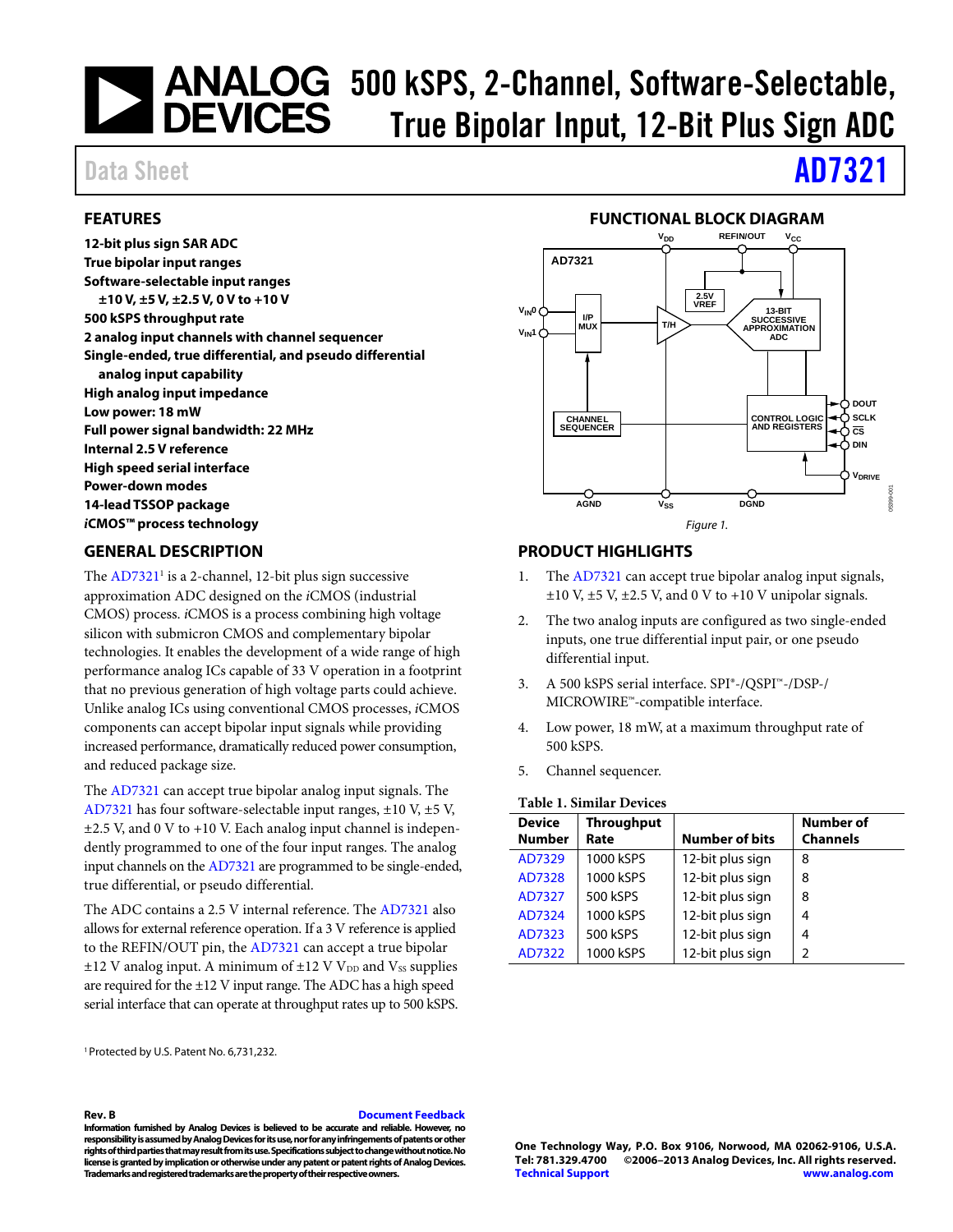## **TABLE OF CONTENTS**

#### <span id="page-1-0"></span>**REVISION HISTORY**

#### 12/13-Rev. A to Rev. B

| Changes to Circuit Information Section and Table 6  16 |  |
|--------------------------------------------------------|--|
|                                                        |  |
| Changes to Power Supply Configuration Section  33      |  |

#### 10/09-Rev. 0 to Rev. A

#### 1/06-Revision 0: Initial Version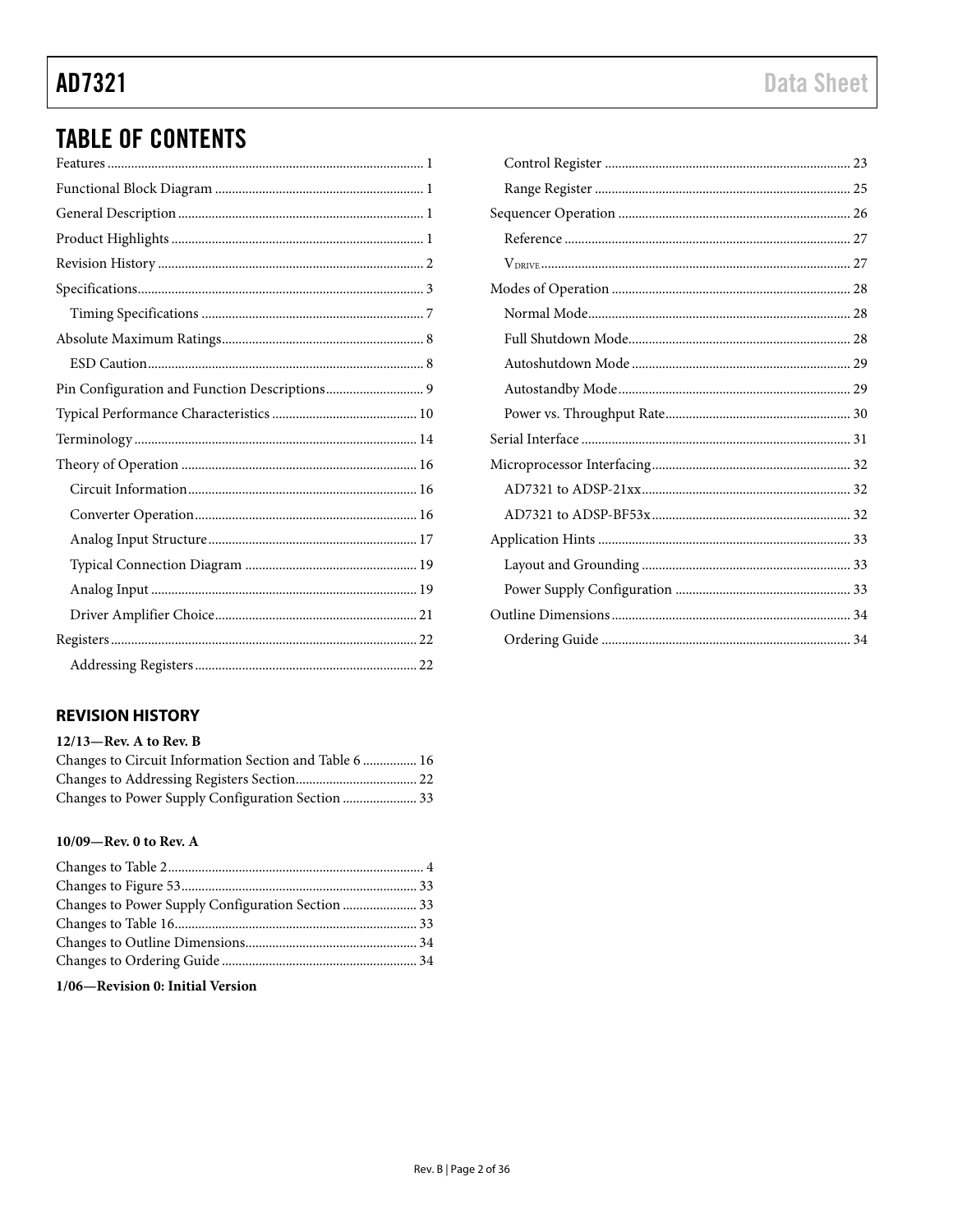## <span id="page-2-0"></span>**SPECIFICATIONS**

 $V_{DD} = 12$  V to 16.5 V,  $V_{SS} = -12$  V to  $-16.5$  V,  $V_{CC} = 2.7$  V to 5.25 V,  $V_{DRIVE} = 2.7$  V to 5.25 V,  $V_{REF} = 2.5$  V to 3.0 V internal/external,  $f_{\text{SCLK}} = 10 \text{ MHz}, f_{\text{S}} = 500 \text{ kSPS}, T_{\text{A}} = T_{\text{MAX}}$  to  $T_{\text{MIN}}$ , unless otherwise noted.

#### **Table 2.**

|                                                         | <b>B</b> Version |                |       |            |                                                                                                                                        |
|---------------------------------------------------------|------------------|----------------|-------|------------|----------------------------------------------------------------------------------------------------------------------------------------|
| Parameter <sup>1</sup>                                  | Min              | Typ            | Max   | Unit       | <b>Test Conditions/Comments</b>                                                                                                        |
| <b>DYNAMIC PERFORMANCE</b>                              |                  |                |       |            | $F_{IN}$ = 50 kHz sine wave                                                                                                            |
| Signal-to-Noise Ratio (SNR) <sup>2</sup>                | 76               |                |       | dB         | Differential mode, $V_{CC}$ = 4.75 V to 5.25 V                                                                                         |
|                                                         | 75.5             |                |       | dB         | Differential mode, Vcc < 4.75 V                                                                                                        |
|                                                         | 72.5             |                |       | dB         | Single-ended/pseudo differential mode: ±10 V,<br>$\pm$ 2.5 V and $\pm$ 5 V ranges, V $_{CC}$ = 4.75 V to 5.25 V                        |
|                                                         | 72               |                |       | dB         | Single-ended/pseudo differential mode: 0 V to<br>10 V V <sub>CC</sub> = 4.75 V to 5.25 V and all ranges at V <sub>CC</sub> <<br>4.75 V |
| Signal-to-Noise + Distortion<br>(SINAD) <sup>2</sup>    | 75               |                |       | dB         | Differential mode: $\pm 2.5$ V and $\pm 5$ V ranges                                                                                    |
|                                                         | 74               |                |       |            | Differential mode: 0 V to 10 V                                                                                                         |
|                                                         |                  | 76             |       | dB         | Differential mode: ±10 V range                                                                                                         |
|                                                         | 72               |                |       | dB         | Single-ended/pseudo differential mode: ±2.5 V<br>and $\pm$ 5 V ranges                                                                  |
|                                                         |                  | 72.5           |       | dB         | Single-ended/pseudo differential mode: 0 V to<br>+10 V and $\pm$ 10 V ranges                                                           |
| <b>Total Harmonic Distortion</b><br>(THD) <sup>2</sup>  |                  |                | $-80$ | dB         | Differential mode: $\pm 2.5$ V and $\pm 5$ V ranges                                                                                    |
|                                                         |                  |                | $-79$ | dB         | Differential mode: 0 V to 10 V ranges                                                                                                  |
|                                                         |                  | $-82$          |       | dB         | Differential mode: ±10 V range                                                                                                         |
|                                                         |                  |                | $-77$ | dB         | Single-ended/pseudo differential mode:<br>$±5V$ range                                                                                  |
|                                                         |                  |                | $-79$ | dB         | Single-ended/pseudo differential mode:<br>$±2.5V$ range                                                                                |
|                                                         |                  | $-80$          |       | dB         | Single-ended/pseudo differential mode: 0 V to<br>+10 V and $\pm$ 10 V ranges                                                           |
| Peak Harmonic or Spurious<br>Noise (SFDR) <sup>2</sup>  |                  |                | $-81$ | dB         | Differential mode: ±2.5 V and ±5 V ranges                                                                                              |
|                                                         |                  |                | $-80$ | dB         | Differential mode: 0 V to 10 V ranges                                                                                                  |
|                                                         |                  | $-82$          |       | dB         | Differential mode: ±10 V ranges                                                                                                        |
|                                                         |                  |                | $-78$ | dB         | Single-ended/pseudo differential mode:<br>$±5V$ range                                                                                  |
|                                                         |                  |                | $-80$ |            | Single-ended/pseudo differential mode:<br>$\pm$ 2.5 V range                                                                            |
|                                                         |                  | $-79$          |       | dB         | Single-ended/pseudo differential mode: 0 V to<br>+10 V and $\pm$ 10 V ranges                                                           |
| <b>Intermodulation Distortion</b><br>(IMD) <sup>2</sup> |                  |                |       |            | $fa = 50$ kHz, $fb = 30$ kHz                                                                                                           |
| Second-Order Terms                                      |                  | $-88$          |       | dB         |                                                                                                                                        |
| Third-Order Terms                                       |                  | $-90$          |       | dB         |                                                                                                                                        |
| Aperture Delay <sup>3</sup>                             |                  | $\overline{7}$ |       | ns         |                                                                                                                                        |
| Aperture Jitter <sup>3</sup>                            |                  | 50             |       | ps         |                                                                                                                                        |
| Common-Mode Rejection<br>$(CMRR)^2$                     |                  | $-79$          |       | dB         | Up to 100 kHz ripple frequency: see Figure 17                                                                                          |
| Channel-to-Channel<br>Isolation <sup>2</sup>            |                  | $-72$          |       | dB         | F <sub>IN</sub> on unselected channels up to 100 kHz: see<br>Figure 14                                                                 |
| <b>Full Power Bandwidth</b>                             |                  | 22             |       | <b>MHz</b> | At 3 dB                                                                                                                                |
|                                                         |                  | 5              |       | <b>MHz</b> | At 0.1 dB                                                                                                                              |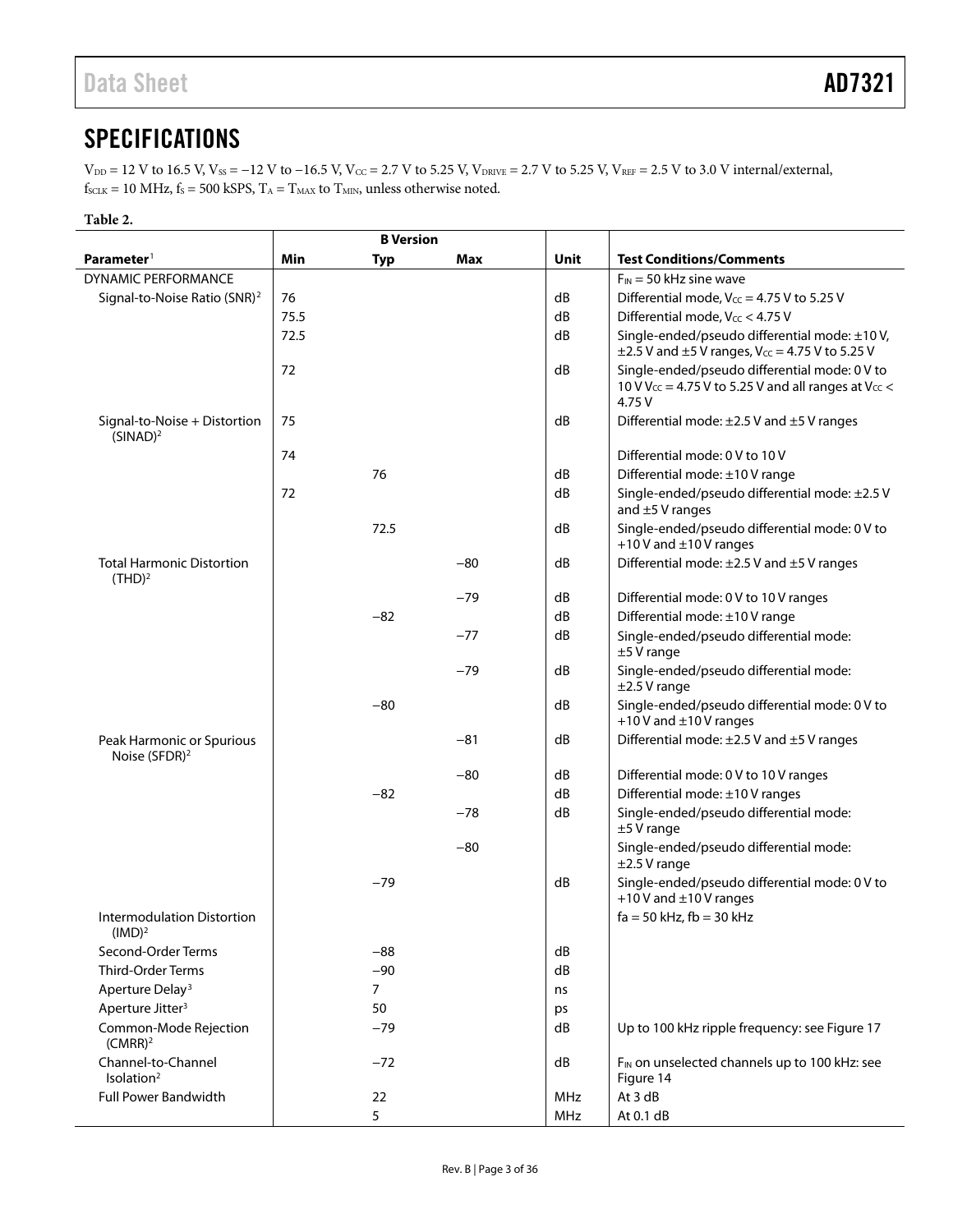| <b>B</b> Version                                   |                               |             |                 |             |                                                                                              |
|----------------------------------------------------|-------------------------------|-------------|-----------------|-------------|----------------------------------------------------------------------------------------------|
| Parameter <sup>1</sup>                             | Min                           | <b>Typ</b>  | <b>Max</b>      | Unit        | <b>Test Conditions/Comments</b>                                                              |
| DC ACCURACY <sup>4</sup>                           |                               |             |                 |             | Differential mode LSB = FSR/8192                                                             |
|                                                    |                               |             |                 |             | Single-ended/pseudo differential mode<br>$LSB = FSR/4096$ , unless otherwise noted           |
| Resolution                                         | 13                            |             |                 | <b>Bits</b> |                                                                                              |
| No Missing Codes                                   | 12-bit plus<br>sign (13 bits) |             |                 | <b>Bits</b> | Differential mode                                                                            |
|                                                    | 11-bit plus<br>sign (12 bits) |             |                 | <b>Bits</b> | Single-ended/pseudo differential mode                                                        |
| Integral Nonlinearity <sup>2</sup>                 |                               |             | ±1.1            | <b>LSB</b>  | Differential mode; $V_{CC}$ = 3 V to 5.25 V, typ for<br>$V_{CC} = 2.7 V$                     |
|                                                    |                               |             | ±1              | <b>LSB</b>  | Single-ended/pseudo differential mode, $V_{CC}$ =<br>3 V to 5.25 V, typ for $V_{CC} = 2.7 V$ |
|                                                    |                               | $-0.7/+1.2$ |                 | <b>LSB</b>  | Single ended/pseudo differential mode<br>$LSB = FSR/8192$                                    |
| Differential Nonlinearity <sup>2</sup>             |                               |             | $-0.9/+1.2$     | <b>LSB</b>  | Differential mode; guaranteed no missing<br>codes to 13 bits                                 |
|                                                    |                               |             | ±0.9            | <b>LSB</b>  | Single-ended mode; guaranteed no missing<br>codes to 12 bits                                 |
|                                                    |                               | $-0.7/+1$   |                 | <b>LSB</b>  | Single ended/pseudo differential mode,<br>$LSB = FSR/8192$                                   |
|                                                    |                               |             |                 |             | Differential mode LSB = FSR/8192                                                             |
| Offset Error <sup>2, 5</sup>                       |                               |             | $-0.085/+0.122$ | %FSR        | Equates to $-7/+10$ LSBs                                                                     |
| Offset Error Match <sup>2,5</sup>                  |                               |             | ±0.006          | %FSR        | Equates to $\pm$ 0.5 LSBs                                                                    |
| Gain Error <sup>2, 5</sup>                         |                               |             | ±0.171          | %FSR        | Equates to $\pm$ 14 LSBs                                                                     |
| Gain Error Match <sup>2, 5</sup>                   |                               |             | ±0.006          | %FSR        | Equates to $\pm$ 0.5 LSBs                                                                    |
| Positive Full-Scale Error <sup>2, 6</sup>          |                               |             | ±0.085          | %FSR        | Equates to $\pm$ 7 LSBs                                                                      |
| Positive Full-Scale Error<br>Match <sup>2,6</sup>  |                               |             | ±0.006          | %FSR        | Equates to $\pm$ 0.5 LSBs                                                                    |
| Bipolar Zero Error <sup>2,6</sup>                  |                               |             | $\pm 0.092$     | %FSR        | Equates to $\pm$ 7.5 LSBs                                                                    |
| Bipolar Zero Error Match <sup>2, 6</sup>           |                               |             | ±0.006          | %FSR        | Equates to $\pm$ 0.5 LSBs                                                                    |
| Negative Full-Scale Error <sup>2, 6</sup>          |                               |             | ±0.073          | %FSR        | Equates to $\pm 6$ LSBs                                                                      |
| Negative Full-Scale Error<br>Match $2,6$           |                               |             | ±0.006          | %FSR        | Equates to ±0.5 LSBs                                                                         |
|                                                    |                               |             |                 |             | Single-ended/pseudo differential mode<br>$LSB = FSR/4096$                                    |
| Offset Error <sup>2, 5</sup>                       |                               |             | $-0.098/+0.22$  | %FSR        | Equates to $-4/+9$ LSBs                                                                      |
| Offset Error Match <sup>2, 5</sup>                 |                               |             | $\pm 0.015$     | %FSR        | Equates to ±0.6 LSBs                                                                         |
| Gain Error <sup>2, 5</sup>                         |                               |             | ±0.195          | %FSR        | Equates to $\pm 8$ LSBs                                                                      |
| Gain Error Match <sup>2, 5</sup>                   |                               |             | ±0.012          | %FSR        | Equates to ±0.5 LSBs                                                                         |
| Positive Full-Scale Error <sup>2, 6</sup>          |                               |             | ±0.098          | %FSR        | Equates to ±4 LSBs                                                                           |
| Positive Full-Scale Error<br>Match <sup>2,6</sup>  |                               |             | ±0.012          | %FSR        | Equates to ±0.5 LSBs                                                                         |
| Bipolar Zero Error <sup>2,6</sup>                  |                               |             | ±0.208          | %FSR        | Equates to ±8.5LSBs                                                                          |
| Bipolar Zero Error Match <sup>2, 6</sup>           |                               |             | ±0.012          | %FSR        | Equates to ±0.5 LSBs                                                                         |
| Negative Full-Scale Error <sup>2, 6</sup>          |                               |             | ±0.098          | %FSR        | Equates to $\pm 4$ LSBs                                                                      |
| Negative Full-Scale Error<br>Match <sup>2, 6</sup> |                               |             | ±0.012          | %FSR        | Equates to ±0.5 LSBs                                                                         |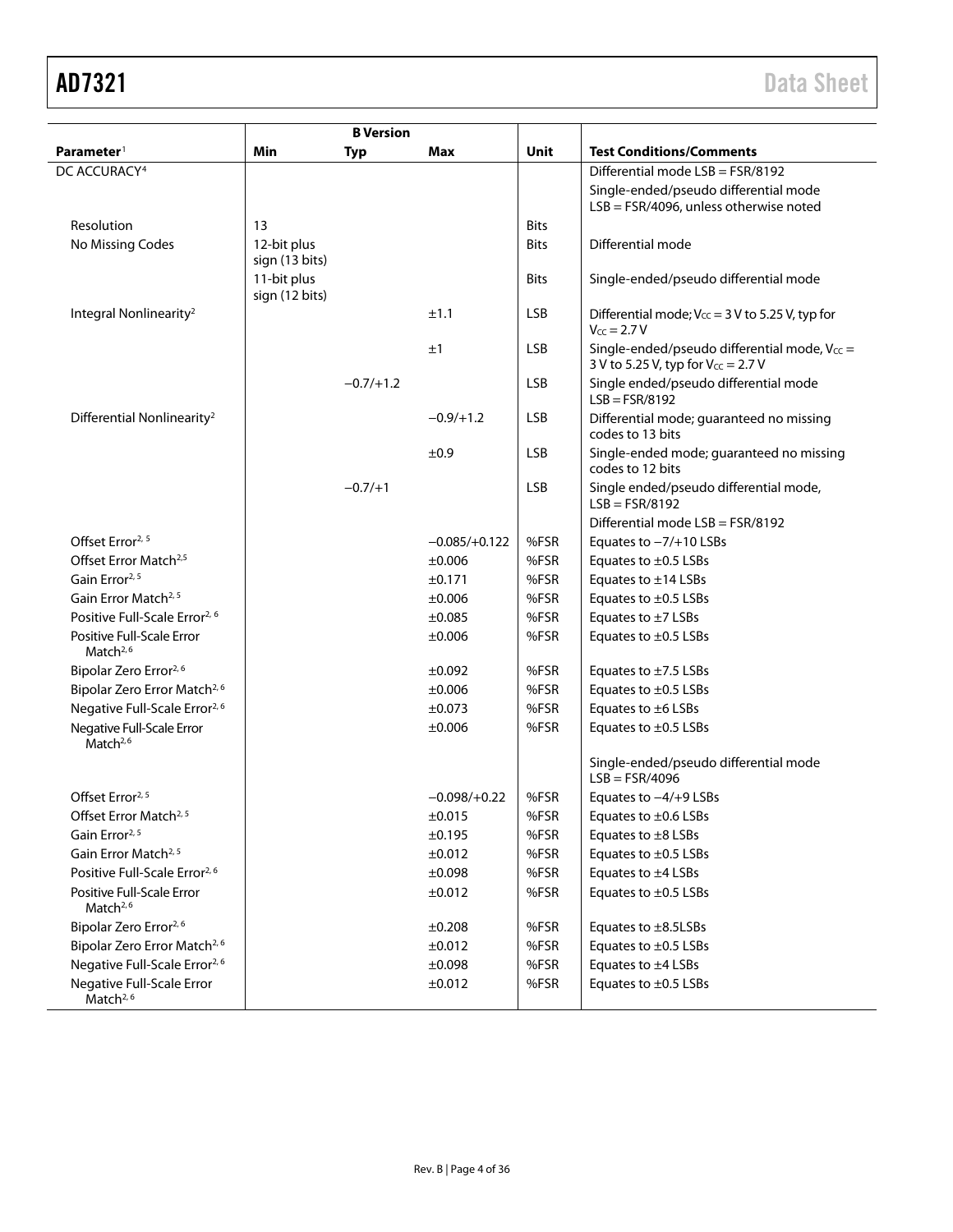## Data Sheet **AD7321**

| <b>B</b> Version                                  |                     |                                            |     |        |                                                                                    |  |
|---------------------------------------------------|---------------------|--------------------------------------------|-----|--------|------------------------------------------------------------------------------------|--|
| Parameter <sup>1</sup>                            | Min                 | <b>Typ</b>                                 | Max | Unit   | <b>Test Conditions/Comments</b>                                                    |  |
| <b>ANALOG INPUT</b>                               |                     |                                            |     |        |                                                                                    |  |
| Input Voltage Ranges                              |                     |                                            |     |        | Reference = $2.5$ V; see Table 6                                                   |  |
| (Programmed via Range<br>Register)                |                     | ±10                                        |     | ٧      | $V_{DD} = 10 V$ min, $V_{SS} = -10 V$ min, $V_{CC} = 2.7 V$ to<br>5.25V            |  |
|                                                   |                     | ±5                                         |     | v      | $V_{DD} = 5$ V min, $V_{SS} = -5$ V min, $V_{CC} = 2.7$ V to 5.25 V                |  |
|                                                   |                     | ±2.5                                       |     | v      | $V_{DD} = 5$ V min, $V_{SS} = -5$ V min, $V_{CC} = 2.7$ V to 5.25 V                |  |
|                                                   |                     | 0 to 10                                    |     | $\vee$ | $V_{DD}$ = 10 V min, $V_{SS}$ = AGND min, $V_{CC}$ = 2.7 V to<br>5.25V             |  |
| Pseudo Differential $V_{IN}(-)$<br>Input Range    |                     |                                            |     |        | $V_{DD} = 16.5 V, V_{SS} = -16.5 V, V_{CC} = 5 V$ ; see Figure 40<br>and Figure 41 |  |
|                                                   |                     | ±3.5                                       |     | v      | Reference = $2.5$ V; range = $\pm$ 10 V                                            |  |
|                                                   |                     | ±6                                         |     | v      | Reference = $2.5$ V; range = $\pm$ 5 V                                             |  |
|                                                   |                     | ±5                                         |     | v      | Reference = $2.5$ V; range = $\pm 2.5$ V                                           |  |
|                                                   |                     | $+3/-5$                                    |     | v      | Reference = $2.5$ V; range = $0$ V to +10 V                                        |  |
| DC Leakage Current                                |                     |                                            | ±80 | nA     | $V_{IN} = V_{DD}$ or $V_{SS}$                                                      |  |
|                                                   |                     | 3                                          |     | nA     | Per input channel, VIN = V <sub>DD</sub> or V <sub>SS</sub>                        |  |
| Input Capacitance <sup>3</sup>                    |                     | 13.5                                       |     | pF     | When in track, $\pm 10$ V range                                                    |  |
|                                                   |                     | 16.5                                       |     | pF     | When in track, $\pm$ 5 V and 0 V to +10 V ranges                                   |  |
|                                                   |                     | 21.5                                       |     | pF     | When in track, $\pm 2.5$ V range                                                   |  |
|                                                   |                     | 3                                          |     | pF     | When in hold, all ranges                                                           |  |
| REFERENCE INPUT/OUTPUT                            |                     |                                            |     |        |                                                                                    |  |
| Input Voltage Range                               | 2.5                 |                                            | 3   | $\vee$ |                                                                                    |  |
| Input DC Leakage Current                          |                     |                                            | ±1  | μA     |                                                                                    |  |
| <b>Input Capacitance</b>                          |                     | 10                                         |     | pF     |                                                                                    |  |
| Reference Output Voltage                          |                     | 2.5                                        |     | v      |                                                                                    |  |
| Reference Output Voltage<br>Error at 25°C         |                     |                                            | ±5  | mV     |                                                                                    |  |
| Reference Output Voltage<br><b>TMIN to TMAX</b>   |                     |                                            | ±10 | mV     |                                                                                    |  |
| Reference Temperature<br>Coefficient              |                     |                                            | 25  | ppm/°C |                                                                                    |  |
|                                                   |                     | 3                                          |     | ppm/°C |                                                                                    |  |
| Reference Output<br>Impedance                     |                     | $\overline{7}$                             |     | Ω      |                                                                                    |  |
| <b>LOGIC INPUTS</b>                               |                     |                                            |     |        |                                                                                    |  |
| Input High Voltage, VINH                          | 2.4                 |                                            |     | V      |                                                                                    |  |
| Input Low Voltage, VINL                           |                     |                                            | 0.8 | v      | $V_{CC} = 4.75 V$ to 5.25 V                                                        |  |
|                                                   |                     |                                            | 0.4 | v      | $V_{CC} = 2.7$ to 3.6 V                                                            |  |
| Input Current, I <sub>IN</sub>                    |                     |                                            | ±1  | μA     | $V_{IN} = 0 V$ or $V_{DRIVE}$                                                      |  |
| Input Capacitance, CIN <sup>3</sup>               |                     | 10                                         |     | pF     |                                                                                    |  |
| <b>LOGIC OUTPUTS</b>                              |                     |                                            |     |        |                                                                                    |  |
| Output High Voltage, VOH                          | $V_{DRIVE} - 0.2 V$ |                                            |     | V      | $I_{\text{SOWRCE}} = 200 \mu A$                                                    |  |
| Output Low Voltage, Vol.                          |                     |                                            | 0.4 | V      | $I_{SINK} = 200 \mu A$                                                             |  |
| Floating-State Leakage<br>Current                 |                     |                                            | ±1  | μA     |                                                                                    |  |
| Floating-State Output<br>Capacitance <sup>3</sup> |                     | 5                                          |     | pF     |                                                                                    |  |
| <b>Output Coding</b>                              |                     | Straight natural binary<br>Twos complement |     |        | Coding bit set to 1 in control register<br>Coding bit set to 0 in control register |  |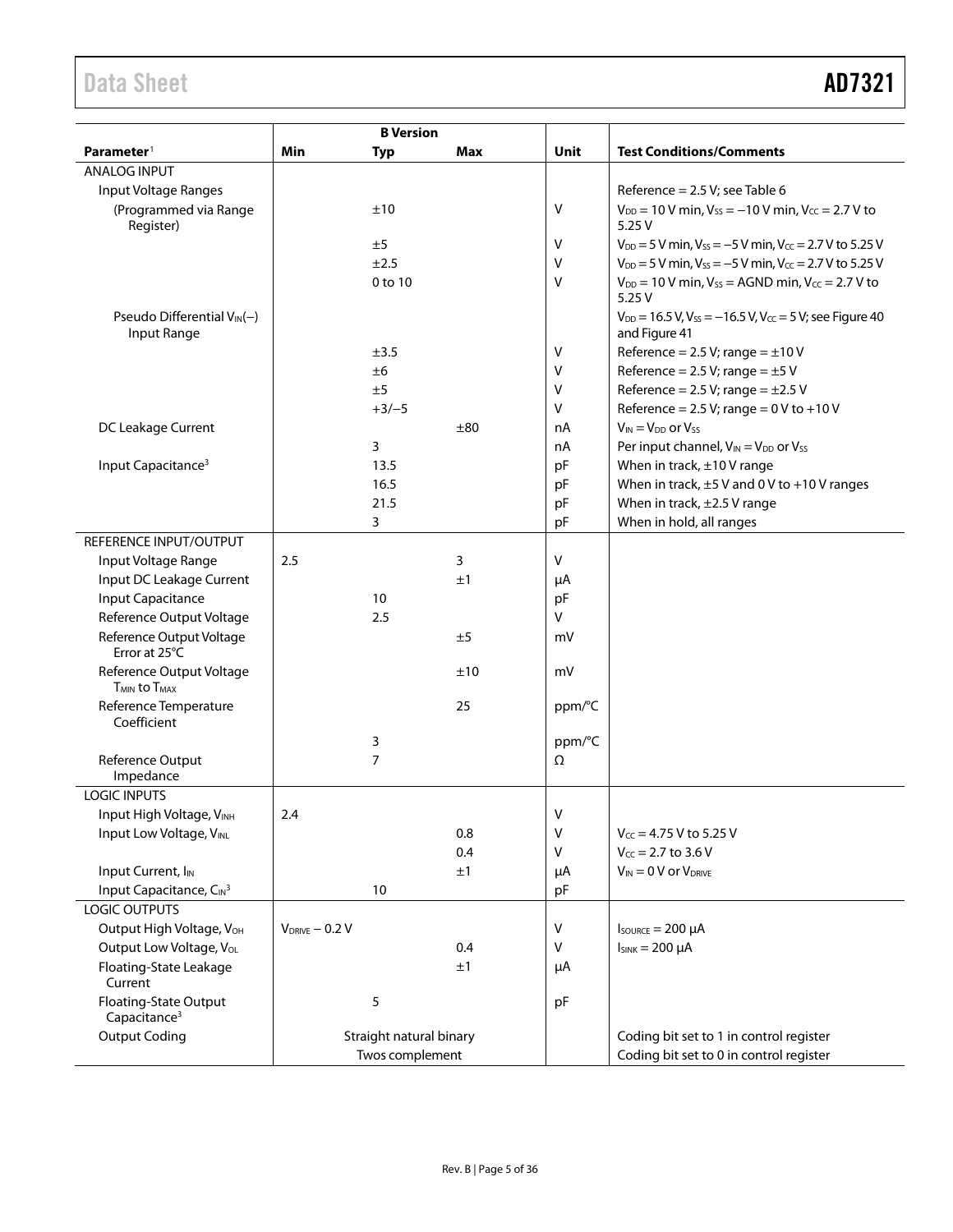<span id="page-5-0"></span>

|                                          |            | <b>B</b> Version |              |        |                                                                        |
|------------------------------------------|------------|------------------|--------------|--------|------------------------------------------------------------------------|
| Parameter <sup>1</sup>                   | <b>Min</b> | <b>Typ</b>       | <b>Max</b>   | Unit   | <b>Test Conditions/Comments</b>                                        |
| <b>CONVERSION RATE</b>                   |            |                  |              |        |                                                                        |
| <b>Conversion Time</b>                   |            |                  | 1.6          | μs     | 16 SCLK cycles with SCLK = 10 MHz                                      |
| Track-and-Hold Acquisition<br>Time $2,3$ |            |                  | 305          | ns     | Full-scale step input; see the Terminology section                     |
| Throughput Rate                          |            |                  | 500          | kSPS   | See the Serial Interface section                                       |
| POWER REQUIREMENTS                       |            |                  |              |        | Digital inputs = $0$ V or $V_{DRIVE}$                                  |
| <b>V</b> <sub>DD</sub>                   | 12         |                  | 16.5         | v      | See Table 6                                                            |
| <b>Vss</b>                               | $-12$      |                  | $-16.5$      | v      | See Table 6                                                            |
| Vcc                                      | 2.7        |                  | 5.25         | v      | See Table 6                                                            |
| <b>V</b> DRIVE                           | 2.7        |                  | 5.25         | $\vee$ |                                                                        |
| Normal Mode (Static)                     |            | 0.9              |              | mA     | $V_{DD}/V_{SS} = \pm 16.5$ V, $V_{CC}/V_{DRIVE} = 5.25$ V              |
| Normal Mode (Operational)                |            |                  |              |        | $f_{SAMPLE} = 500$ kSPS                                                |
| $I_{DD}$                                 |            |                  | 180          | μA     | $V_{DD} = 16.5 V$                                                      |
| $\mathsf{I}_{\mathsf{SS}}$               |            |                  | 205          | μA     | $V_{SS} = -16.5 V$                                                     |
| Icc and IDRIVE                           |            |                  | 2.2          | mA     | $V_{CC}/V_{DRIVE} = 5.25 V$                                            |
| Autostandby Mode<br>(Dynamic)            |            |                  |              |        | $f_{SAMPLE} = 250$ kSPS                                                |
| $I_{DD}$                                 |            |                  | 100          | μA     | $V_{DD} = 16.5 V$                                                      |
| <sub>Iss</sub>                           |            |                  | 110          | μA     | $V_{SS} = -16.5 V$                                                     |
| $I_{CC}$ and $I_{DRIVE}$                 |            |                  | 0.75         | mA     | $V_{CC}/V_{DRIVE} = 5.25 V$                                            |
| Autoshutdown Mode (Static)               |            |                  |              |        | SCLK on or off                                                         |
| $I_{DD}$                                 |            |                  | 1            | μA     | $V_{DD} = 16.5 V$                                                      |
| $\mathsf{I}_{\mathsf{SS}}$               |            |                  | 1            | μA     | $V_{SS} = -16.5 V$                                                     |
| Icc and IDRIVE                           |            |                  | 1            | μA     | $V_{CC}/V_{DRIVE} = 5.25 V$                                            |
| Full Shutdown Mode                       |            |                  |              |        | SCLK on or off                                                         |
| $I_{DD}$                                 |            |                  | $\mathbf{1}$ | μA     | $V_{DD} = 16.5 V$                                                      |
| $I_{SS}$                                 |            |                  | 1            | μA     | $V_{SS} = -16.5 V$                                                     |
| Icc and I <sub>DRIVE</sub>               |            |                  | 1            | μA     | $V_{CC}/V_{DRIVE} = 5.25 V$                                            |
| POWER DISSIPATION                        |            |                  |              |        |                                                                        |
| Normal Mode (Operational)                |            |                  | 18           | mW     | $V_{DD}$ = 16.5 V, V <sub>ss</sub> = -16.5 V, V <sub>cc</sub> = 5.25 V |
| <b>Full Shutdown Mode</b>                |            |                  | 38.25        | μW     | $V_{DD}$ = 16.5 V, V <sub>SS</sub> = -16.5 V, V <sub>CC</sub> = 5.25 V |

<sup>1</sup> Temperature range is −40°C to +85°C.

<sup>2</sup> See th[e Terminology](#page-13-0) section.

<sup>3</sup> Sample tested during initial release to ensure compliance.

<sup>4</sup> For dc accuracy specifications, the LSB size for differential mode is FSR/8192. For single-ended mode/pseudo differential mode, the LSB size is FSR/4096, unless

otherwise noted. FSR is the theoretical difference between the max and min input values.<br><sup>5</sup> Unipolar 0 V to 10 V range with straight binary output coding.

<sup>6</sup> Bipolar range with twos complement output coding.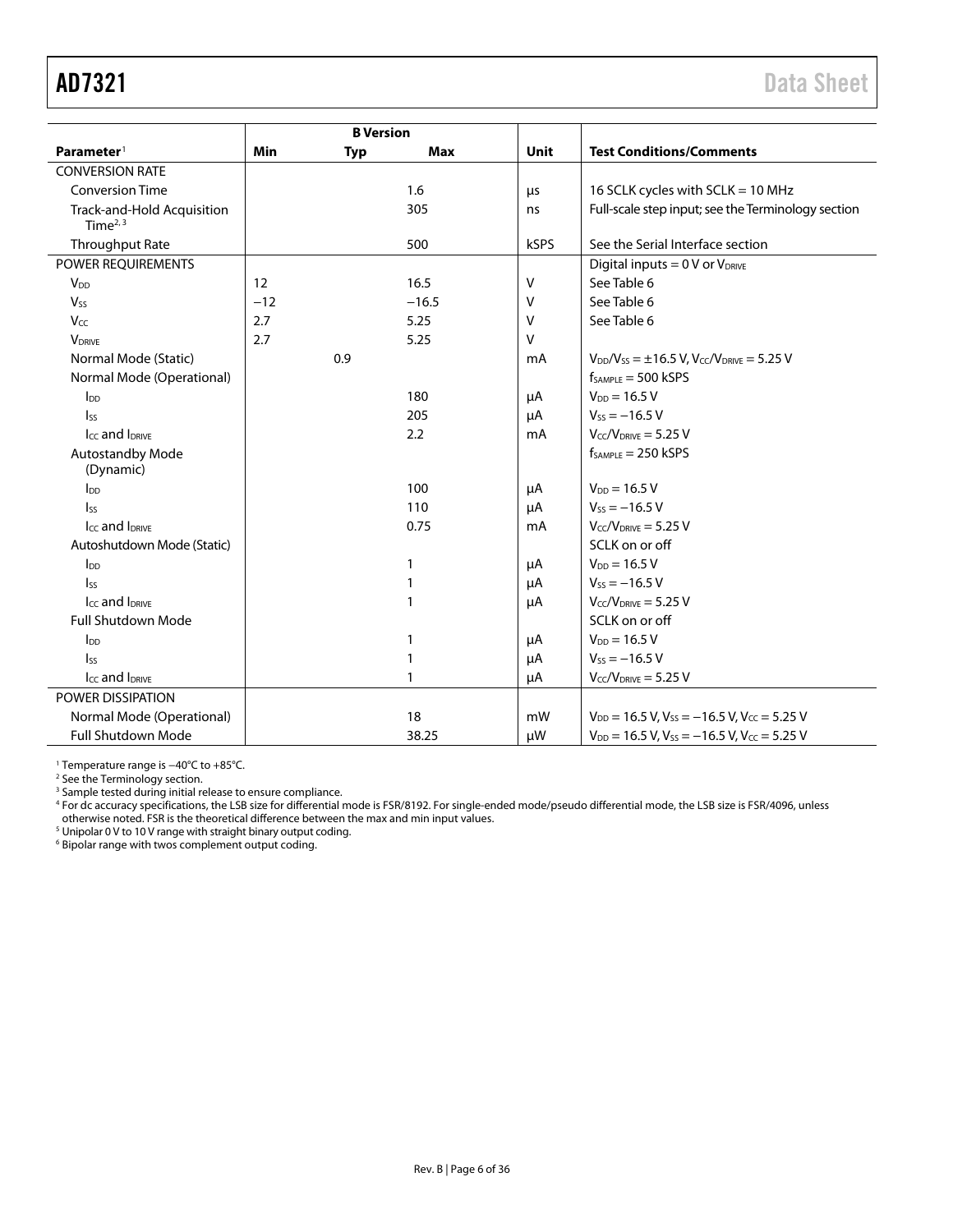### <span id="page-6-0"></span>**TIMING SPECIFICATIONS**

 $V_{DD} = 12$  V to 16.5 V,  $V_{SS} = -12$  V to  $-16.5$  V,  $V_{CC} = 2.7$  V to 5.25 V,  $V_{DRIVE} = 2.7$  V to 5.25 V,  $V_{REF} = 2.5$  V to 3.0 V internal/external,  $T_A = T_{MAX}$  to  $T_{MIN}$ . Timing specifications apply with a 32 pF load, unless otherwise noted.<sup>1</sup>

| Table 3.              |                               |                                              |         |                                                                                                 |  |
|-----------------------|-------------------------------|----------------------------------------------|---------|-------------------------------------------------------------------------------------------------|--|
|                       |                               | Limit at T <sub>MIN</sub> , T <sub>MAX</sub> |         | <b>Description</b>                                                                              |  |
| <b>Parameter</b>      | $V_{cc}$ < 4.75 V             | $V_{cc}$ = 4.75 V to 5.25 V                  | Unit    | $V_{DRIVE} \leq V_{CC}$                                                                         |  |
| $f_{SCLK}$            | 50                            | 50                                           | kHz min |                                                                                                 |  |
|                       | 10                            | 10                                           | MHz max |                                                                                                 |  |
| <b>t</b> CONVERT      | $16 \times t$ <sub>SCLK</sub> | $16 \times t_{SCLR}$                         | ns max  | $t$ scuk $=1/f$ scuk                                                                            |  |
| tQUIET                | 75                            | 60                                           | ns min  | Minimum time between end of serial read and next falling edge of CS                             |  |
| t <sub>1</sub>        | 12                            | 5                                            | ns min  | Minimum CS pulse width                                                                          |  |
| $t_2^2$               | 25                            | 20                                           | ns min  | $\overline{CS}$ to SCLK set-up time; bipolar input ranges ( $\pm$ 10 V, $\pm$ 5 V, $\pm$ 2.5 V) |  |
|                       | 45                            | 35                                           | ns min  | Unipolar input range (0 V to 10 V)                                                              |  |
| t <sub>3</sub>        | 26                            | 14                                           | ns max  | Delay from CS until DOUT three-state disabled                                                   |  |
| t <sub>4</sub>        | 57                            | 43                                           | ns max  | Data access time after SCLK falling edge                                                        |  |
| ts                    | $0.4 \times t$ SCLK           | $0.4 \times t$ SCLK                          | ns min  | SCLK low pulse width                                                                            |  |
| t6                    | $0.4 \times t_{SCLK}$         | $0.4 \times t$ <sub>SCLK</sub>               | ns min  | SCLK high pulse width                                                                           |  |
| t7                    | 13                            | 8                                            | ns min  | SCLK to data valid hold time                                                                    |  |
| t.                    | 40                            | 22                                           | ns max  | SCLK falling edge to DOUT high impedance                                                        |  |
|                       | 10                            | 9                                            | ns min  | SCLK falling edge to DOUT high impedance                                                        |  |
| t9                    | 4                             | 4                                            | ns min  | DIN set-up time prior to SCLK falling edge                                                      |  |
| $t_{10}$              | $\overline{2}$                | $\overline{2}$                               | ns min  | DIN hold time after SCLK falling edge                                                           |  |
| t <sub>POWER-UP</sub> | 750                           | 750                                          | ns max  | Power-up from autostandby                                                                       |  |
|                       | 500                           | 500                                          | us max  | Power-up from full shutdown/autoshutdown mode, internal<br>reference                            |  |
|                       | 25                            | 25                                           | µs typ  | Power-up from full shutdown/autoshutdown mode, external<br>reference                            |  |

<sup>1</sup> Sample tested during initial release to ensure compliance. All input signals are specified with tr = tf = 5 ns (10% to 90% of V<sub>DRIVE</sub>) and timed from a voltage level of 1.6 V. <sup>2</sup> When using the 0 V to 10 V unipolar range, running at 500 kSPS throughput rate with t<sub>2</sub> at 20 ns, the mark space ratio needs to be limited to 50:50.



*Figure 2. Serial Interface Timing Diagram*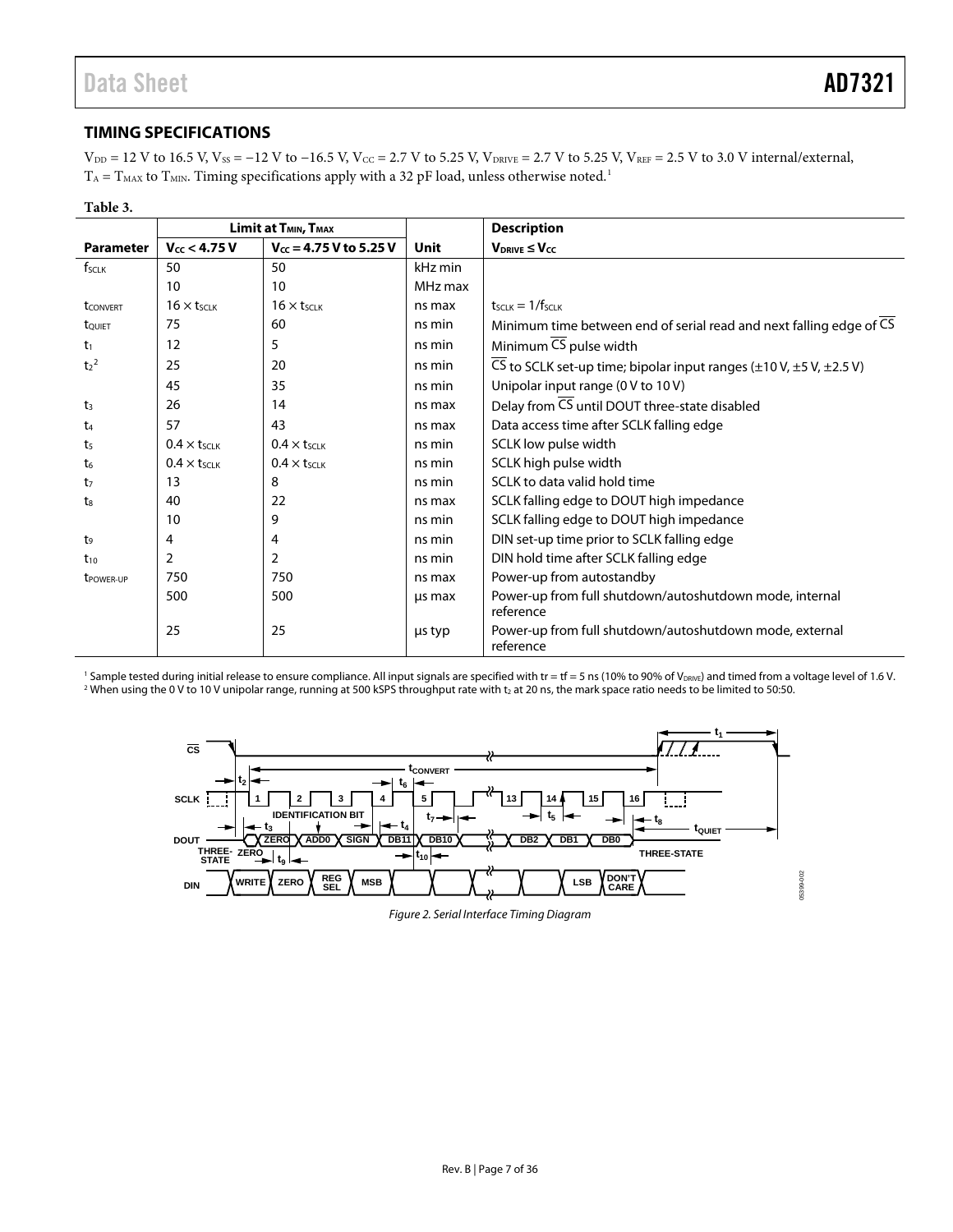### <span id="page-7-0"></span>ABSOLUTE MAXIMUM RATINGS

 $T_A = 25$ °C, unless otherwise noted.

#### **Table 4.**

| <b>Parameter</b>                                         | Rating                                  |
|----------------------------------------------------------|-----------------------------------------|
| V <sub>DD</sub> to AGND, DGND                            | $-0.3$ V to $+16.5$ V                   |
| V <sub>SS</sub> to AGND, DGND                            | $+0.3$ V to $-16.5$ V                   |
| V <sub>DD</sub> to Vcc                                   | $V_{cc}$ – 0.3 V to 16.5 V              |
| V <sub>CC</sub> to AGND, DGND                            | $-0.3 V$ to $+7 V$                      |
| V <sub>DRIVE</sub> to AGND, DGND                         | $-0.3 V$ to $+7 V$                      |
| <b>AGND to DGND</b>                                      | $-0.3$ V to $+0.3$ V                    |
| Analog Input Voltage to AGND <sup>1</sup>                | $V_{SS}$ – 0.3 V to $V_{DD}$ + 0.3 V    |
| Digital Input Voltage to DGND                            | $-0.3 V$ to $+7 V$                      |
| Digital Output Voltage to GND                            | $-0.3$ V to V <sub>DRIVE</sub> $+0.3$ V |
| <b>REFIN to AGND</b>                                     | $-0.3$ V to V <sub>cc</sub> + 0.3 V     |
| Input Current to Any Pin<br>Except Supplies <sup>2</sup> | $±10$ mA                                |
| <b>Operating Temperature Range</b>                       | $-40^{\circ}$ C to $+85^{\circ}$ C      |
| Storage Temperature Range                                | $-65^{\circ}$ C to $+150^{\circ}$ C     |
| Junction Temperature                                     | $150^{\circ}$ C                         |
| TSSOP Package                                            |                                         |
| $\theta_{JA}$ Thermal Impedance                          | 113.5°C/W                               |
| $\theta_{\text{JC}}$ Thermal Impedance                   | $30^{\circ}$ C/W                        |
| Pb-Free Temperature, Soldering                           |                                         |
| Reflow                                                   | $260(0)$ °C                             |
| ESD                                                      | 2.5 kV                                  |

<sup>1</sup> If the analog inputs are driven from alternative  $V_{DD}$  and  $V_{SS}$  supply circuitry, Schottky diodes should be placed in series with the  $V_{DD}$  and  $V_{SS}$  supplies of th[e AD7321.](http://www.analog.com/AD7321?doc=AD7321.pdf) See th[e Application Hints](#page-32-0) section.

<sup>2</sup> Transient currents of up to 100 mA do not cause SCR latch-up.

Stresses above those listed under Absolute Maximum Ratings may cause permanent damage to the device. This is a stress rating only; functional operation of the device at these or any other conditions above those indicated in the operational section of this specification is not implied. Exposure to absolute maximum rating conditions for extended periods may affect device reliability.

#### <span id="page-7-1"></span>**ESD CAUTION**



ESD (electrostatic discharge) sensitive device. Charged devices and circuit boards can discharge without detection. Although this product features patented or proprietary protection circuitry, damage may occur on devices subjected to high energy ESD. Therefore, proper ESD precautions should be taken to avoid performance degradation or loss of functionality.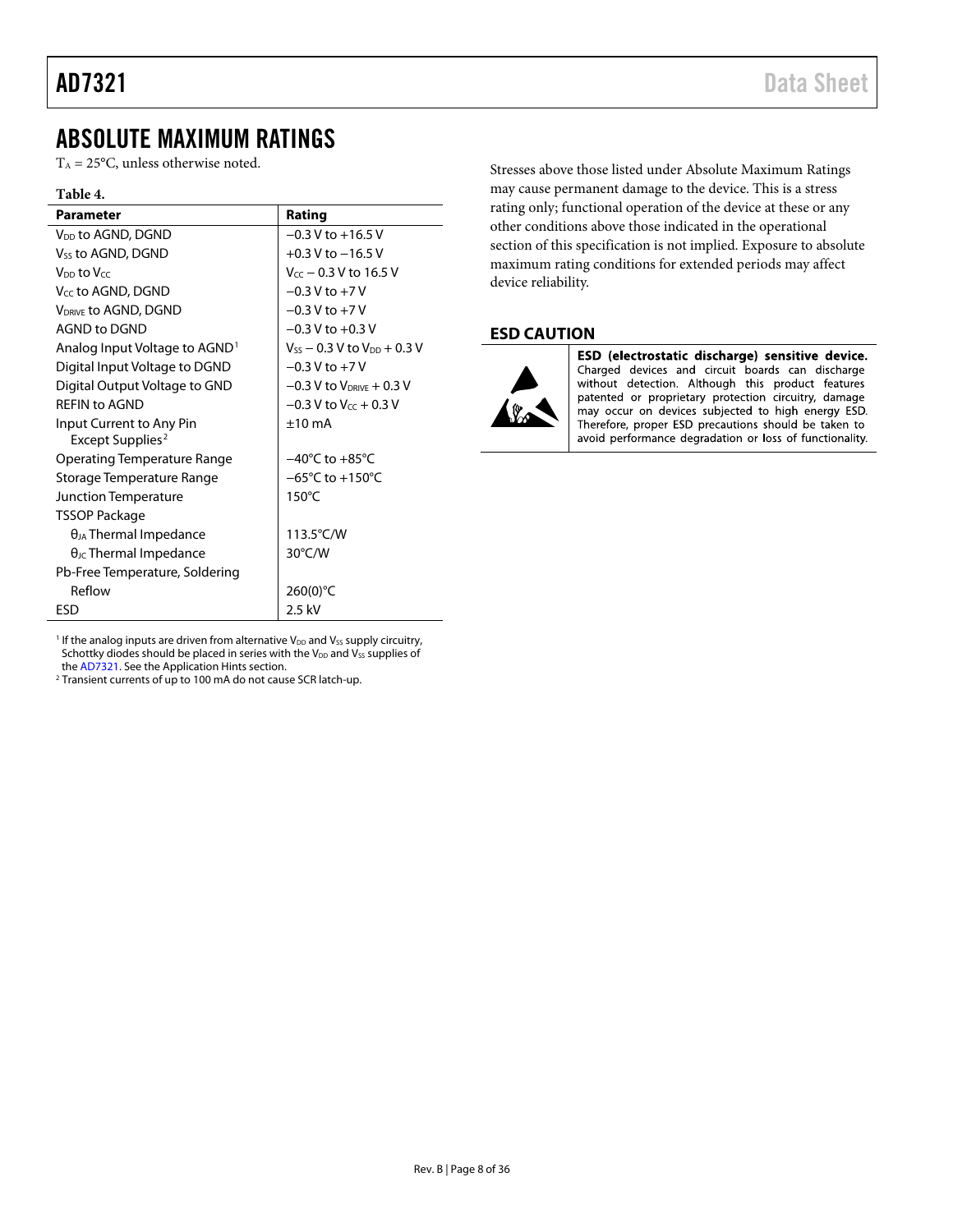## <span id="page-8-0"></span>PIN CONFIGURATION AND FUNCTION DESCRIPTIONS



*Figure 3. Pin Configuration* 

05399-003

| Pin No.        | <b>Mnemonic</b>       | <b>Description</b>                                                                                                                                                                                                                                                                                                                                                                                                                                                                                                                                                                                                                                                                                                                                                                          |
|----------------|-----------------------|---------------------------------------------------------------------------------------------------------------------------------------------------------------------------------------------------------------------------------------------------------------------------------------------------------------------------------------------------------------------------------------------------------------------------------------------------------------------------------------------------------------------------------------------------------------------------------------------------------------------------------------------------------------------------------------------------------------------------------------------------------------------------------------------|
|                | $\overline{CS}$       | Chip Select. Active low logic input. This input provides the dual function of initiating conversions on<br>the AD7321 and frames the serial data transfer.                                                                                                                                                                                                                                                                                                                                                                                                                                                                                                                                                                                                                                  |
| $\overline{2}$ | <b>DIN</b>            | Data In. Data to be written to the on-chip registers is provided on this input and is clocked into the<br>register on the falling edge of SCLK (see the Registers section).                                                                                                                                                                                                                                                                                                                                                                                                                                                                                                                                                                                                                 |
| 3, 13          | <b>DGND</b>           | Digital Ground. Ground reference point for all digital circuitry on the AD7321. The DGND and AGND<br>voltages ideally should be at the same potential and must not be more than 0.3 V apart, even on a<br>transient basis.                                                                                                                                                                                                                                                                                                                                                                                                                                                                                                                                                                  |
| $\overline{4}$ | <b>AGND</b>           | Analog Ground. Ground reference point for all analog circuitry on the AD7321. All analog input signals<br>and any external reference signal should be referred to this AGND voltage. The AGND and DGND<br>voltages ideally should be at the same potential and must not be more than 0.3 V apart, even on a<br>transient basis.                                                                                                                                                                                                                                                                                                                                                                                                                                                             |
| 5              | <b>REFIN/OUT</b>      | Reference Input/Reference Output. The on-chip reference is available on this pin for external use to the<br>AD7321. The nominal internal reference voltage is 2.5 V, which appears at this pin. A 680 nF capacitor<br>should be placed on the reference pin (see the Reference section). Alternatively, the internal reference<br>is disabled, and an external reference is applied to this input. On power-up, the external reference<br>mode is the default condition.                                                                                                                                                                                                                                                                                                                    |
| 6              | <b>V<sub>ss</sub></b> | Negative Power Supply Voltage. This is the negative supply voltage for the analog input section.                                                                                                                                                                                                                                                                                                                                                                                                                                                                                                                                                                                                                                                                                            |
| 7,8            | VINO to VIN1          | Analog Input 0 to Analog Input 1. The analog inputs are multiplexed into the on-chip track-and-hold.<br>The analog input channel for conversion is selected by programming the Channel Address Bit ADD0 in<br>the control register. The inputs are configured as two single-ended inputs, one true differential input<br>pair, or one pseudo differential input. The configuration of the analog inputs is selected by programming the<br>mode bits, Bit Mode 1 and Bit Mode 0, in the control register. The input range on each input channel is<br>controlled by programming the range register. Input ranges of $\pm 10$ V, $\pm 5$ V, $\pm 2.5$ V, and 0 V to +10 V are<br>selected on each analog input channel when $a + 2.5V$ reference voltage is used (see the Registers section). |
| 9              | <b>V<sub>DD</sub></b> | Positive Power Supply Voltage. This is the positive supply voltage for the analog input section.                                                                                                                                                                                                                                                                                                                                                                                                                                                                                                                                                                                                                                                                                            |
| 10             | Vcc                   | Analog Supply Voltage, 2.7 V to 5.25 V. This is the supply voltage for the ADC core on the AD7321.<br>This supply should be decoupled to AGND.                                                                                                                                                                                                                                                                                                                                                                                                                                                                                                                                                                                                                                              |
| 11             | <b>VDRIVE</b>         | Logic Power Supply Input. The voltage supplied at this pin determines at what voltage the interface<br>operates. This pin should be decoupled to DGND. The voltage at this pin may be different to that at Vcc,<br>but it should not exceed V <sub>cc</sub> by more than 0.3 V.                                                                                                                                                                                                                                                                                                                                                                                                                                                                                                             |
| 12             | <b>DOUT</b>           | Serial Data Output. The conversion output data is supplied to this pin as a serial data stream. The bits<br>are clocked out on the falling edge of the SCLK input, and 16 SCLKs are required to access the data. The<br>data stream consists of two ZERO bits, a channel identification bit, the sign bit, and 12 bits of conversion<br>data. The data is provided MSB first (see the Serial Interface section).                                                                                                                                                                                                                                                                                                                                                                            |
| 14             | <b>SCLK</b>           | Serial Clock, Logic Input. A serial clock input provides the SCLK used for accessing the data from the<br>AD7321. This clock is also used as the clock source for the conversion process.                                                                                                                                                                                                                                                                                                                                                                                                                                                                                                                                                                                                   |

#### **Table 5. Pin Function Descriptions**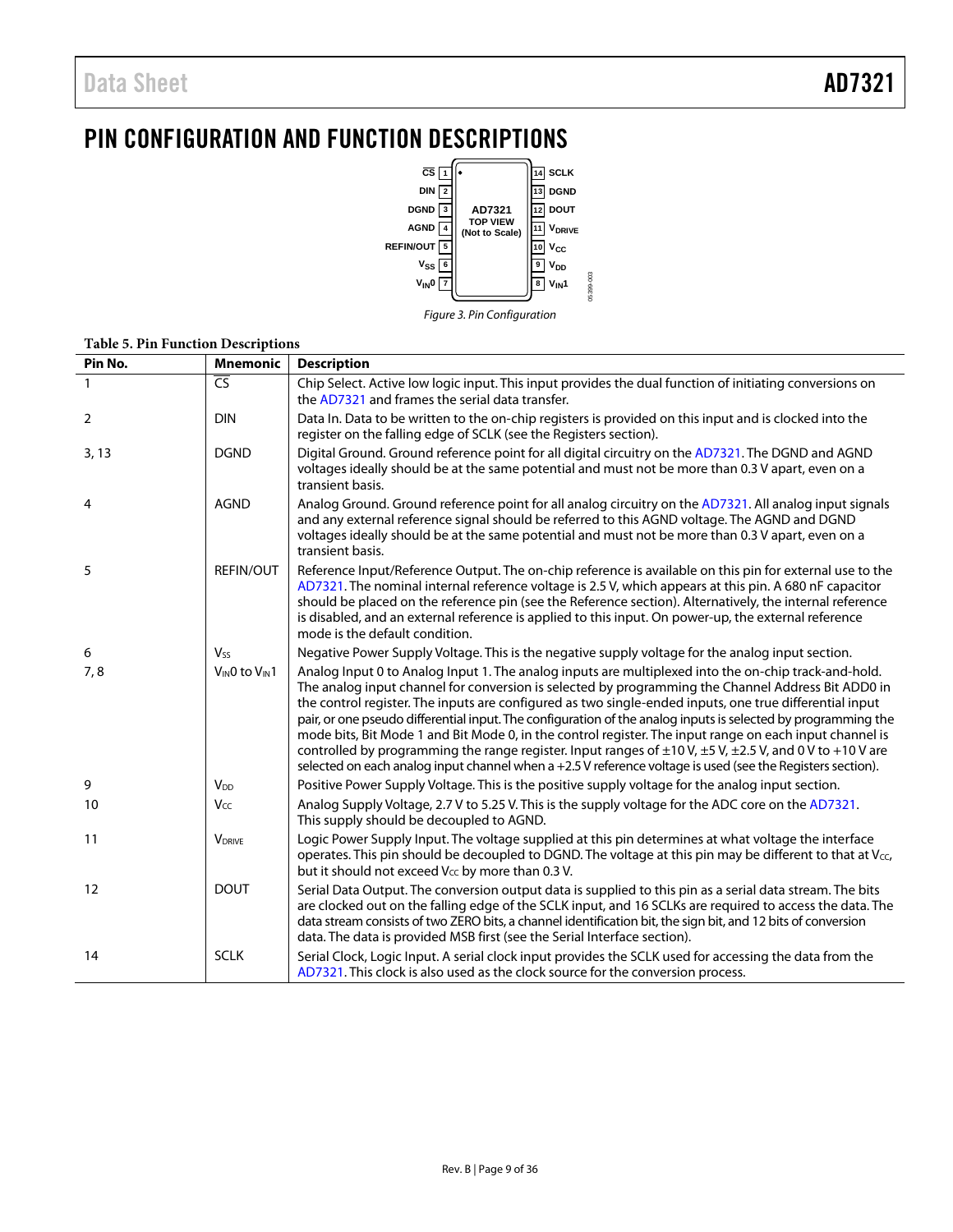## <span id="page-9-0"></span>TYPICAL PERFORMANCE CHARACTERISTICS



*Figure 6. Typical DNL True Differential Mode*



*Figure 9. Typical INL Single-Ended Mode*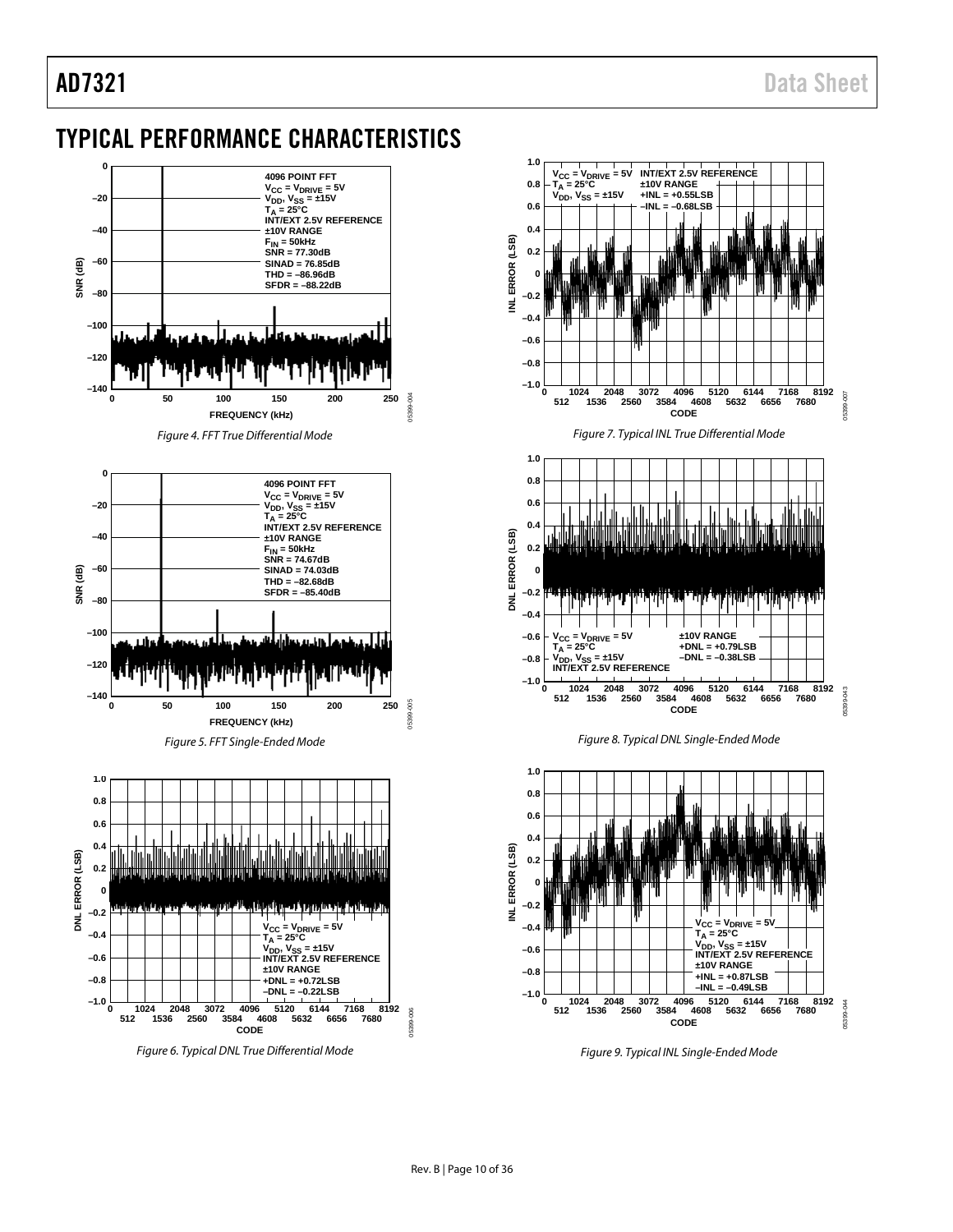### Data Sheet **AD7321**



Figure 10. THD vs. Analog Input Frequency for Single-Ended (SE) and True Differential Mode (Diff) at  $3$  V Vcc



Figure 11. THD vs. Analog Input Frequency for Single-Ended (SE) and True Differential Mode (Diff) at  $5$  V V $_{CC}$ 



Figure 12. SINAD vs. Analog Input Frequency for Single-Ended (SE) and True Differential Mode (Diff) at  $3$  V V $_{CC}$ 



Figure 13. SINAD vs. Analog Input Frequency for Single-Ended (SE) and True Differential Mode (Diff) at  $5$  V Vcc



<span id="page-10-0"></span>

Figure 15. Histogram of Codes, True Differential Mode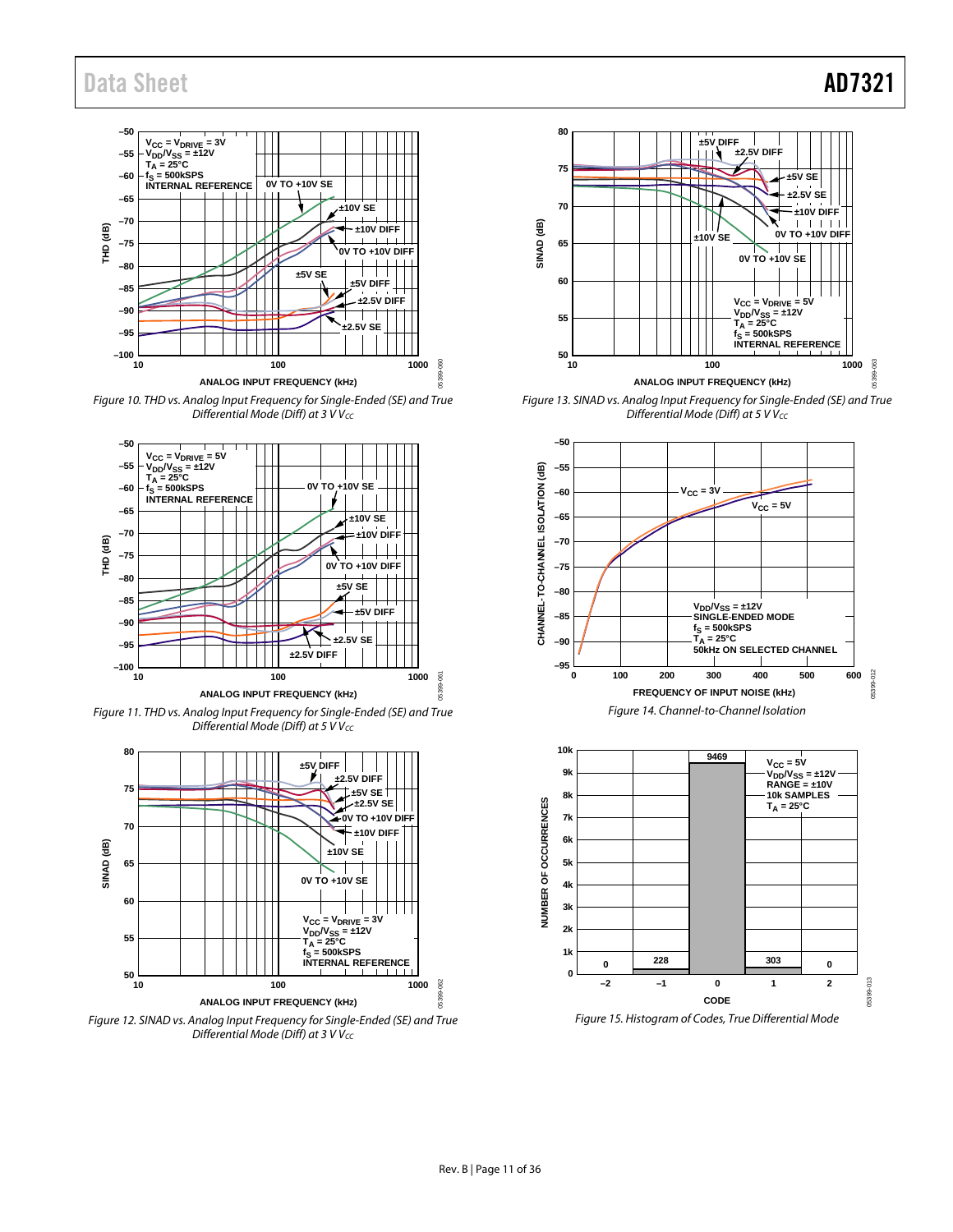<span id="page-11-2"></span>

<span id="page-11-3"></span><span id="page-11-1"></span><span id="page-11-0"></span>Figure 21. THD vs. Analog Input Frequency for Various Source Impedances, True Differential Mode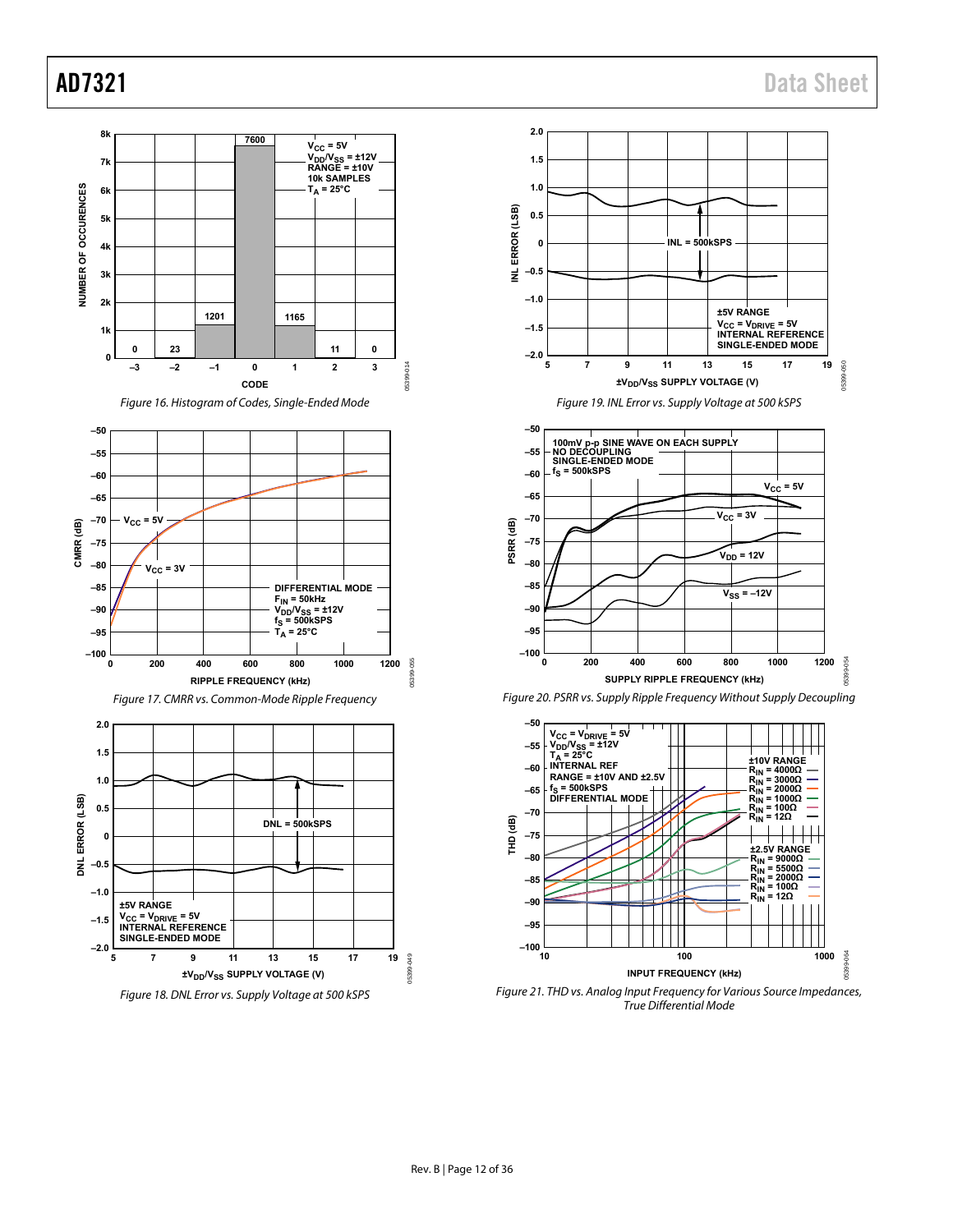## Data Sheet **AD7321**



<span id="page-12-0"></span>Figure 22. THD vs. Analog Input Frequency for Various Source Impedances, Single-Ended Mode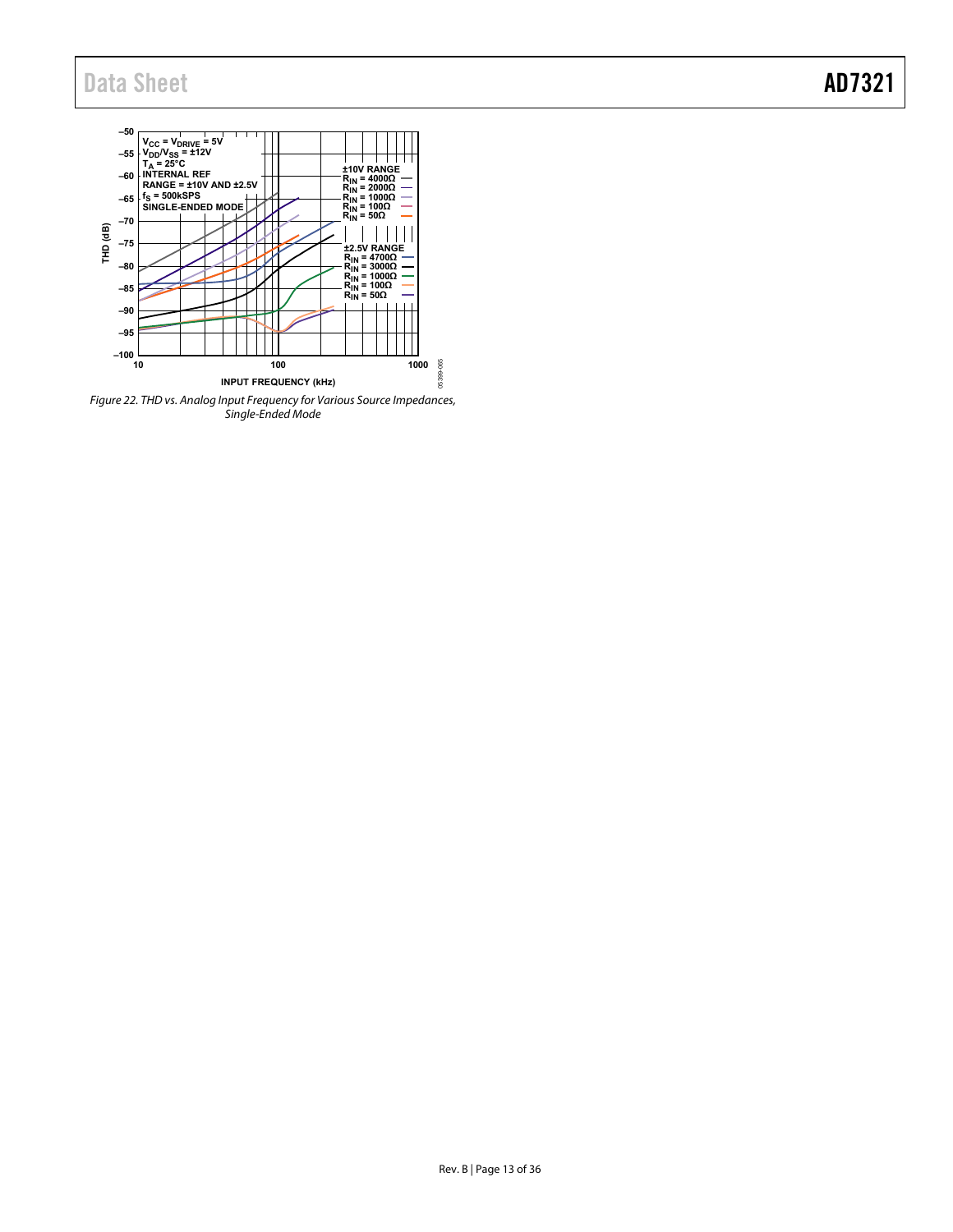### <span id="page-13-0"></span>**TERMINOLOGY**

#### **Differential Nonlinearity**

This is the difference between the measured and the ideal 1 LSB change between any two adjacent codes in the ADC.

#### **Integral Nonlinearity**

This is the maximum deviation from a straight line passing through the endpoints of the ADC transfer function. The endpoints of the transfer function are zero scale (a point 1 LSB below the first code transition) and full scale (a point 1 LSB above the last code transition).

#### **Offset Code Error**

This applies to straight binary output coding. It is the deviation of the first code transition (00 ... 000) to (00 ... 001) from the ideal, that is, AGND + 1 LSB.

#### **Offset Error Match**

This is the difference in offset error between any two input channels.

#### **Gain Error**

This applies to straight binary output coding. It is the deviation of the last code transition (111 ... 110) to (111 ... 111) from the ideal (that is,  $4 \times V_{REF} - 1$  LSB,  $2 \times V_{REF} - 1$  LSB,  $V_{REF} - 1$  LSB) after adjusting for the offset error.

#### **Gain Error Match**

This is the difference in gain error between any two input channels.

#### **Bipolar Zero Code Error**

This applies when using twos complement output coding and a bipolar analog input. It is the deviation of the midscale transition (all 1s to all 0s) from the ideal input voltage, that is, AGND − 1 LSB.

#### **Bipolar Zero Code Error Match**

This refers to the difference in bipolar zero code error between any two input channels.

#### **Positive Full-Scale Error**

This applies when using twos complement output coding and any of the bipolar analog input ranges. It is the deviation of the last code transition (011 ... 110) to (011 ... 111) from the ideal  $(4 \times V_{REF} - 1$  LSB,  $2 \times V_{REF} - 1$  LSB,  $V_{REF} - 1$  LSB) after adjusting for the bipolar zero code error.

#### **Positive Full-Scale Error Match**

This is the difference in positive full-scale error between any two input channels.

#### **Negative Full-Scale Error**

This applies when using twos complement output coding and any of the bipolar analog input ranges. This is the deviation of the first code transition (10 ... 000) to (10 ... 001) from the ideal (that is,  $-4 \times V_{REF} + 1$  LSB,  $-2 \times V_{REF} + 1$  LSB,  $-V_{REF} + 1$  LSB) after adjusting for the bipolar zero code error.

#### **Negative Full-Scale Error Match**

This is the difference in negative full-scale error between any two input channels.

#### **Track-and-Hold Acquisition Time**

The track-and-hold amplifier returns into track mode after the 14<sup>th</sup> SCLK rising edge. Track-and-hold acquisition time is the time required for the output of the track-and-hold amplifier to reach its final value, within ±½ LSB, after the end of a conversion. For the  $\pm$ 2.5 V range, the specified acquisition time is the time required for the track-and-hold amplifier to settle to within ±1 LSB.

#### **Signal to (Noise + Distortion) Ratio**

This is the measured ratio of signal to (noise + distortion) at the output of the ADC. The signal is the rms amplitude of the fundamental. Noise is the sum of all non-fundamental signals up to half the sampling frequency  $(f<sub>s</sub>/2)$ , excluding dc. The ratio is dependent on the number of quantization levels in the digitization process. The more levels, the smaller the quantization noise. Theoretically, the signal to (noise + distortion) ratio for an ideal N-bit converter with a sine wave input is given by

*Signal to* (*Noise* + *Distortion*) = (6.02 *N* + 1.76) dB

For a 13-bit converter, this is 80.02 dB.

#### **Total Harmonic Distortion**

Total harmonic distortion (THD) is the ratio of the rms sum of harmonics to the fundamental. For the [AD7321](http://www.analog.com/AD7321?doc=AD7321.pdf) it is defined as

$$
THD(dB) = 20 \log \frac{\sqrt{V_2^2 + V_3^2 + V_4^2 + V_5^2 + V_6^2}}{V_1}
$$

where  $V_1$  is the rms amplitude of the fundamental, and  $V_2$ ,  $V_3$ , *V4*, *V5*, and *V6* are the rms amplitudes of the second through the sixth harmonics.

#### **Peak Harmonic or Spurious Noise**

Peak harmonic or spurious noise is defined as the ratio of the rms value of the next largest component in the ADC output spectrum (up to  $f_s/2$ , excluding dc) to the rms value of the fundamental. Normally, the value of this specification is determined by the largest harmonic in the spectrum, but for ADCs where the harmonics are buried in the noise floor, the largest harmonic could be a noise peak.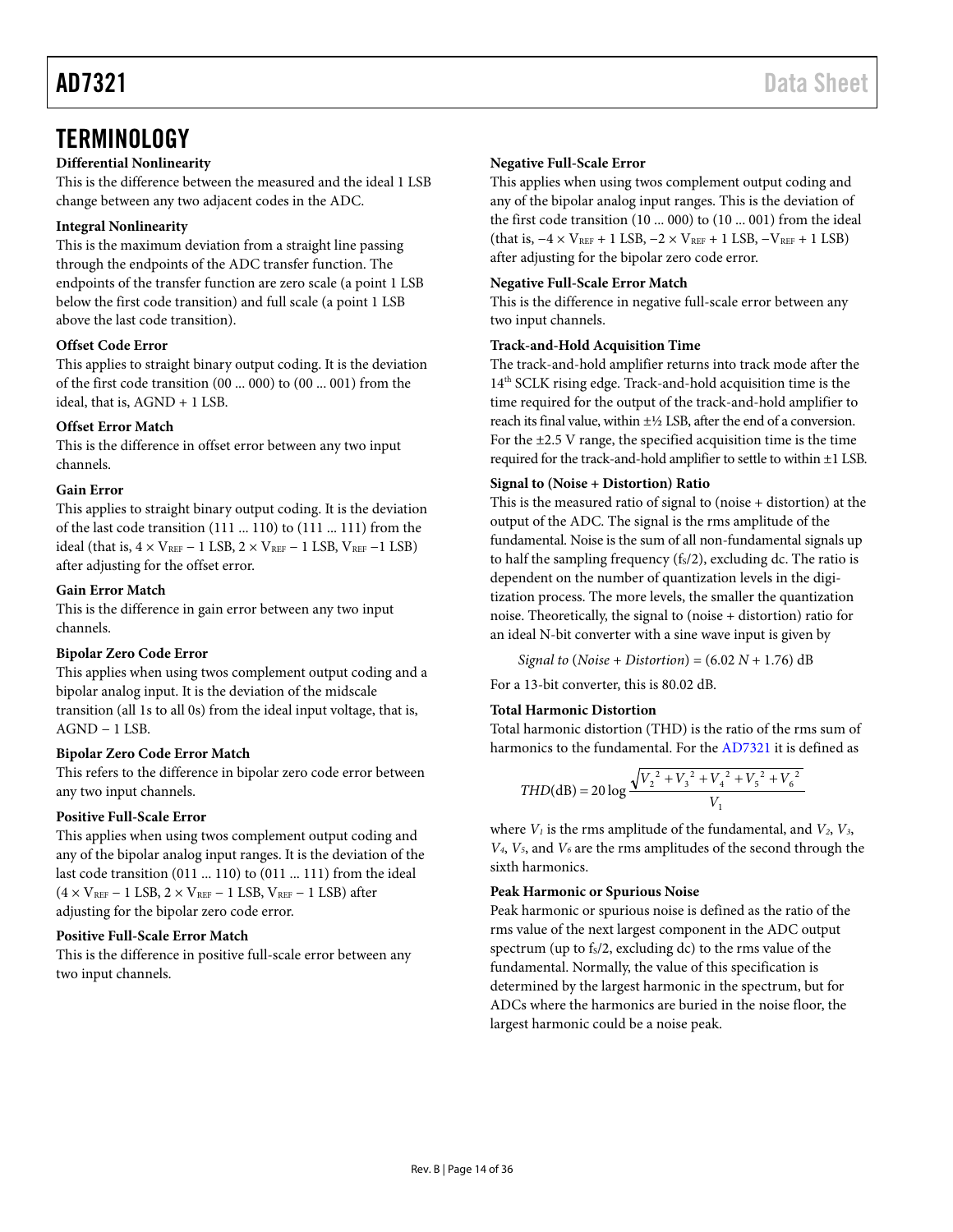#### **Channel-to-Channel Isolation**

Channel-to-channel isolation is a measure of the level of crosstalk between any two channels. It is measured by applying a full-scale, 100 kHz sine wave signal to all unselected input channels and determining the degree to which the signal attenuates in the selected channel with a 50 kHz signal[. Figure 14](#page-10-0) shows the worstcase across all eight channels for th[e AD7321.](http://www.analog.com/AD7321?doc=AD7321.pdf) The analog input range is programmed to be the same on all channels.

#### **Intermodulation Distortion**

With inputs consisting of sine waves at two frequencies, fa and fb, any active device with nonlinearities creates distortion products at sum and difference frequencies of mfa  $\pm$  nfb, where m,  $n = 0, 1, 2, 3, \ldots$  Intermodulation distortion terms are those for which neither m nor n are equal to 0. For example, the second-order terms include (fa + fb) and (fa – fb), whereas the third-order terms include ( $2fa + fb$ ), ( $2fa - fb$ ), ( $fa + 2fb$ ), and  $(fa - 2fb)$ .

The [AD7321](http://www.analog.com/AD7321?doc=AD7321.pdf) is tested using the CCIF standard where two input frequencies near the top end of the input bandwidth are used. In this case, the second-order terms are usually distanced in frequency from the original sine waves, whereas the third-order terms are usually at a frequency close to the input frequencies. As a result, the second- and third-order terms are specified separately. The calculation of the intermodulation distortion is per the THD specification, where it is the ratio of the rms sum of the individual distortion products to the rms amplitude of the sum of the fundamentals expressed in decibels.

#### **PSR (Power Supply Rejection)**

Variations in power supply affect the full-scale transition but not the linearity of the converter. Power supply rejection is the maximum change in the full-scale transition point due to a change in power supply voltage from the nominal value (see the [Typical Performance Characteristics](#page-9-0) section).

#### **CMRR (Common-Mode Rejection Ratio)**

CMRR is defined as the ratio of the power in the ADC output at full-scale frequency, f, to the power of a 100 mV sine wave applied to the common-mode voltage of the VIN+ and VIN− frequency, f<sub>s</sub>, as

 $CMRR$  (dB) = 10 log ( $Pf/Pf<sub>S</sub>$ )

where *Pf* is the power at frequency f in the ADC output, and *Pfs* is the power at frequency fs in the ADC output (se[e Figure 17\)](#page-11-0).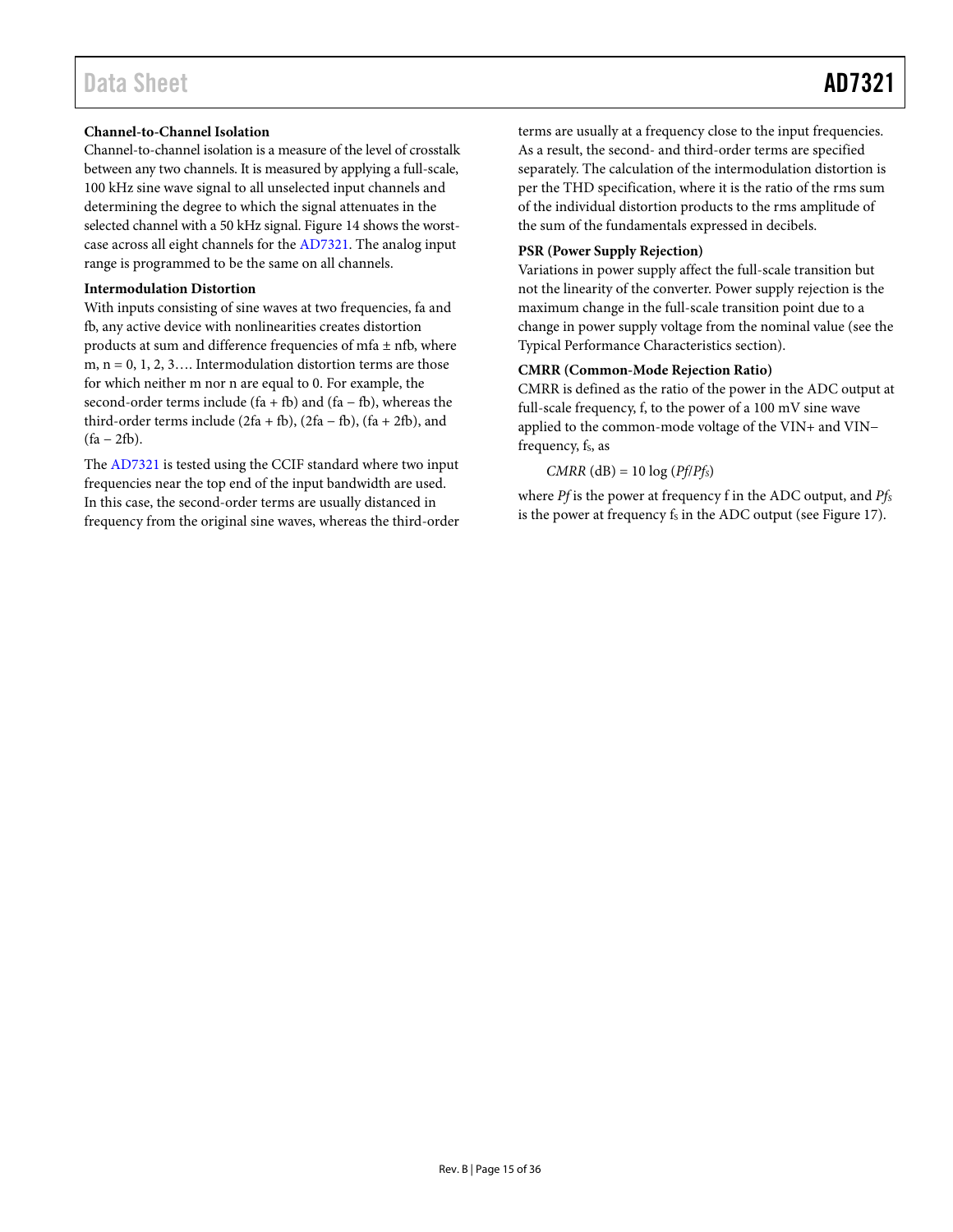### <span id="page-15-0"></span>THEORY OF OPERATION

### <span id="page-15-1"></span>**CIRCUIT INFORMATION**

The [AD7321](http://www.analog.com/AD7321?doc=AD7321.pdf) is a fast, 2-channel, 12-bit plus sign, bipolar input, serial ADC. The [AD7321](http://www.analog.com/AD7321?doc=AD7321.pdf) can accept bipolar input ranges that include  $\pm 10$  V,  $\pm 5$  V, and  $\pm 2.5$  V; it can also accept a 0 V to +10 V unipolar input range. A different analog input range is programmed on each analog input channel via the on-chip registers. The [AD7321](http://www.analog.com/AD7321?doc=AD7321.pdf) has a high speed serial interface that can operate at throughput rates up to 500 kSPS.

The  $AD7321$  requires  $V_{DD}$  and  $V_{SS}$  dual supplies for the high voltage analog input structures. These supplies must be equal to or greater than the largest analog input range selected. See Table 6 for the requirements of these supplies for each analog input range. The [AD7321](http://www.analog.com/AD7321?doc=AD7321.pdf) requires a low voltage 2.7 V to 5.25 V  $V_{CC}$  supply to power the ADC core.

<span id="page-15-3"></span>

| Table 6. Reference and Supply Requirements for Each |  |
|-----------------------------------------------------|--|
| <b>Analog Input Range</b>                           |  |

| <b>Selected</b><br>Analog<br>Input<br>Range (V)                                                    | Reference<br>Voltage (V) | <b>Full-Scale</b><br>Input<br>Range (V) | <b>AVcc</b><br>(V) | <b>Minimum</b><br>$V_{DD}/V_{SS}$ (V) <sup>1</sup> |  |  |  |
|----------------------------------------------------------------------------------------------------|--------------------------|-----------------------------------------|--------------------|----------------------------------------------------|--|--|--|
| ±10                                                                                                | 2.5                      | ±10                                     | 3/5                | ±10                                                |  |  |  |
|                                                                                                    | 3.0                      | ±12                                     | 3/5                | ±12                                                |  |  |  |
| ±5                                                                                                 | 2.5                      | ±5                                      | 3/5                | ±5                                                 |  |  |  |
|                                                                                                    | 3.0                      | ±6                                      | 3/5                | ±6                                                 |  |  |  |
| ±2.5                                                                                               | 2.5                      | ±2.5                                    | 3/5                | ±5                                                 |  |  |  |
|                                                                                                    | 3.0                      | $\pm$ 3                                 | 3/5                | ±5                                                 |  |  |  |
| $0 to +10$                                                                                         | 2.5                      | $0 to +10$                              | 3/5                | $+10/AGND$                                         |  |  |  |
|                                                                                                    | 3.0                      | $0$ to $+12$                            | 3/5                | $+12/AGND$                                         |  |  |  |
| <sup>1</sup> Guaranteed performance for $V_{DD}$ = 12 V to 16.5 V and $V_{SS}$ = -12 V to -16.5 V. |                          |                                         |                    |                                                    |  |  |  |

The performance specifications are guaranteed for  $V_{DD} = 12$  V to 16.5 V and  $V_{SS} = -12$  V to  $-16.5$  V. With  $V_{DD}$  and  $V_{SS}$  supplies outside this range, th[e AD7321](http://www.analog.com/AD7321?doc=AD7321.pdf) is fully functional but performance is not guaranteed. When th[e AD7321](http://www.analog.com/AD7321?doc=AD7321.pdf) is configured with the minimum  $V_{DD}$  and  $V_{SS}$  supplies, decrease the throughput rate to meet the performance specifications (see th[e Typical Performance](#page-9-0)  [Characteristics](#page-9-0) section)[. Figure 31](#page-17-0) shows the change in THD as the  $V_{DD}$  and  $V_{SS}$  supplies are reduced. For ac performance at the maximum throughput rate, the THD degrades slightly as V<sub>DD</sub> and V<sub>SS</sub> are reduced. It might therefore be necessary to reduce the throughput rate when using minimum  $V_{DD}$  and  $V_{SS}$  supplies so that there is less degradation of THD and the specified performance is maintained. The degradation is due to an increase in the on resistance of the input multiplexer when the  $V_{DD}$  and  $V_{SS}$ supplies are reduced[. Figure 18](#page-11-1) an[d Figure 19](#page-11-2) show the change in INL and DNL as the  $V_{DD}$  and  $V_{SS}$  voltages are varied. For dc performance when operating at the maximum throughput rate, as the V<sub>DD</sub> and V<sub>SS</sub> supply voltages are reduced, the typical INL and DNL error remains constant.

The analog inputs are configured as two single-ended inputs, one true differential input pair or one pseudo differential input. A selection is made by programming the mode bits, Mode 0 and Mode 1, in the control register.

The serial clock input accesses data from the part and provides the clock source for the successive approximation ADC. The [AD7321](http://www.analog.com/AD7321?doc=AD7321.pdf) has an on-chip 2.5 V reference. However, th[e AD7321](http://www.analog.com/AD7321?doc=AD7321.pdf) can also work with an external reference. On power-up, the external reference operation is the default option. If the internal reference is the preferred option, the user must write to the reference bit in the control register to select the internal reference operation.

The [AD7321](http://www.analog.com/AD7321?doc=AD7321.pdf) also features power-down options to allow power savings between conversions. The power-down modes are selected by programming the on-chip control register, as described in the [Modes of Operation](#page-27-0) section.

#### <span id="page-15-2"></span>**CONVERTER OPERATION**

The [AD7321](http://www.analog.com/AD7321?doc=AD7321.pdf) is a successive approximation analog-to-digital converter built around two capacitive DACs. Figure 23 and [Figure 24](#page-16-1) show simplified schematics of the ADC in singleended mode during the acquisition and conversion phases, respectively. [Figure 25](#page-16-1) an[d Figure 26](#page-16-1) show simplified schematics of the ADC in differential mode during acquisition and conversion phases, respectively. The ADC is composed of control logic, a SAR, and capacitive DACs. In Figure 23 (the acquisition phase), SW2 is closed and SW1 is in Position A, the comparator is held in a balanced condition, and the sampling capacitor array acquires the signal on the input.



*Figure 23. ADC Acquisition Phase (Single-Ended)*

When the ADC starts a conversion [\(Figure 24\)](#page-16-1), SW2 opens and SW1 moves to Position B, causing the comparator to become unbalanced. The control logic and the charge redistribution DAC are used to add and subtract fixed amounts of charge from the capacitive DAC to bring the comparator back into a balanced condition. When the comparator is rebalanced, the conversion is complete. The control logic generates the ADC output code.



*Figure 24. ADC Conversion Phase (Single-Ended)*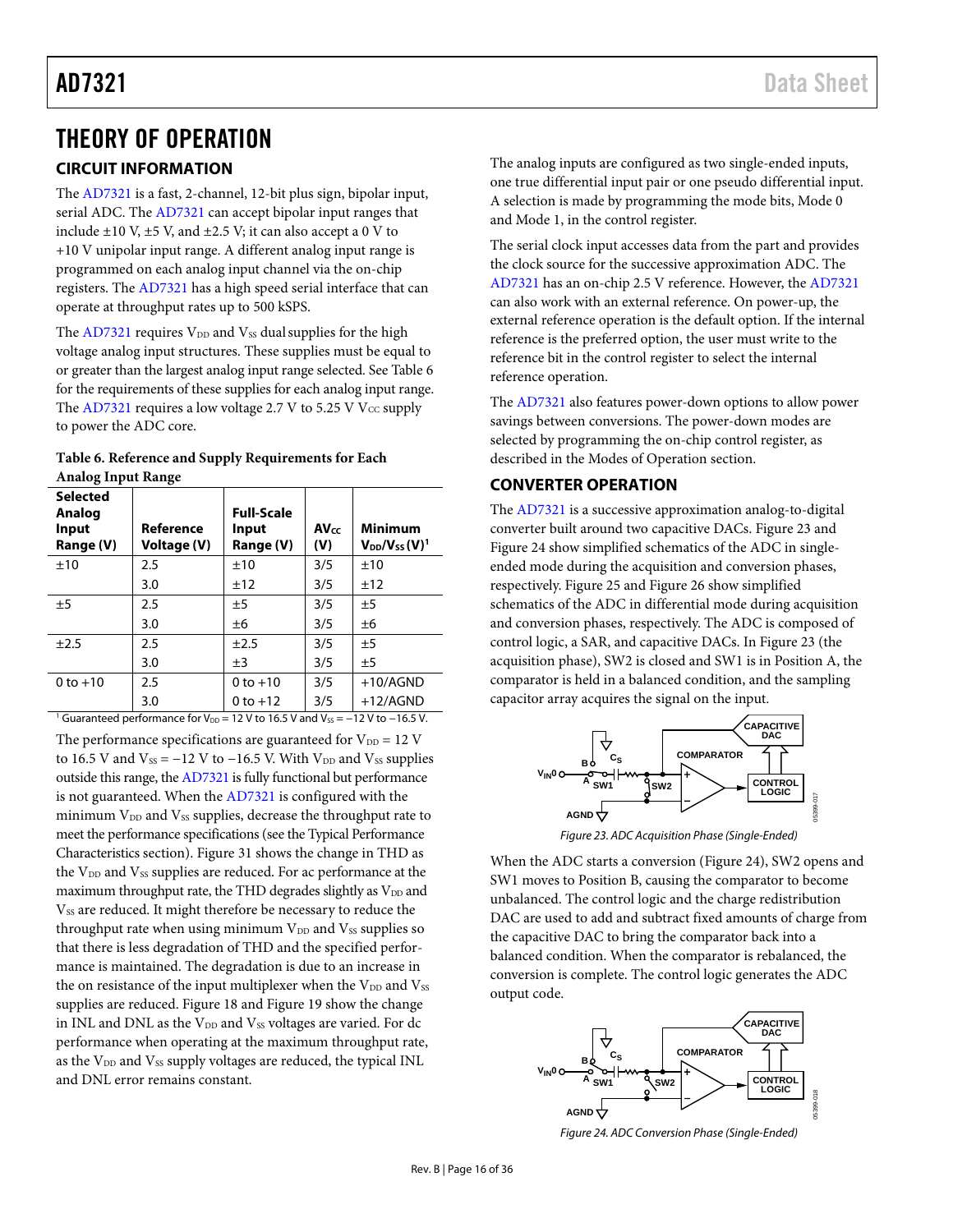<span id="page-16-1"></span>Figure 25 shows the differential configuration during the acquisition phase. For the conversion phase, SW3 opens and SW1 and SW2 move to Position B (see Figure 26). The output impedances of the source driving the V<sub>IN</sub>+ and V<sub>IN</sub>− pins must match; otherwise, the two inputs have different settling times, resulting in errors.



*Figure 25. ADC Differential Configuration During Acquisition Phase*



*Figure 26. ADC Differential Configuration During Conversion Phase*

#### *Output Coding*

The [AD7321](http://www.analog.com/AD7321?doc=AD7321.pdf) default output coding is set to twos complement. The output coding is controlled by the coding bit in the control register. To change the output coding to straight binary coding, the coding bit in the control register must be set. When operating in sequence mode, the output coding for each channel in the sequence is the value written to the coding bit during the last write to the control register.

#### *Transfer Functions*

The designed code transitions occur at successive integer LSB values (that is, 1 LSB, 2 LSB, and so on). The LSB size is dependent on the analog input range selected.

| <b>Input Range</b> | <b>Full-Scale Range/8192 Codes</b> | <b>LSB Size</b>   |
|--------------------|------------------------------------|-------------------|
| ±10V               | 20 V                               | 2.441 mV          |
| $+5V$              | 10V                                | 1.22 mV           |
| $\pm$ 2.5 V        | 5V                                 | $0.61$ mV         |
| $0V$ to $+10V$     | 10V                                | $1.22 \text{ mV}$ |

The ideal transfer characteristic for th[e AD7321](http://www.analog.com/AD7321?doc=AD7321.pdf) when twos complement coding is selected is shown in Figure 27. The ideal transfer characteristic for the [AD7321](http://www.analog.com/AD7321?doc=AD7321.pdf) when straight binary coding is selected is shown in Figure 28.



*Figure 28. Straight Binary Transfer Characteristic*

#### <span id="page-16-0"></span>**ANALOG INPUT STRUCTURE**

The analog inputs of the [AD7321](http://www.analog.com/AD7321?doc=AD7321.pdf) are configured as singleended, true differential, or pseudo differential via the control register mode bits (see [Table 9\)](#page-22-1). The [AD7321](http://www.analog.com/AD7321?doc=AD7321.pdf) can accept true bipolar input signals. On power-up, the analog inputs operate as two single-ended analog input channels. If true differential or pseudo differential is required, a write to the control register is necessary after power-up to change this configuration.

[Figure 29](#page-17-1) shows the equivalent analog input circuit of the [AD7321](http://www.analog.com/AD7321?doc=AD7321.pdf) in single-ended mode. [Figure 30](#page-17-1) shows the equivalent analog input structure in differential mode. The two diodes provide ESD protection for the analog inputs.



<span id="page-16-2"></span>*Figure 29. Equivalent Analog Input Circuit (Single-Ended)*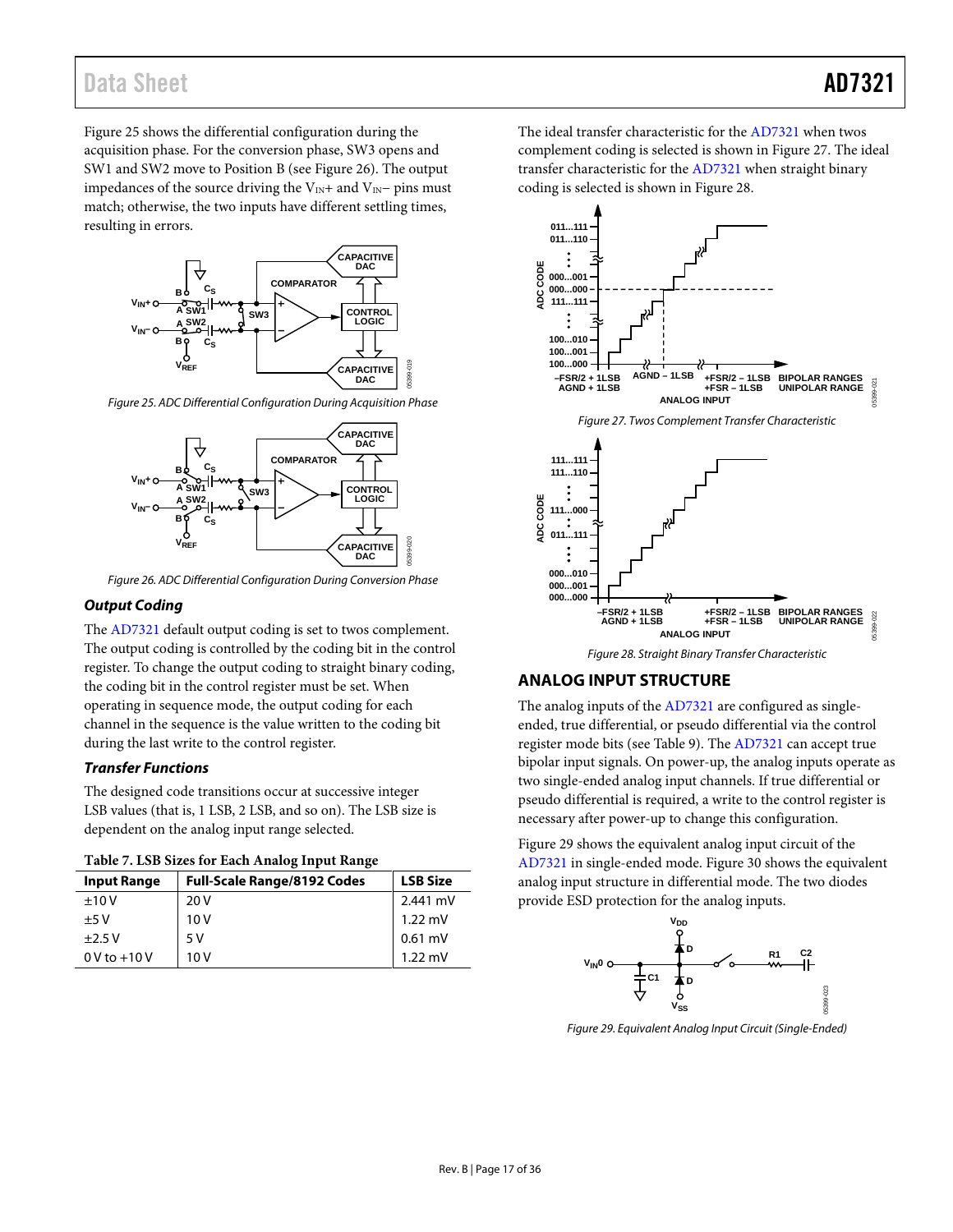<span id="page-17-1"></span>

*Figure 30. Equivalent Analog Input Circuit (Differential)*

<span id="page-17-2"></span>Care should be taken to ensure that the analog input does not exceed the  $V_{DD}$  and  $V_{SS}$  supply rails by more than 300 mV. Exceeding this value causes the diodes to become forward biased and to start conducting into either the V<sub>DD</sub> supply rail or Vss supply rail. These diodes can conduct up to 10 mA without causing irreversible damage to the part.

I[n Figure 29](#page-16-2) an[d Figure 30,](#page-17-2) Capacitor C1 is typically 4 pF and can primarily be attributed to pin capacitance. Resistor R1 is a lumped component made up of the on resistance of the input multiplexer and the track-and-hold switch. Capacitor C2 is the sampling capacitor; its capacitance varies depending on the analog input range selected (see th[e Specifications](#page-2-0) section).

#### *Track-and-Hold Section*

The track-and-hold on the analog input of th[e AD7321](http://www.analog.com/AD7321?doc=AD7321.pdf) allows the ADC to accurately convert an input sine wave of full-scale amplitude to 13-bit accuracy. The input bandwidth of the trackand-hold is greater than the Nyquist rate of the ADC. The [AD7321](http://www.analog.com/AD7321?doc=AD7321.pdf) can handle frequencies up to 22 MHz.

The track-and-hold enters its tracking mode on the 14<sup>th</sup> SCLK rising edge after the  $\overline{\text{CS}}$  falling edge. The time required to acquire an input signal depends on how quickly the sampling capacitor is charged. With 0 source impedance, 305 ns is sufficient to acquire the signal to the 13-bit level. The acquisition time required is calculated using the following formula:

$$
t_{ACQ} = 10 \times ((R_{SOLRCE} + R) C)
$$

where *C* is the sampling capacitance and *R* is the resistance seen by the track-and-hold amplifier looking back on the input. For the [AD7321,](http://www.analog.com/AD7321?doc=AD7321.pdf) the value of R includes the on resistance of the input multiplexer and is typically 300  $\Omega$ . R<sub>SOURCE</sub> should include any extra source impedance on the analog input.

The  $AD7321$  enters track mode on the  $14<sup>th</sup>$  SCLK rising edge. When running the [AD7321](http://www.analog.com/AD7321?doc=AD7321.pdf) at a throughput rate of 500 kSPS with a 10 MHz SCLK signal, the ADC has approximately

$$
1.5 \; \text{SCLK} + t_8 + t_{\text{QUIET}}
$$

to acquire the analog input signal. The ADC goes back into hold mode on the  $\overline{CS}$  falling edge.

As the  $V_{DD}/V_{SS}$  supply voltage is reduced, the on resistance of the input multiplexer increases. Therefore, based on the equation for  $t_{ACQ}$ , it is necessary to increase the amount of acquisition time provided to th[e AD7321,](http://www.analog.com/AD7321?doc=AD7321.pdf) and hence decrease the overall throughput rate. [Figure 31](#page-17-0) shows that as the  $V_{DD}$  and V<sub>SS</sub> supplies are reduced, the specified THD performance degrades slightly. If the throughput rate is reduced when operating with the minimum  $V_{DD}$  and  $V_{SS}$  supplies, the specified THD performance is maintained.



*Figure 31. THD vs.*  $\pm V_{DD}/V_{SS}$  *Supply Voltage at 500 kSPS* 

<span id="page-17-0"></span>Unlike other bipolar ADCs, th[e AD7321](http://www.analog.com/AD7321?doc=AD7321.pdf) does not have a resistive analog input structure. On the [AD7321,](http://www.analog.com/AD7321?doc=AD7321.pdf) the bipolar analog signal is sampled directly onto the sampling capacitor. This gives the [AD7321](http://www.analog.com/AD7321?doc=AD7321.pdf) high analog input impedance. An approximation for the analog input impedance is calculated from the following formula:

$$
Z=1/(f_{\rm S}\times C_{\rm S})
$$

where  $f_s$  is the sampling frequency, and  $C_s$  is the sampling capacitor value.

Cs depends on the analog input range chosen (see the [Specifications](#page-2-0) section). When operating at 500 kSPS, the analog input impedance is typically 145 kΩ for the ±10 V range. As the sampling frequency is reduced, the analog input impedance further increases. As the analog input impedance increases, the current required to drive the analog input therefore decreases.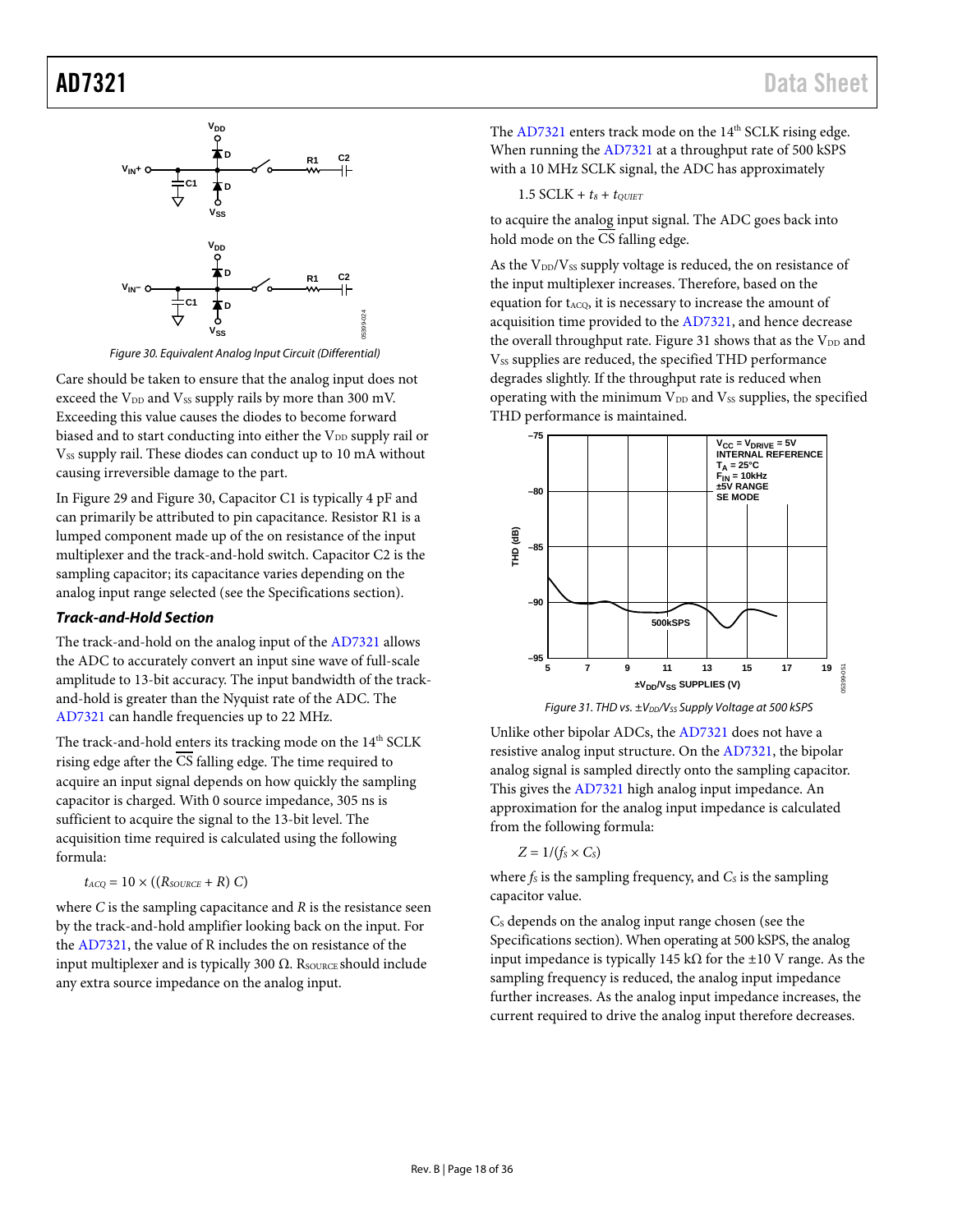#### <span id="page-18-0"></span>**TYPICAL CONNECTION DIAGRAM**

Figure 32 shows a typical connection diagram for the [AD7321.](http://www.analog.com/AD7321?doc=AD7321.pdf)  In this configuration, the AGND pin is connected to the analog ground plane of the system, and the DGND pin is connected to the digital ground plane of the system. The analog inputs on the [AD7321](http://www.analog.com/AD7321?doc=AD7321.pdf) are configured to operate in single-ended, true differential, or pseudo differential mode. Th[e AD7321](http://www.analog.com/AD7321?doc=AD7321.pdf) can operate with either an internal or external reference. In Figure 32, the [AD7321](http://www.analog.com/AD7321?doc=AD7321.pdf) is configured to operate with the internal 2.5 V reference. A 680 nF decoupling capacitor is required when operating with the internal reference.

The  $V_{CC}$  pin can be connected to either a 3 V supply voltage or a 5 V supply voltage. The  $V_{DD}$  and  $V_{SS}$  are the dual supplies for the high voltage analog input structures. The voltage on these pins must be equal to or greater than the highest analog input range selected on the analog input channels (see [Table 6\)](#page-15-3). The VDRIVE pin is connected to the supply voltage of the microprocessor. The voltage applied to the V<sub>DRIVE</sub> input controls the voltage of the serial interface.  $V_{DRIVE}$  is set to 3 V or 5 V.



### <span id="page-18-1"></span>**ANALOG INPUT**

#### *Single-Ended Inputs*

The [AD7321](http://www.analog.com/AD7321?doc=AD7321.pdf) has a total of two analog inputs when operating the [AD7321](http://www.analog.com/AD7321?doc=AD7321.pdf) in single-ended mode. Each analog input is independently programmed to one of the four analog input ranges. In applications where the signal source is high impedance, it is recommended to buffer the signal before applying it to the ADC analog inputs. [Figure 33](#page-18-2) shows the configuration of the [AD7321](http://www.analog.com/AD7321?doc=AD7321.pdf) in single-ended mode.





#### <span id="page-18-2"></span>*True Differential Mode*

The [AD7321](http://www.analog.com/AD7321?doc=AD7321.pdf) can have one true differential analog input pair. Differential signals have some benefits over single-ended signals, including better noise immunity based on the commonmode rejection of the device and improvements in distortion performance. [Figure 34](#page-18-3) defines the configuration of the true differential analog inputs of the [AD7321.](http://www.analog.com/AD7321?doc=AD7321.pdf)



<span id="page-18-3"></span>The amplitude of the differential signal is the difference between the signals applied to the V<sub>IN</sub>+ and V<sub>IN</sub>− pins in each differential pair (V<sub>IN</sub>+ – V<sub>IN</sub>−). V<sub>IN</sub>+ and V<sub>IN</sub>− should be simultaneously driven by two signals each of amplitude  $±4 \times VREF$  (depending on the input range selected) that are  $180^\circ$  out of phase. Assuming the  $\pm 4 \times$  VREF mode, the amplitude of the differential signal is −20 V to +20 V p-p  $(2 \times 4 \times \text{VREF})$ , regardless of the common mode.

The common mode is the average of the two signals

$$
(V_{\rm IN}+ + V_{\rm IN}-)/2
$$

and is, therefore, the voltage on which the two input signals are centered.

This voltage is set up externally, and its range varies with reference voltage. As the reference voltage increases, the common-mode range decreases. When driving the differential inputs with an amplifier, the actual common-mode range is determined by the output swing of the amplifier. If the differential inputs are not driven from an amplifier, the common-mode range is determined by the supply voltage on the  $V_{DD}$  supply pin and the  $V_{SS}$  supply pin.

When a conversion takes place, the common mode is rejected, resulting in a noise-free signal of amplitude  $-2 \times (4 \times VREF)$  to +2 × (4 × VREF) corresponding to digital codes −4096 to +4095.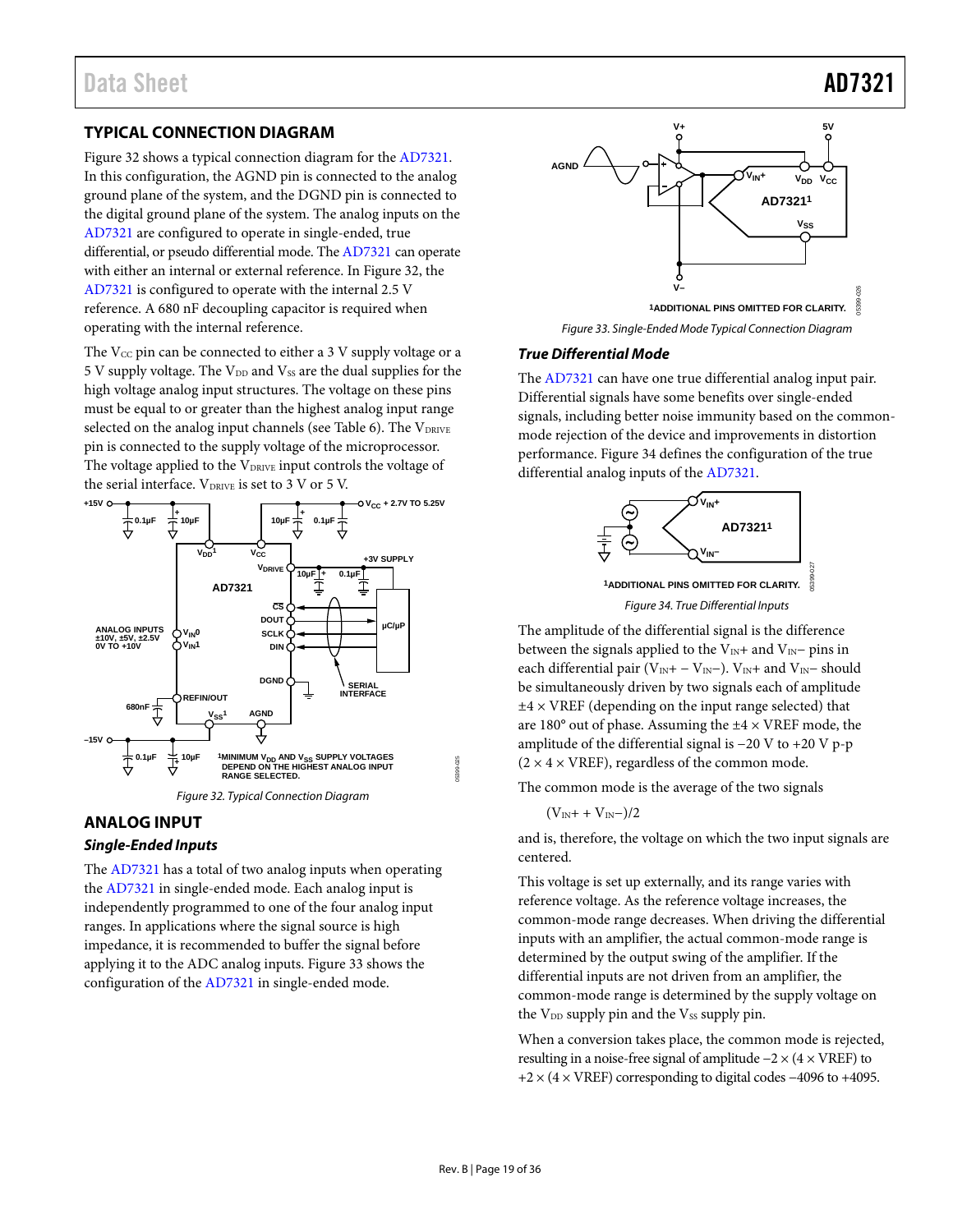

*Figure 35. Common-Mode Range for Vcc* = 3 V and REFIN/OUT = 3 V









*Figure 38. Common-Mode Range for Vcc* = 5 V and REFIN/OUT = 2.5 V

#### *Pseudo Differential Inputs*

The [AD7321](http://www.analog.com/AD7321?doc=AD7321.pdf) can have one pseudo differential pair. The  $V_{IN}+$ inputs are coupled to the signal source and must have an amplitude within the selected range for that channel as programmed in the range register. A dc input is applied to the V<sub>IN</sub>− pin. The voltage applied to this input provides an offset for the  $V_{\text{IN}}+$  input from ground or a pseudo ground. Pseudo differential inputs separate the analog input signal ground from the ADC ground, allowing cancellation of dc common-mode voltages.

When a conversion takes place, the pseudo ground corresponds to Code −4096, and the maximum amplitude corresponds to Code +4095.



[Figure 40](#page-20-1) and [Figure 41](#page-20-2) show the typical voltage range on the VIN− pin for the different analog input ranges when configured in the pseudo differential mode.

For example, when th[e AD7321](http://www.analog.com/AD7321?doc=AD7321.pdf) is configured to operate in pseudo differential mode and the ±5 V range is selected with  $±16.5$  V V<sub>DD</sub>/V<sub>SS</sub> supplies and 5 V V<sub>CC</sub>, the voltage on the V<sub>IN</sub>− pin can vary from −6.5 V to +6.5 V.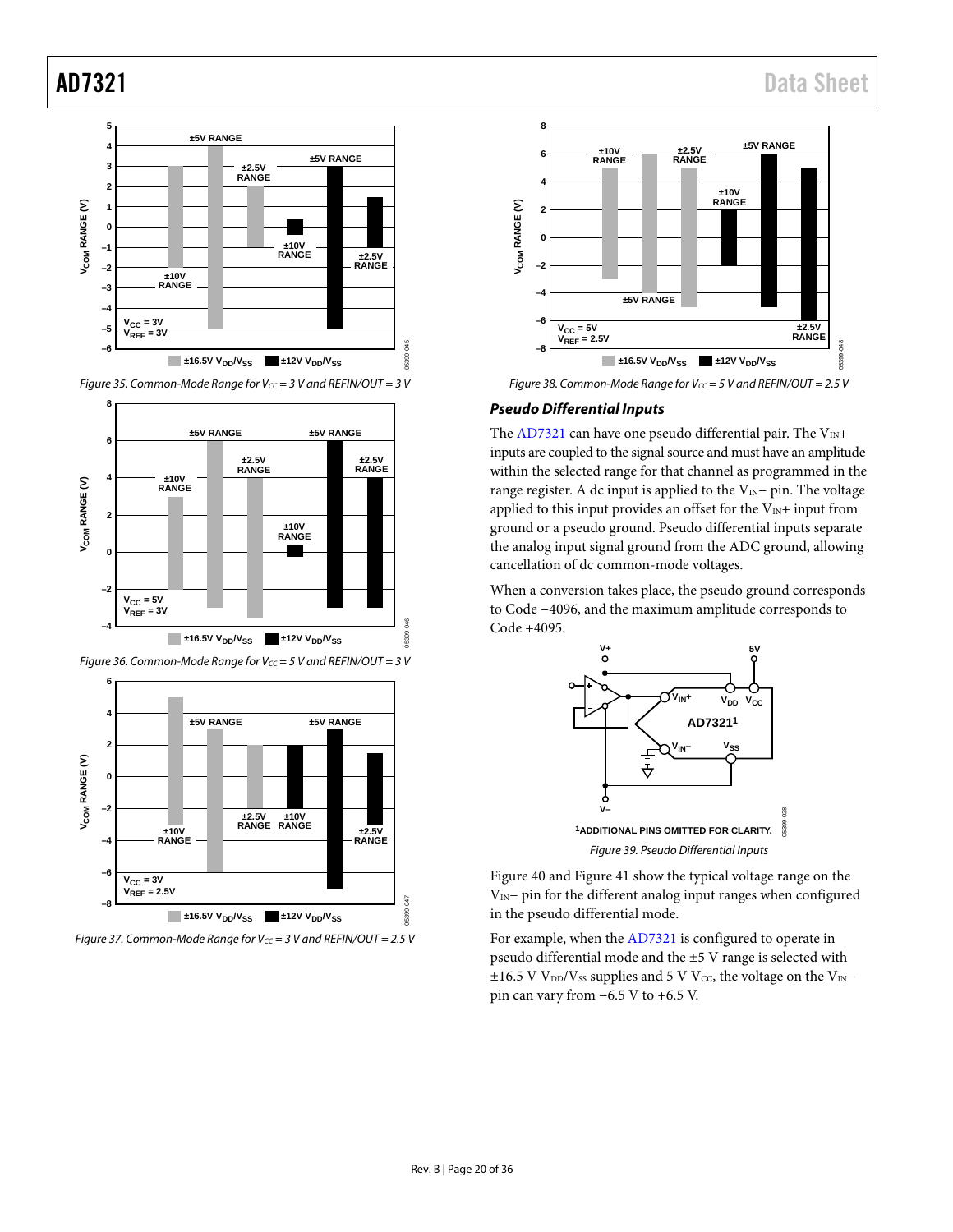<span id="page-20-1"></span>

*Figure 41. Pseudo Input Range with Vcc* = 3 V

#### <span id="page-20-2"></span><span id="page-20-0"></span>**DRIVER AMPLIFIER CHOICE**

In applications where the harmonic distortion and signal-tonoise ratio are critical specifications, the analog input of the [AD7321](http://www.analog.com/AD7321?doc=AD7321.pdf) should be driven from a low impedance source. Large source impedances significantly affect the ac performance of the ADC and can necessitate the use of an input buffer amplifier.

When no amplifier is used to drive the analog input, the source impedance should be limited to low values. The maximum source impedance depends on the amount of THD that can be tolerated in the application. The THD increases as the source impedance increases and performance degrades. [Figure 21](#page-11-3) and [Figure 22](#page-12-0) show graphs of the THD vs. the analog input frequency for various source impedances. Depending on the input range and analog input configuration selected, the [AD7321](http://www.analog.com/AD7321?doc=AD7321.pdf) can handle source impedances of up to 5.5 k $\Omega$  before the THD starts to degrade.

Due to the programmable nature of the analog inputs on the [AD7321,](http://www.analog.com/AD7321?doc=AD7321.pdf) the choice of op amp used to drive the inputs is a function of the particular application and depends on the input configuration and the analog input voltage ranges selected.

The driver amplifier must be able to settle for a full-scale step to a 13-bit level, 0.0122%, in less than the specified acquisition time of th[e AD7321.](http://www.analog.com/AD7321?doc=AD7321.pdf) An op amp such as th[e AD8021](http://www.analog.com/AD8021?doc=AD7321.pdf) meets this requirement when operating in single-ended mode. Th[e AD8021](http://www.analog.com/AD8021?doc=AD7321.pdf) needs an external compensating NPO type of capacitor. The [AD8022](http://www.analog.com/AD8022?doc=AD7321.pdf) can also be used in high frequency applications where a dual version is required. For lower frequency applications, op amps such as the [AD797,](http://www.analog.com/AD797?doc=AD7321.pdf) [AD845,](http://www.analog.com/AD845?doc=AD7321.pdf) an[d AD8610](http://www.analog.com/AD8610?doc=AD7321.pdf) can be used with the [AD7321](http://www.analog.com/AD7321?doc=AD7321.pdf) in single-ended mode configuration.

Differential operation requires that V<sub>IN</sub>+ and V<sub>IN</sub>− be simultaneously driven with two signals of equal amplitude that are 180° out of phase. The common mode must be set up externally to the [AD7321.](http://www.analog.com/AD7321?doc=AD7321.pdf) The common-mode range is determined by the REFIN/OUT voltage, the  $V_{CC}$  supply voltage, and the particular amplifier used to drive the analog inputs. Differential mode with either an ac input or a dc input provides the best THD performance over a wide frequency range. Because not all applications have a signal preconditioned for differential operation, there is often a need to perform the single-ended-todifferential conversion.

This single-ended-to-differential conversion is performed using an op amp pair. Typical connection diagrams for an op amp pair are shown in [Figure 42](#page-20-3) and [Figure 43.](#page-20-4) I[n Figure 42,](#page-20-3) the common-mode signal is applied to the noninverting input of the second amplifier.



<span id="page-20-3"></span>*Figure 42. Single-Ended-to-Differential Configuration with th[e AD845](http://www.analog.com/AD845?doc=AD7321.pdf)*



<span id="page-20-4"></span>*Figure 43. Single-Ended-to-Differential Configuration with th[e AD8021](http://www.analog.com/AD8021?doc=AD7321.pdf)*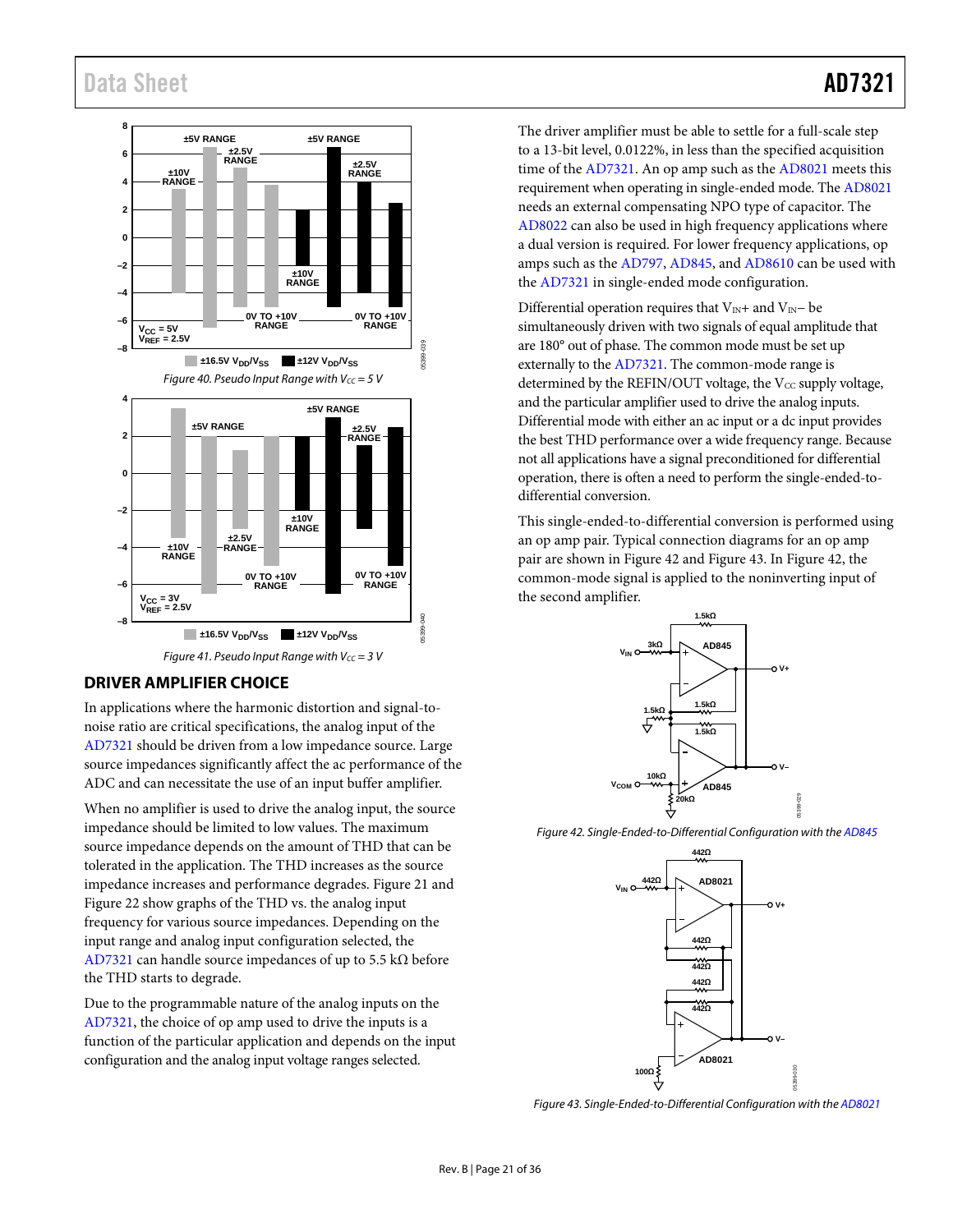## <span id="page-21-0"></span>**REGISTERS**

The [AD7321](http://www.analog.com/AD7321?doc=AD7321.pdf) has two programmable registers: the control register and the range register. These registers are write only registers.

### <span id="page-21-1"></span>**ADDRESSING REGISTERS**

A serial transfer on the [AD7321](http://www.analog.com/AD7321?doc=AD7321.pdf) consists of 16 SCLK cycles. The three MSBs on the DIN line during the 16 SCLK transfer are decoded to determine which register is addressed. The three MSBs consist of the write bit, a ZERO bit, and the register select bit. The register select bit is used to determine which of the two on-board registers is selected. The write bit determines if the data on the DIN line following the register select bit loads into the addressed register. If the write bit is 1, the bits load into the register addressed by the register select bit. If the write bit is 0, the data on the DIN line does not load into any register.

Combinations of the write bit, the ZERO bit, and the register select bit other than those specified i[n Table 8](#page-21-2) access registers for Analog Devices internal use only. Do not access these registers, as doing so may lead to unspecified operation of the device.

| <b>Write</b> | <b>ZERO</b> | <b>Register Select</b> | <b>Description</b>                                                                                             |
|--------------|-------------|------------------------|----------------------------------------------------------------------------------------------------------------|
|              |             |                        | Data on the DIN line during this serial transfer is ignored.                                                   |
|              |             |                        | This combination selects the control register. The subsequent 12 bits are loaded into<br>the control register. |
|              |             |                        | This combination selects the range register. The subsequent 6 bits are loaded into the<br>range register.      |

<span id="page-21-2"></span>**Table 8. Decoding Register Select Bits and Write Bit**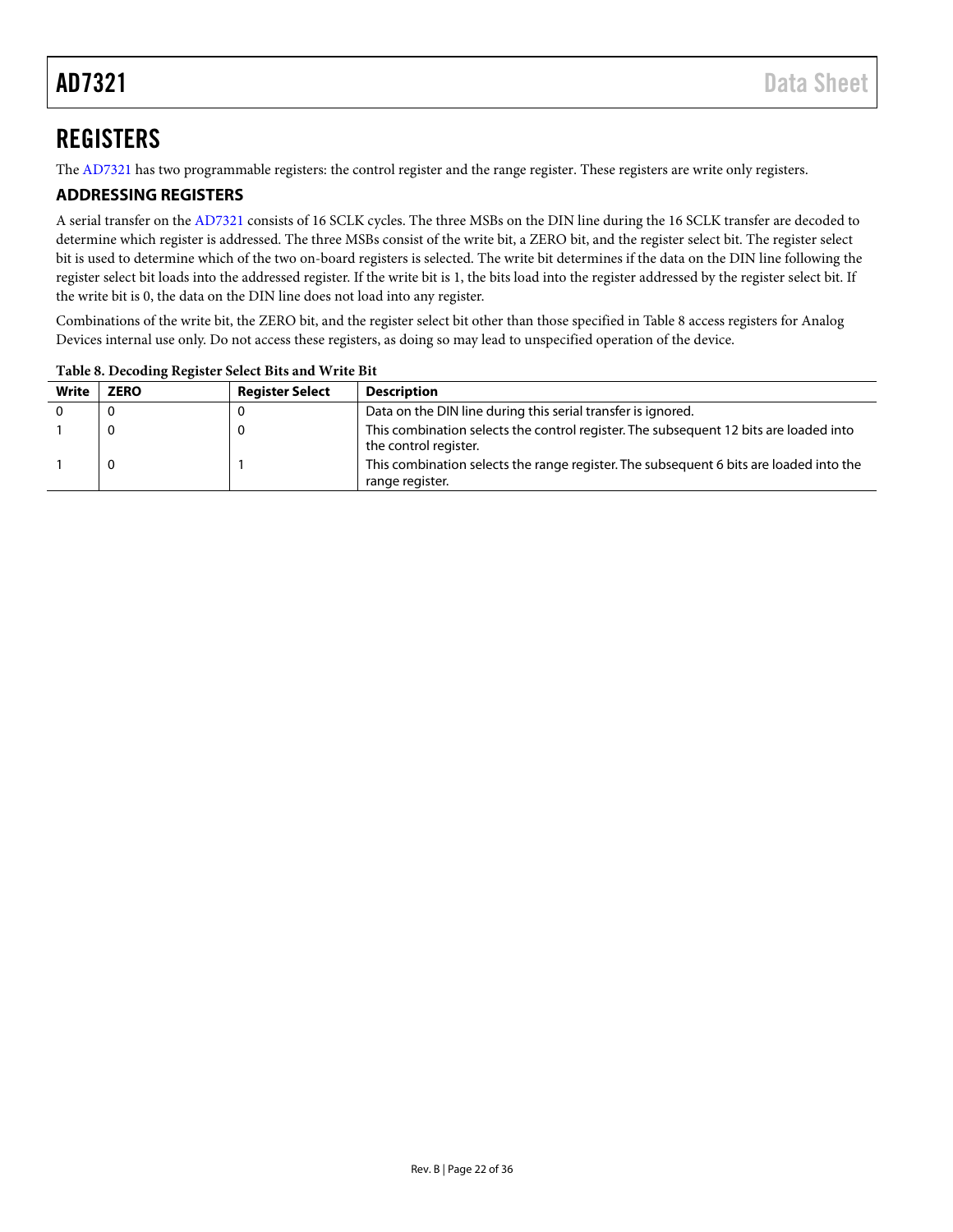### <span id="page-22-0"></span>**CONTROL REGISTER**

The control register is used to select the analog input channel, analog input configuration, reference, coding, and power mode. The control register is a write only, 12-bit register. Data loaded on the DIN line corresponds to th[e AD7321 c](http://www.analog.com/AD7321?doc=AD7321.pdf)onfiguration for the next conversion. Data should be loaded into the control register after the range register has been initialized. The bit functions of the control register are shown in [Table 9](#page-22-1) (the power-up status of all bits is 0).

| <b>MSB</b>    |             |                        |             |             |                  |      |        |                 |            |        |     |      |                  |             | LSB |
|---------------|-------------|------------------------|-------------|-------------|------------------|------|--------|-----------------|------------|--------|-----|------|------------------|-------------|-----|
| $\sim$ $\sim$ | ıд          |                        | <u>_</u>    |             | $\sim$<br>U      |      |        |                 |            |        |     |      |                  |             |     |
| Write         | <b>ZERO</b> | <b>Register Select</b> | <b>ZERO</b> | <b>ZERO</b> | ADD <sub>0</sub> | Mode | Mode 0 | PM <sub>1</sub> | <b>PMO</b> | Codina | Ref | Sea1 | Sea <sub>2</sub> | <b>ZERO</b> |     |

| <b>Bit</b> | <b>Mnemonic</b>  | <b>Description</b>                                                                                                                                                                                                                                                                                                                                                                                                                        |
|------------|------------------|-------------------------------------------------------------------------------------------------------------------------------------------------------------------------------------------------------------------------------------------------------------------------------------------------------------------------------------------------------------------------------------------------------------------------------------------|
| 12, 11, 1  | <b>ZERO</b>      | A 0 should be written to these bits at all times.                                                                                                                                                                                                                                                                                                                                                                                         |
| 10         | ADD <sub>0</sub> | This channel address bit is used to select the analog input channel for the next conversion if the sequencer<br>is not being used. If the sequencer is being used, the channel address bit is used to select the final channel<br>in a consecutive sequence.                                                                                                                                                                              |
| 9, 8       | Mode 1, Mode 0   | These two mode bits are used to select the configuration of the two analog input pins, $V_{IN}0$ to $V_{IN}1$ . These<br>pins are used in conjunction with the channel address bit. On the AD7321, the analog inputs are<br>configured as two single-ended inputs, one true differential input pair, or one pseudo differential input<br>(see Table 10).                                                                                  |
| 7,6        | PM1, PM0         | The power management bits are used to select different power mode options on the AD7321 (see Table 11).                                                                                                                                                                                                                                                                                                                                   |
|            | Coding           | This bit is used to select the type of output coding the AD7321 uses for the next conversion result. If<br>coding $= 0$ , the output coding is twos complement. If coding $= 1$ , the output coding is straight binary.<br>When operating in sequence mode, the output coding for each channel is the value written to the coding<br>bit during the last write to the control register.                                                   |
| 4          | Ref              | The reference bit is used to enable or disable the internal reference. If $Ref = 0$ , the external reference is<br>enabled and used for the next conversion, and the internal reference is disabled. If Ref $= 1$ , the internal<br>reference is used for the next conversion. When operating in sequence mode, the reference used for each<br>channel is the value written to the Ref bit during the last write to the control register. |
| 3, 2       | Seg1/Seg2        | The Sequence 1 and Sequence 2 bits are used to control the operation of the sequencer (see Table 12).                                                                                                                                                                                                                                                                                                                                     |

#### <span id="page-22-1"></span>**Table 9. Control Register Details**

The two analog input channels are configured as one pseudo differential analog input, one true differential input pair, or two single-ended analog inputs.

#### **Table 10. Analog Input Configuration Selection**

|                            | Mode $1 = 1$ , Mode $0 = 1$ |          | Mode $1 = 1$ , Mode $0 = 0$ |                  | Mode $1 = 0$ , Mode $0 = 1$ |                  | Mode $1 = 0$ , Mode $0 = 0$ |             |  |
|----------------------------|-----------------------------|----------|-----------------------------|------------------|-----------------------------|------------------|-----------------------------|-------------|--|
| <b>Channel Address Bit</b> | <b>Not Allowed</b>          |          | 1 Fully Differential I/P    |                  | 1 Pseudo Differential I/P   |                  | 2 Single-Ended I/Ps         |             |  |
| ADD <sub>0</sub>           | $V_{IN}+$                   | $V_{IN}$ | V <sub>IN</sub> +           | $V_{IN}$ -       | $V_{IN}+$                   | $V_{IN}$ -       | $V_{IN}+$                   | $V_{IN}$    |  |
|                            | -                           | -        | V <sub>IN</sub> O           | $V_{\text{IN}}1$ | $V_{IN}0$                   | $V_{\text{IN}}1$ | V <sub>IN</sub> O           | <b>AGND</b> |  |
|                            | -                           | -        | $V_{IN}0$                   | $V_{IN}1$        | $V_{IN}0$                   | $V_{\text{IN}}1$ | $V_{IN}1$                   | <b>AGND</b> |  |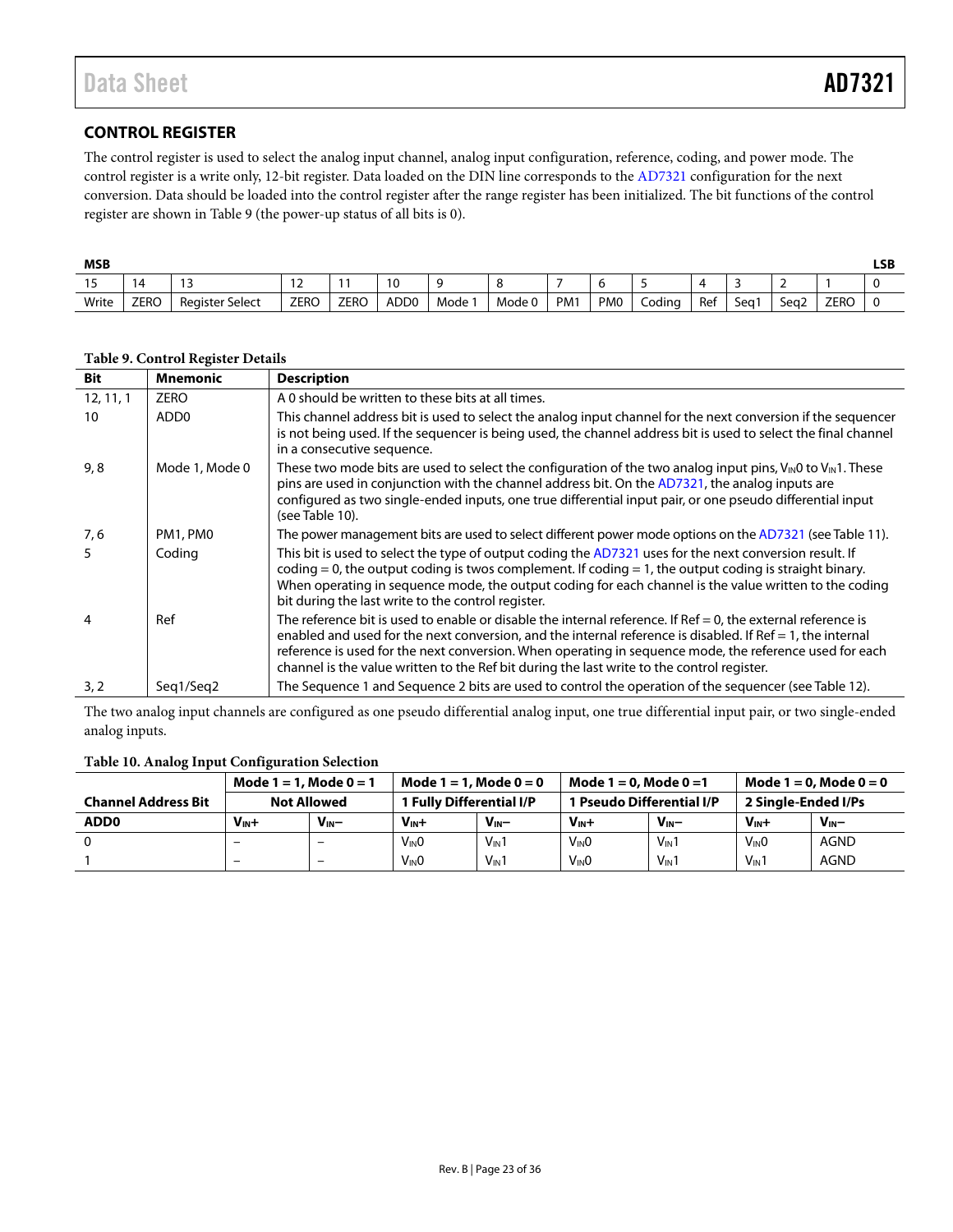#### <span id="page-23-0"></span>**Table 11. Power Mode Selection**

| PM <sub>1</sub> | <b>PMO</b> | <b>Description</b>                                                                                                                                                                                                              |
|-----------------|------------|---------------------------------------------------------------------------------------------------------------------------------------------------------------------------------------------------------------------------------|
|                 |            | Full Shutdown Mode. In this mode, all internal circuitry on the AD7321 is powered down. Information in the control register<br>is retained when the AD7321 is in full shutdown mode.                                            |
|                 | 0          | Autoshutdown Mode. The AD7321 enters autoshutdown on the 15 <sup>th</sup> SCLK rising edge when the control register is updated.<br>All internal circuitry is powered down in autoshutdown.                                     |
| $\Omega$        |            | Autostandby Mode. In this mode, all internal circuitry is powered down, excluding the internal reference. The AD7321 enters<br>autostandby mode on the 15 <sup>th</sup> SCLK rising edge after the control register is updated. |
|                 |            | Normal Mode. All internal circuitry is powered up at all times.                                                                                                                                                                 |

### <span id="page-23-1"></span>**Table 12. Sequencer Selection**

| Seg 1 | Sea2 | <b>Description</b>                                                                                                                                                                                                                                                                                                                                                                  |
|-------|------|-------------------------------------------------------------------------------------------------------------------------------------------------------------------------------------------------------------------------------------------------------------------------------------------------------------------------------------------------------------------------------------|
|       | 0    | The channel sequencer is not used. The analog channel, selected by programming the ADD0 bit in the control register,<br>selects the next channel for conversion.                                                                                                                                                                                                                    |
|       | 0    | This configuration is used in conjunction with the channel address bit in the control register. This allows continuous<br>conversions on a consecutive sequence of channels, from Channel 0 through a final channel selected by the channel<br>address bit in the control register. The range for each channel defaults to the range previously written into the range<br>register. |
|       |      | The channel sequencer is not used. The analog channel, selected by programming the ADD0 bit in the control register,<br>selects the next channel for conversion.                                                                                                                                                                                                                    |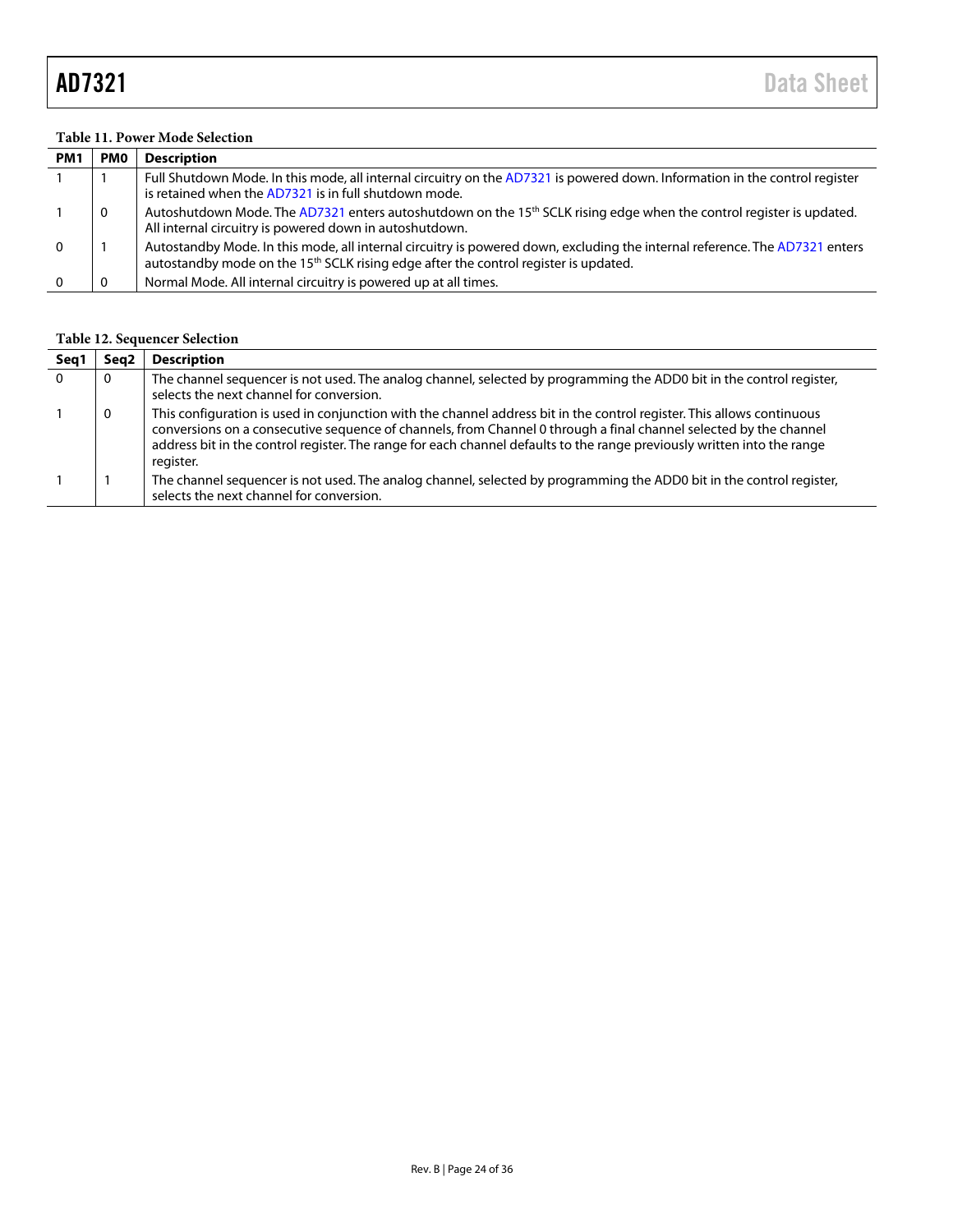### <span id="page-24-0"></span>**RANGE REGISTER**

The range register is used to select one analog input range per analog input channel and to set the ranges for Channel 0 and Channel 1. It is a 6-bit, write-only register with two dedicated range bits for each of the analog input channels, Channel 0 and Channel 1. There are four analog input ranges, ±10 V, ±5 V, ±2.5 V, and 0 V to +10 V. A write to the range register is selected by setting the write bit to 1, the ZERO bit to 0, and the register select bit to 1. After the initial write to the range register occurs, each time an analog input is selected, the [AD7321](http://www.analog.com/AD7321?doc=AD7321.pdf) automatically configures the analog input to the appropriate range, as indicated by the range register. The ±10 V input range is selected by default on each analog input channel (se[e Table 13\)](#page-24-1).

| <b>MSB</b> |                       |                        |                    |                       |    |  |                   |            |             | <b>LSB</b> |   |       |   |                          |  |
|------------|-----------------------|------------------------|--------------------|-----------------------|----|--|-------------------|------------|-------------|------------|---|-------|---|--------------------------|--|
| 10         | $\overline{ }$<br>. . | ن ،                    | 17<br>. .          | $\sim$<br><u>. . </u> |    |  |                   |            |             | h<br>ັ     | - | ∠     | - | $\overline{\phantom{0}}$ |  |
| Write      | <b>ZERO</b>           | <b>Register Select</b> | V <sub>IN</sub> OA | $V_{IN}OB$            | ັບ |  | $V_{\text{IN}}1A$ | $V_{IN}1B$ | $\sim$<br>u |            |   | ◠<br> | ∿ |                          |  |

#### <span id="page-24-1"></span>**Table 13. Range Selection**

| <b>V<sub>IN</sub>XA</b> | <b>VINXB</b> | <b>Description</b>                                                        |
|-------------------------|--------------|---------------------------------------------------------------------------|
|                         |              | This combination selects the $\pm 10$ V input range on V <sub>IN</sub> X. |
|                         |              | This combination selects the $\pm$ 5 V input range on V <sub>IN</sub> X.  |
|                         |              | This combination selects the $\pm 2.5$ V input range on $V_{IN}x$ .       |
|                         |              | This combination selects the 0 V to +10 V input range on $V_{IN}x$ .      |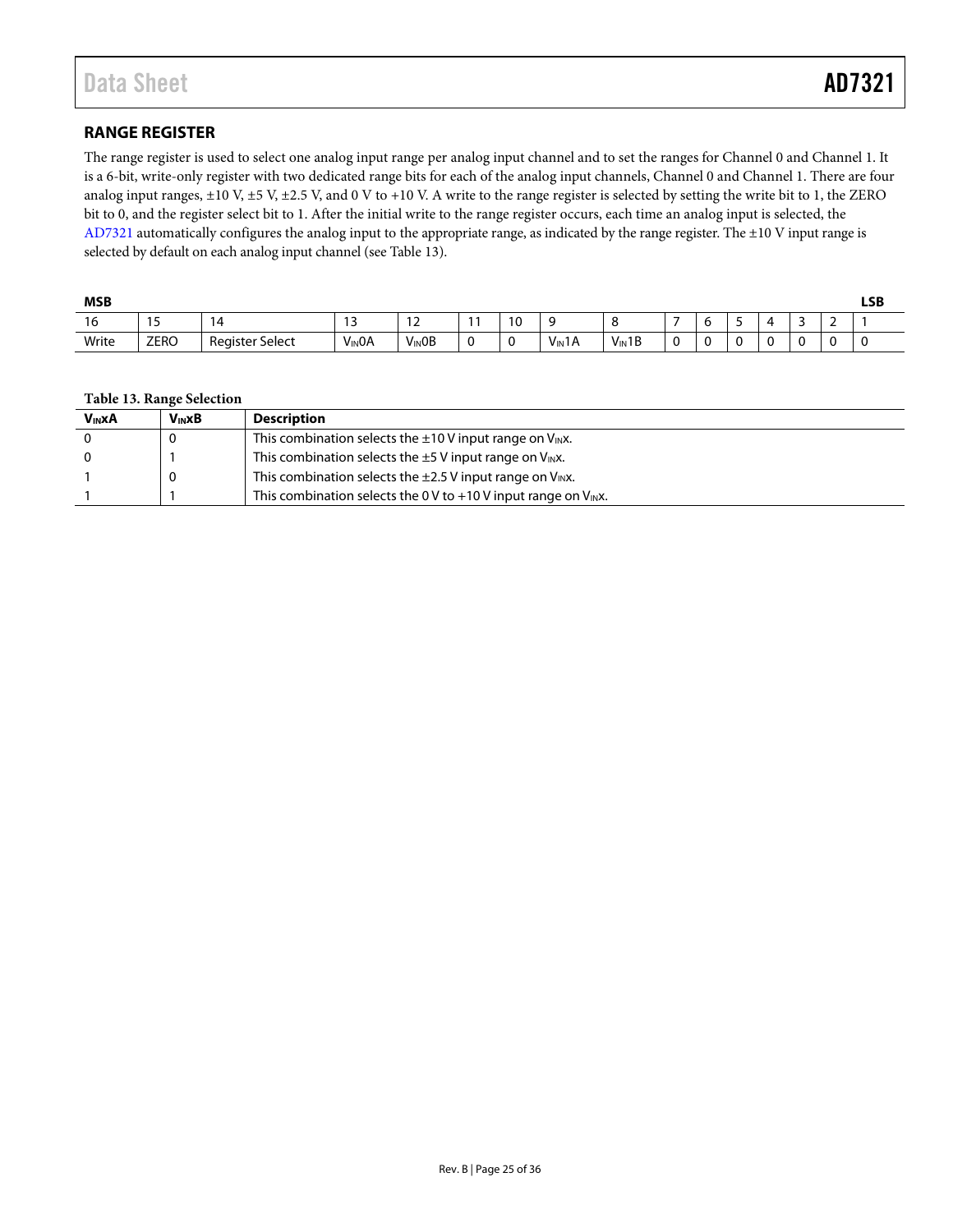### <span id="page-25-0"></span>SEQUENCER OPERATION

The [AD7321](http://www.analog.com/AD7321?doc=AD7321.pdf) can be configured to convert a sequence of consecutive channels (see Figure 44). This sequence begins by converting on Channel 0 and ends with a final channel as selected by Bit ADD0 in the control register. In this configuration, there is no need for a write to the sequence register. To operate th[e AD7321](http://www.analog.com/AD7321?doc=AD7321.pdf) in this mode, set Seq1 to 1 and Seq2 to 0, and then select the final channel in the sequence by programming Bit ADD0 in the control register.

Once the control register is configured to operate th[e AD7321](http://www.analog.com/AD7321?doc=AD7321.pdf) in this mode, the DIN line is held low, or the write bit is set to 0. To return to traditional multichannel operation, a write to the control register to set Seq1 to 0 and Seq2 to 0 is necessary.

When Seq1 and Seq2 are both set to 0, or when both are set to 1, the [AD7321](http://www.analog.com/AD7321?doc=AD7321.pdf) is configured to operate in traditional multichannel mode, where a write to Channel Address Bit ADD0 in the control register selects the next channel for conversion.



*Figure 44. Flowchart for Consecutive Sequence of Channels*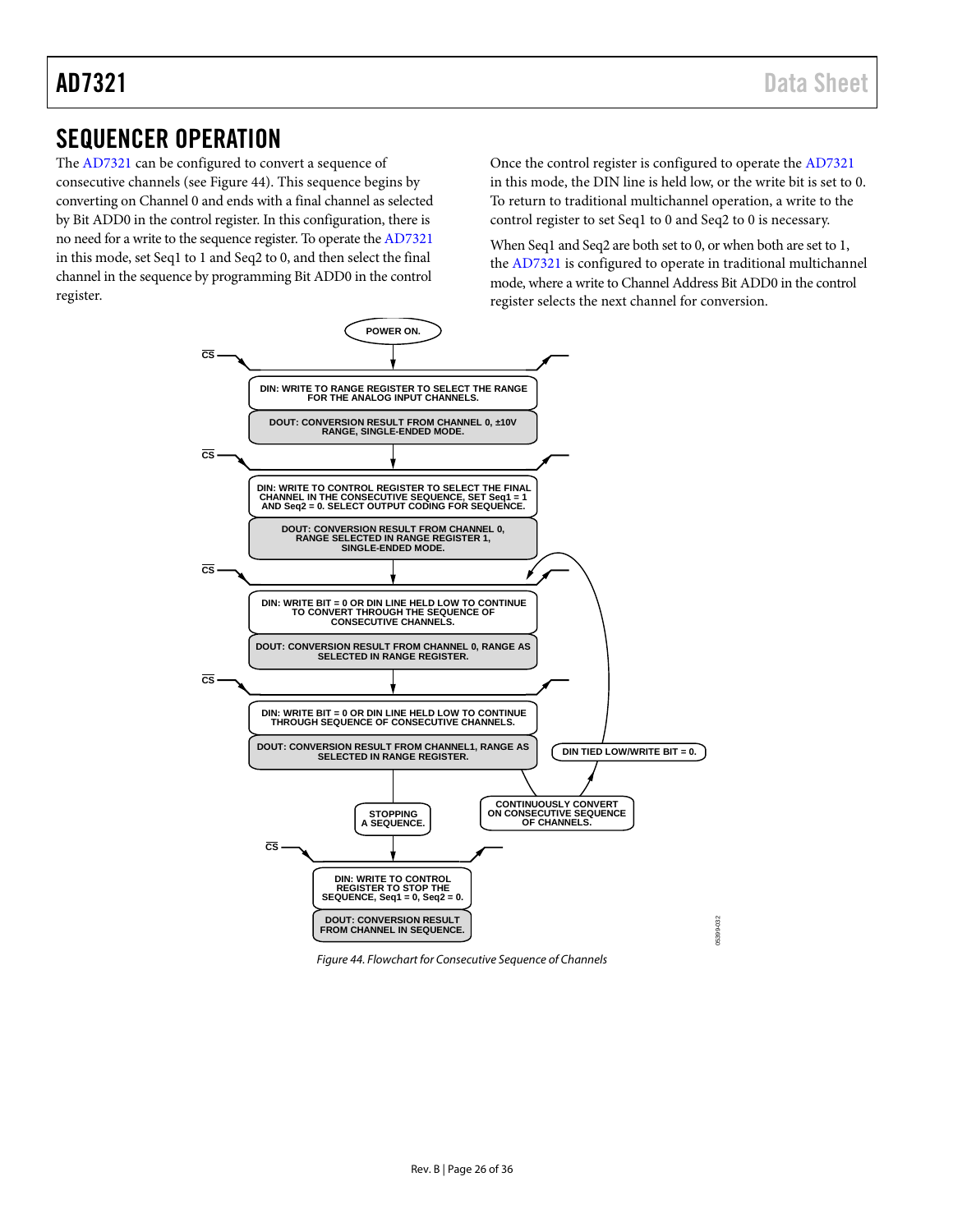### <span id="page-26-0"></span>**REFERENCE**

The [AD7321](http://www.analog.com/AD7321?doc=AD7321.pdf) can operate with either the internal 2.5 V on-chip reference or an externally applied reference. The internal reference is selected by setting the Ref bit in the control register to 1. On power-up, the Ref bit is 0, which selects the external reference for th[e AD7321](http://www.analog.com/AD7321?doc=AD7321.pdf) conversion. Suitable reference sources for the [AD7321](http://www.analog.com/AD7321?doc=AD7321.pdf) include [AD780,](http://www.analog.com/AD780?doc=AD7321.pdf) [AD1582,](http://www.analog.com/AD1582?doc=AD7321.pdf) [ADR431,](http://www.analog.com/ADR431?doc=AD7321.pdf) [REF193,](http://www.analog.com/REF193?doc=AD7321.pdf) and [ADR391.](http://www.analog.com/ADR391?doc=AD7321.pdf)

The internal reference circuitry consists of a 2.5 V band gap reference and a reference buffer. When operating th[e AD7321](http://www.analog.com/AD7321?doc=AD7321.pdf) in internal reference mode, the 2.5 V internal reference is available at the REFIN/OUT pin, which should be decoupled to AGND using a 680 nF capacitor. It is recommended that the internal reference be buffered before applying it elsewhere in the system. The internal reference is capable of sourcing up to 90 μA.

On power-up, if the internal reference operation is required for the ADC conversion, a write to the control register is necessary to set the Ref bit to 1. During the control register write, the conversion result from the first initial conversion is invalid. The reference buffer requires 500 µs to power up and charge the 680 nF decoupling capacitor during the power-up time.

The [AD7321](http://www.analog.com/AD7321?doc=AD7321.pdf) is specified for a 2.5 V to 3 V reference range. When a 3 V reference is selected, the ranges are  $\pm$ 12 V,  $\pm$ 6 V,  $\pm$ 3 V, and 0 V to +12 V. For these ranges, the V<sub>DD</sub> and Vss supply must be equal to or greater than the maximum analog input range selected (se[e Table 6\)](#page-15-3).

#### <span id="page-26-1"></span>**V**DRIVE

The [AD7321](http://www.analog.com/AD7321?doc=AD7321.pdf) has a VDRIVE feature to control the voltage at which the serial interface operates.  $V_{DRIVE}$  allows the ADC to easily interface to both 3 V and 5 V processors. For example, if the [AD7321](http://www.analog.com/AD7321?doc=AD7321.pdf) is operated with a  $V_{CC}$  of 5 V, the  $V_{DRIVE}$  pin can be powered from a 3 V supply. This allows th[e AD7321](http://www.analog.com/AD7321?doc=AD7321.pdf) to accept large bipolar input signals with low voltage digital processing.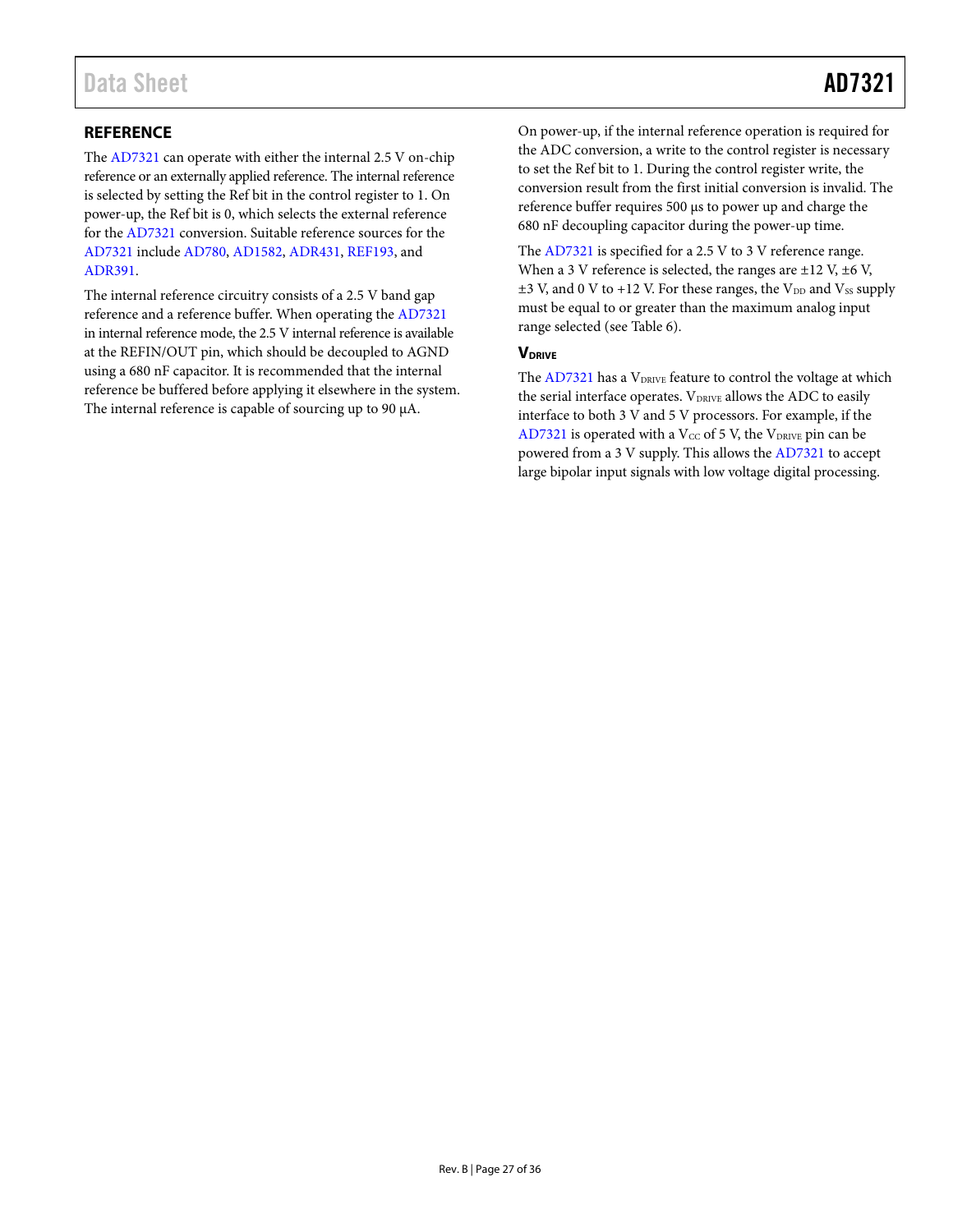### <span id="page-27-0"></span>MODES OF OPERATION

The [AD7321](http://www.analog.com/AD7321?doc=AD7321.pdf) has several modes of operation that are designed to provide flexible power management options. These options are chosen to optimize the power dissipation/throughput rate ratio for different application requirements. The mode of operation of th[e AD7321](http://www.analog.com/AD7321?doc=AD7321.pdf) is controlled by the power management bits, Bit PM1 and Bit PM0, in the control register as shown in [Table 11.](#page-23-0) The default mode is normal mode, where all internal circuitry is fully powered up.

### <span id="page-27-1"></span>**NORMAL MODE**

#### $(PM1 = PM0 = 0)$

This mode is intended for the fastest throughput rate performance with th[e AD7321](http://www.analog.com/AD7321?doc=AD7321.pdf) being fully powered up at all times. Figure 45 shows the general operation of the [AD7321](http://www.analog.com/AD7321?doc=AD7321.pdf) in normal mode.

The conversion is initiated on the falling edge of  $\overline{CS}$ , and the track-and-hold section enters hold mode as described in the [Serial Interface](#page-30-0) section. Data on the DIN line during the 16 SCLK transfer is loaded into one of the on-chip registers if the write bit is set. The register is selected by programming the register select bits (se[e Table 8\)](#page-21-2).



The [AD7321](http://www.analog.com/AD7321?doc=AD7321.pdf) remains fully powered up at the end of the conversion if both PM1 and PM0 contain 0 in the control register.

To complete the conversion and access the conversion result, 16 serial clock cycles are required. At the end of the conversion, CS can idle either high or low until the next conversion.

Once the data transfer is complete, another conversion can be initiated after the quiet time, t<sub>QUIET</sub>, has elapsed.

### <span id="page-27-2"></span>**FULL SHUTDOWN MODE**

#### $(PM1 = PM0 = 1)$

In this mode, all internal circuitry on the [AD7321](http://www.analog.com/AD7321?doc=AD7321.pdf) is powered down. The part retains information in the registers during full shutdown. The [AD7321](http://www.analog.com/AD7321?doc=AD7321.pdf) remains in full shutdown mode until the power management bits, Bit PM1 and Bit PM0, in the control register are changed.

A write to the control register with  $PM1 = 1$  and  $PM0 = 1$  places the part into full shutdown mode. The [AD7321](http://www.analog.com/AD7321?doc=AD7321.pdf) enters full shutdown mode on the 15<sup>th</sup> SCLK rising edge once the control register is updated.

If a write to the control register occurs while the part is in full shutdown mode with the power management bits, Bit PM1 and Bit PM0, set to 0 (normal mode), the part begins to power up on the 15th SCLK rising edge once the control register is updated[. Figure 46](#page-27-3) shows how the [AD7321](http://www.analog.com/AD7321?doc=AD7321.pdf) is configured to exit full shutdown mode. To ensure the [AD7321](http://www.analog.com/AD7321?doc=AD7321.pdf) is fully powered up, the the next CS falling edge.

<span id="page-27-3"></span>

#### *Figure 46. Exiting Full Shutdown Mode*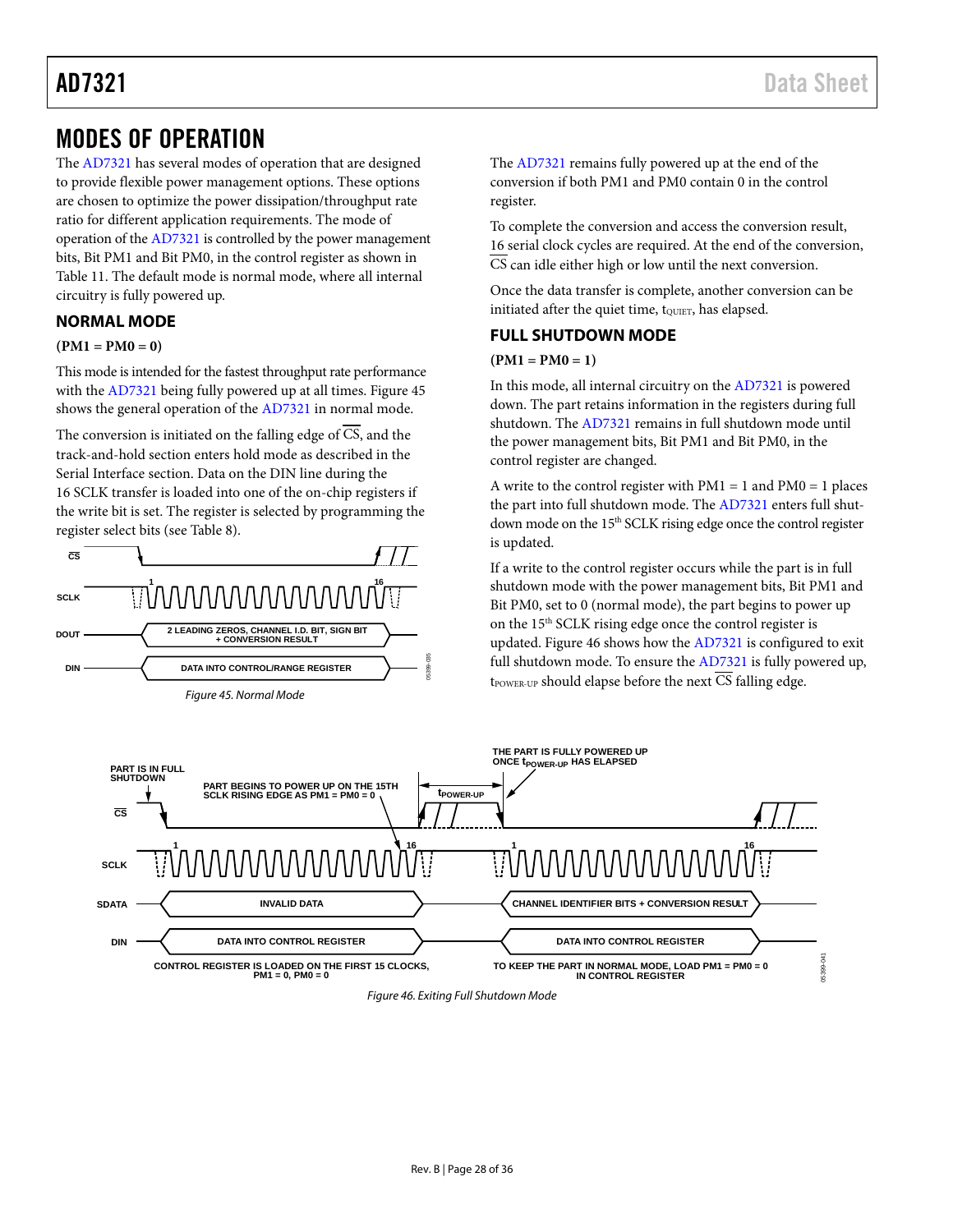### <span id="page-28-0"></span>**AUTOSHUTDOWN MODE**

#### $(PM1 = 1, PM0 = 0)$

Once the autoshutdown mode is selected, th[e AD7321](http://www.analog.com/AD7321?doc=AD7321.pdf) automatically enters shutdown on the 15<sup>th</sup> SCLK rising edge. In autoshutdown mode, all internal circuitry is powered down. The [AD7321](http://www.analog.com/AD7321?doc=AD7321.pdf) retains information in the registers during autoshutdown. The track-and-hold is in hold mode during autoshutdown. On the rising  $\overline{CS}$  edge, the track-and-hold, which was in hold during shutdown, returns to track as the [AD7321](http://www.analog.com/AD7321?doc=AD7321.pdf) begins to power up. The power-up from autoshutdown is 500 µs.

When the control register is programmed to transition to autoshutdown mode, it does so on the 15<sup>th</sup> SCLK rising edge. [Figure 47](#page-28-2) shows the part entering autoshutdown mode. The [AD7321](http://www.analog.com/AD7321?doc=AD7321.pdf) automatically begins to power up on the CS rising edge. The tPOWER-UP is required before a valid conversion, initiated by bringing the CS signal low, can take place. Once this valid conversion is complete, the AD7321 powers down again on the  $15<sup>th</sup>$  SCLK rising edge. The  $\overline{CS}$  signal must remain low again to keep the part in autoshutdown mode.

#### <span id="page-28-1"></span>**AUTOSTANDBY MODE**

#### **(PM1 = 0, PM0 =1)**

In autostandby mode, portions of the [AD7321](http://www.analog.com/AD7321?doc=AD7321.pdf) are powered down, but the on-chip reference remains powered up. The reference bit in the control register should be 1 to ensure that the on-chip reference is enabled. This mode is similar to autoshutdown but allows the [AD7321](http://www.analog.com/AD7321?doc=AD7321.pdf) to power up much faster, which allows faster throughput rates.

05399-042

As is the case with autoshutdown mode, the [AD7321](http://www.analog.com/AD7321?doc=AD7321.pdf) enters standby on the 15<sup>th</sup> SCLK rising edge once the control register is updated (se[e Figure 47\)](#page-28-2). The part retains information in the registers during standby. The [AD7321](http://www.analog.com/AD7321?doc=AD7321.pdf) remains in standby until it receives a  $\overline{CS}$  rising edge. The ADC begins to power up on the CS rising edge. On the CS rising edge, the track-and-hold, which was in hold mode while the part was in standby, returns to track.

The power-up time from standby is 700 ns. The user should ensure that 700 ns have elapsed before bringing CS low to attempt a valid conversion. Once this valid conversion is complete, the [AD7321](http://www.analog.com/AD7321?doc=AD7321.pdf) again returns to standby on the 15<sup>th</sup> SCLK rising edge. The CS signal must remain low to keep the part in standby mode.

[Figure 47](#page-28-2) shows the part entering autoshutdown mode. The sequence of events is the same when entering autostandby mode. I[n Figure 47,](#page-28-2) the power management bits are configured for autoshutdown. For autostandby mode, the power management bits, PM1 and PM0, should be set to 0 and 1, respectively.

<span id="page-28-2"></span>

*Figure 47. Entering Autoshutdown/Autostandby Mode*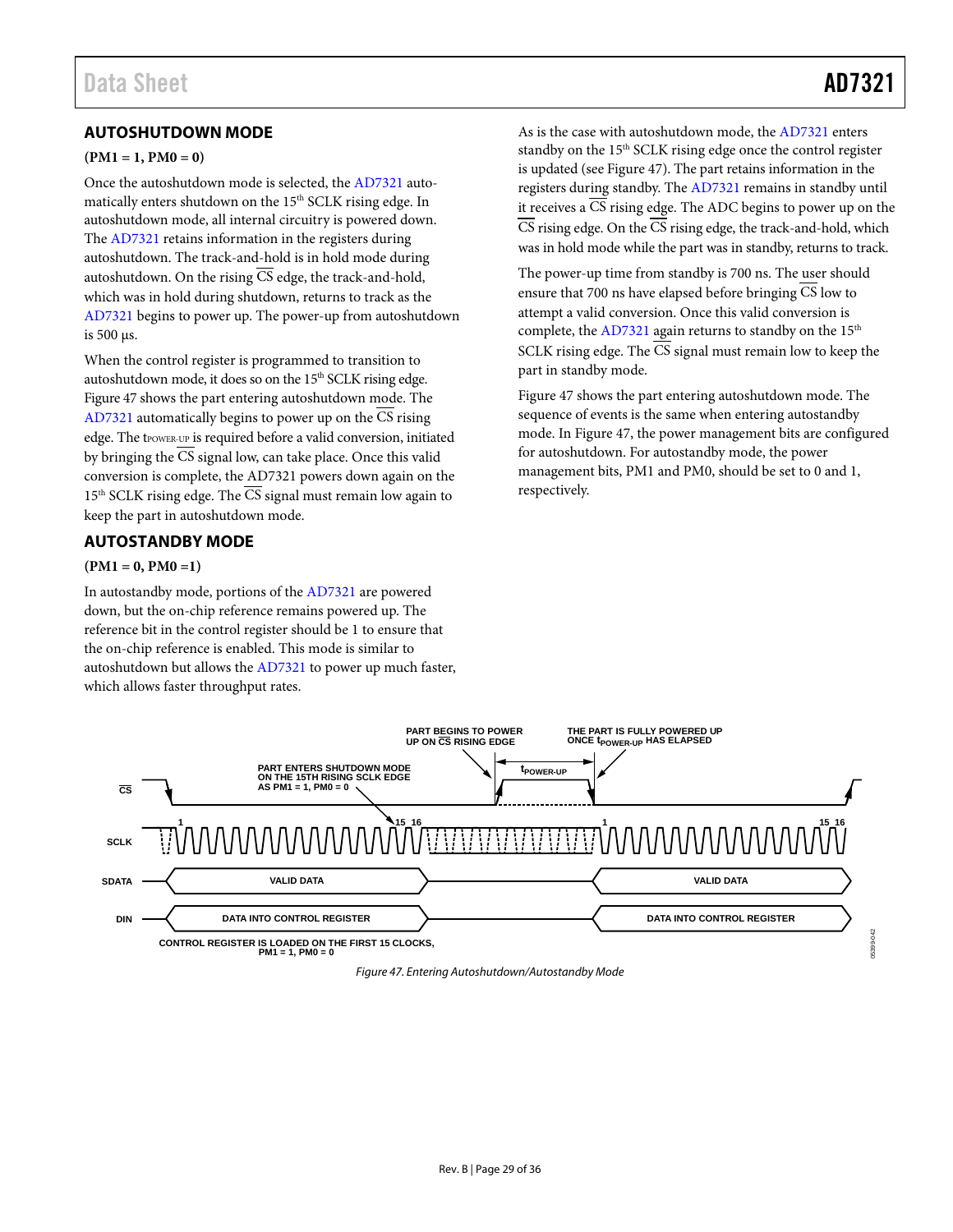### <span id="page-29-0"></span>**POWER VS. THROUGHPUT RATE**

The power consumption of th[e AD7321](http://www.analog.com/AD7321?doc=AD7321.pdf) varies with throughput rate. The static power consumed by th[e AD7321](http://www.analog.com/AD7321?doc=AD7321.pdf) is very low, and significant power savings is achieved as the throughput rate is reduced. [Figure 48](#page-29-1) and [Figure 49](#page-29-2) shows the power vs. throughput rate for th[e AD7321](http://www.analog.com/AD7321?doc=AD7321.pdf) at a  $V_{CC}$  of 3 V and 5 V, respectively. Both plots clearly show that the average power consumed by th[e AD7321](http://www.analog.com/AD7321?doc=AD7321.pdf) is greatly reduced as the sample frequency is reduced. This is true whether a fixed SCLK value is used or if it is scaled with the sampling frequency[. Figure 48](#page-29-1) and [Figure 49](#page-29-2) show the power consumption when operating in normal mode for a variable SCLK that scales with the sampling frequency.



<span id="page-29-1"></span>Figure 48. Power vs. Throughput Rate with 3 V V<sub>CC</sub>



<span id="page-29-2"></span>*Figure 49. Power vs. Throughput Rate with 5 V Vcc*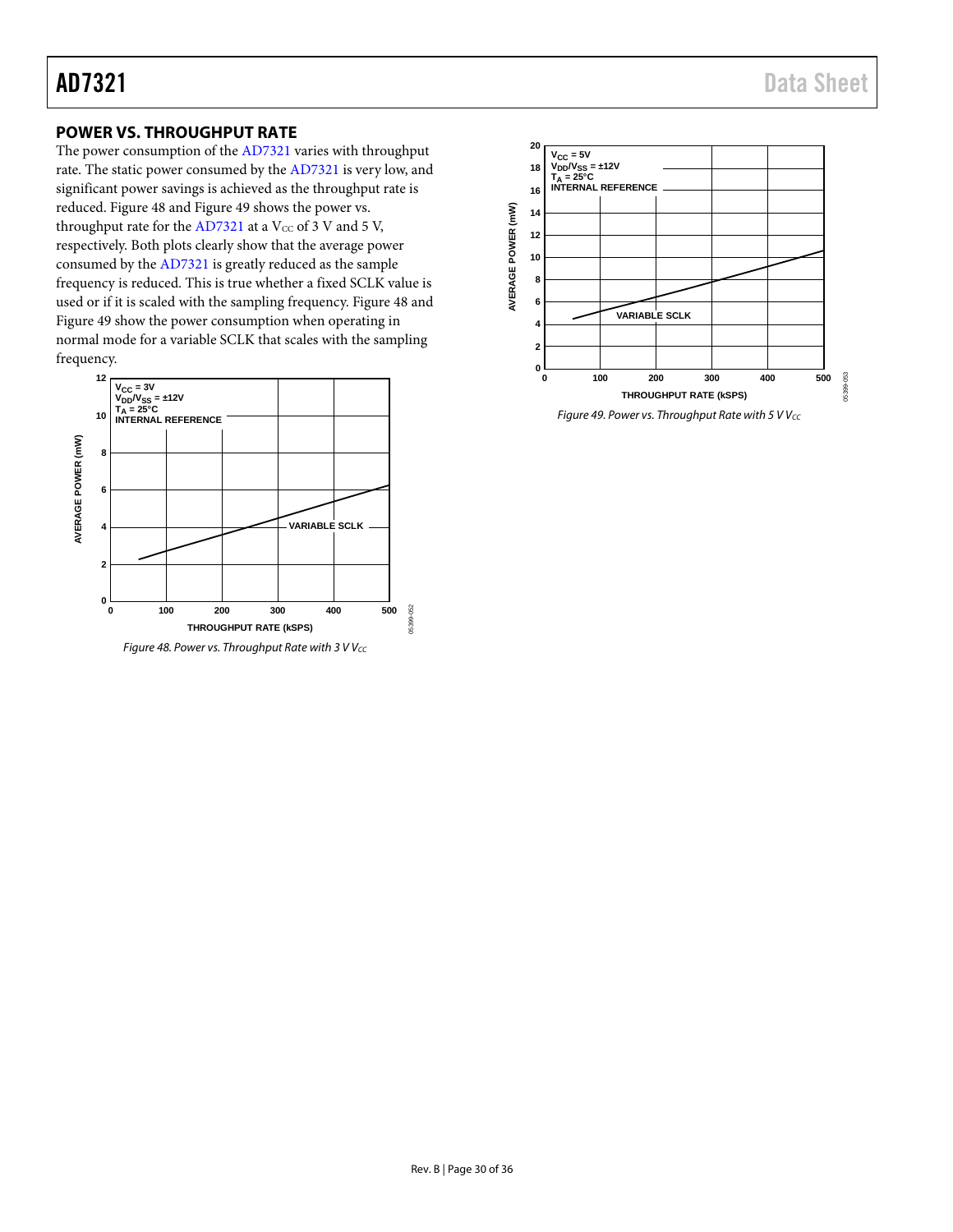### <span id="page-30-0"></span>SERIAL INTERFACE

[Figure 50](#page-30-1) shows the timing diagram for the serial interface of the [AD7321.](http://www.analog.com/AD7321?doc=AD7321.pdf) The serial clock applied to the SCLK pin provides the conversion clock and controls the transfer of information to and from th[e AD7321](http://www.analog.com/AD7321?doc=AD7321.pdf) during a conversion.

The CS signal initiates the data transfer and the conversion process. The falling edge of  $\overline{CS}$  puts the track-and-hold into hold mode and takes the bus out of three-state. Then the analog input signal is sampled. Once the conversion is initiated, it requires 16 SCLK cycles to complete.

The track-and-hold goes back into track mode on the 14<sup>th</sup> SCLK rising edge. On the 16<sup>th</sup> SCLK falling edge, the DOUT line returns to three-state. If the rising edge of  $\overline{\text{CS}}$  occurs before 16 SCLK cycles have elapsed, the conversion is terminated, and the DOUT line returns to three-state. Depending on where the CS signal is brought high, the addressed register may be updated.

Data is clocked into the [AD7321](http://www.analog.com/AD7321?doc=AD7321.pdf) on the SCLK falling edge. The three MSBs on the DIN line are decoded to select which register is being addressed. The control register is a 12-bit register. If the control register is addressed by the three MSBs, the data on the DIN line is loaded into the control on the 15<sup>th</sup> SCLK falling edge. If the range register is addressed, the data on the DIN line is loaded into the addressed register on the 11<sup>th</sup> SCLK falling edge.

Conversion data is clocked out of th[e AD7321](http://www.analog.com/AD7321?doc=AD7321.pdf) on each SCLK falling edge. Data on the DOUT line consists of two leading ZEROs, a channel identifier bit, a sign bit, and a 12-bit conversion result. The channel identifier bit is used to indicate which channel corresponds to the conversion result. The first ZERO bit is clocked out on the  $\overline{\text{CS}}$  falling edge, and the second bit is clocked out on the first SCLK falling edge.

<span id="page-30-1"></span>

*Figure 50. Serial Interface Timing Diagram (Control Register Write)*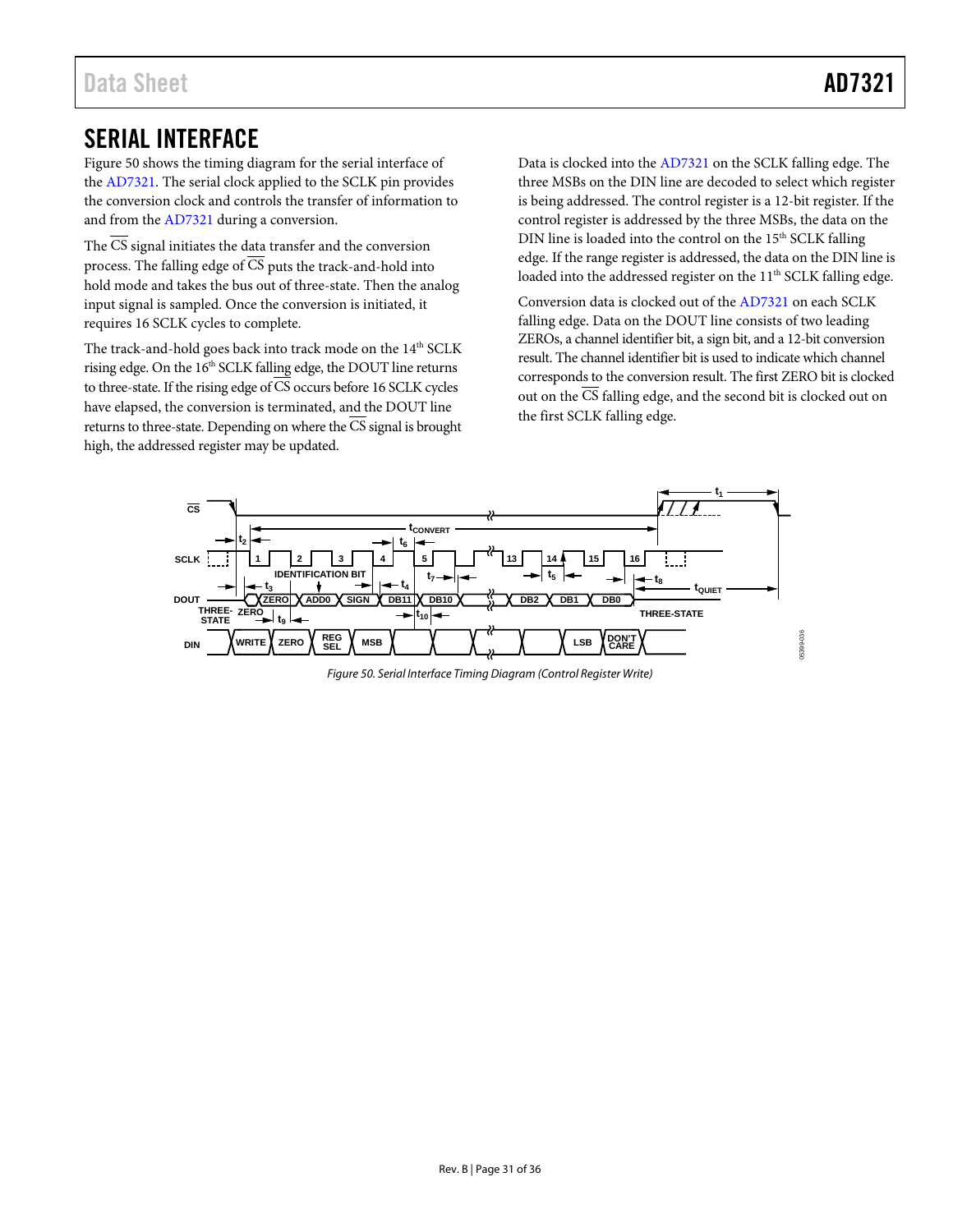### <span id="page-31-0"></span>MICROPROCESSOR INTERFACING

The serial interface on the [AD7321](http://www.analog.com/AD7321?doc=AD7321.pdf) allows the part to be directly connected to a range of different microprocessors. This section explains how to interface the [AD7321](http://www.analog.com/AD7321?doc=AD7321.pdf) with some common microcontroller and DSP serial interface protocols.

### <span id="page-31-1"></span>**[AD7321](http://www.analog.com/AD7321?doc=AD7321.pdf) T[O ADSP-21xx](http://www.analog.com/ADSP-21xx?doc=AD7321.pdf)**

Th[e ADSP-21xx](http://www.analog.com/ADSP-21xx?doc=AD7321.pdf) family of DSPs interface directly to th[e AD7321](http://www.analog.com/AD7321?doc=AD7321.pdf) without requiring glue logic. The V<sub>DRIVE</sub> pin of the [AD7321](http://www.analog.com/AD7321?doc=AD7321.pdf) takes the same supply voltage as that of the [ADSP-21xx.](http://www.analog.com/ADSP-21xx?doc=AD7321.pdf) This allows the ADC to operate at a higher supply voltage than its serial interface. The SPORT0 on th[e ADSP-21xx](http://www.analog.com/ADSP-21xx?doc=AD7321.pdf) should be configured as shown in [Table 14.](#page-31-3)

#### <span id="page-31-3"></span>**Table 14. SPORT0 Control Register Setup**

| <b>Setting</b>        | <b>Description</b>      |
|-----------------------|-------------------------|
| $TFSW = RFSW = 1$     | Alternative framing     |
| $INVRFS = INVTFS = 1$ | Active low frame signal |
| $DTYPE = 00$          | Right justify data      |
| $SLEN = 1111$         | 16-bit data-word        |
| $ISCLK = 1$           | Internal serial clock   |
| $TFSR = RFSR = 1$     | Frame every word        |
| $IRFS = 0$            |                         |
| ITES = $1$            |                         |

The connection diagram is shown in [Figure 51.](#page-31-4) The [ADSP-21xx](http://www.analog.com/ADSP-21xx?doc=AD7321.pdf) has TFS0 and RFS0 tied together. TFS0 is set as an output, and RFS0 is set as an input. The DSP operates in alternative framing mode, and the SPORT0 control register is set up as described in [Table 14.](#page-31-3) The frame synchronization signal generated on the TFS is tied to  $\overline{CS}$ , and, as with all signal processing applications, requires equidistant sampling. However, as in this example, the timer interrupt is used to control the sampling rate of the ADC, and under certain conditions equidistant sampling cannot be achieved.



<span id="page-31-4"></span>The timer registers are loaded with a value that provides an interrupt at the required sampling interval. When an interrupt is received, a value is transmitted with TFS/DT (ADC control word). The TFS is used to control the RFS, and hence the reading of data.

The frequency of the serial clock is set in the SCLKDIV register. When the instruction to transmit with TFS is given  $(AX0 = TX0)$ , the state of the serial clock is checked. The DSP waits until the SCLK has gone high, low, and high again before starting the transmission. If the timer and SCLK are chosen so that the instruction to transmit occurs on or near the rising edge of SCLK, data is transmitted immediately or at the next clock edge.

For example, th[e ADSP-2111](http://www.analog.com/ADSP-21xx?doc=AD7321.pdf) has a master clock frequency of 16 MHz. If the SCLKDIV register is loaded with the value 3, an SCLK of 2 MHz is obtained, and eight master clock periods elapse for every one SCLK period. If the timer registers are loaded with the value 803, 100.5 SCLKs occur between interrupts and, subsequently, between transmit instructions. This situation leads to nonequidistant sampling because the transmit instruction occurs on an SCLK edge. If the number of SCLKs between interrupts is an integer of N, equidistant sampling is implemented by the DSP.

### <span id="page-31-2"></span>**[AD7321](http://www.analog.com/AD7321?doc=AD7321.pdf) T[O ADSP-BF53x](http://www.analog.com/ADSP-BF53?doc=AD7321.pdf)**

The [ADSP-BF53x](http://www.analog.com/ADSP-BF53?doc=AD7321.pdf) family of DSPs interfaces directly to the [AD7321](http://www.analog.com/AD7321?doc=AD7321.pdf) without requiring glue logic, as shown i[n Figure 52.](#page-31-5)  The SPORT0 Receive Configuration 1 register should be set up as outlined i[n Table 15.](#page-31-6) 



*Figure 52. Interfacing th[e AD7321](http://www.analog.com/AD7321?doc=AD7321.pdf) to th[e ADSP-BF53x](http://www.analog.com/ADSP-BF53?doc=AD7321.pdf)*

<span id="page-31-6"></span><span id="page-31-5"></span>

|  | Table 15. SPORT0 Receive Configuration 1 Register |  |
|--|---------------------------------------------------|--|
|--|---------------------------------------------------|--|

| <b>Setting</b>    | <b>Description</b>                     |
|-------------------|----------------------------------------|
| $RCKF = 1$        | Sample data with falling edge of RSCLK |
| $LRES = 1$        | Active low frame signal                |
| $RFSR = 1$        | Frame every word                       |
| $IRFS = 1$        | Internal RFS used                      |
| $RLSBIT = 0$      | <b>Receive MSB first</b>               |
| $RDTYPF = 00$     | Zero fill                              |
| $IRCI K = 1$      | Internal receive clock                 |
| $RSPFN = 1$       | Receive enable                         |
| $SLEN = 1111$     | 16-bit data-word                       |
| $TFSR = RFSR = 1$ |                                        |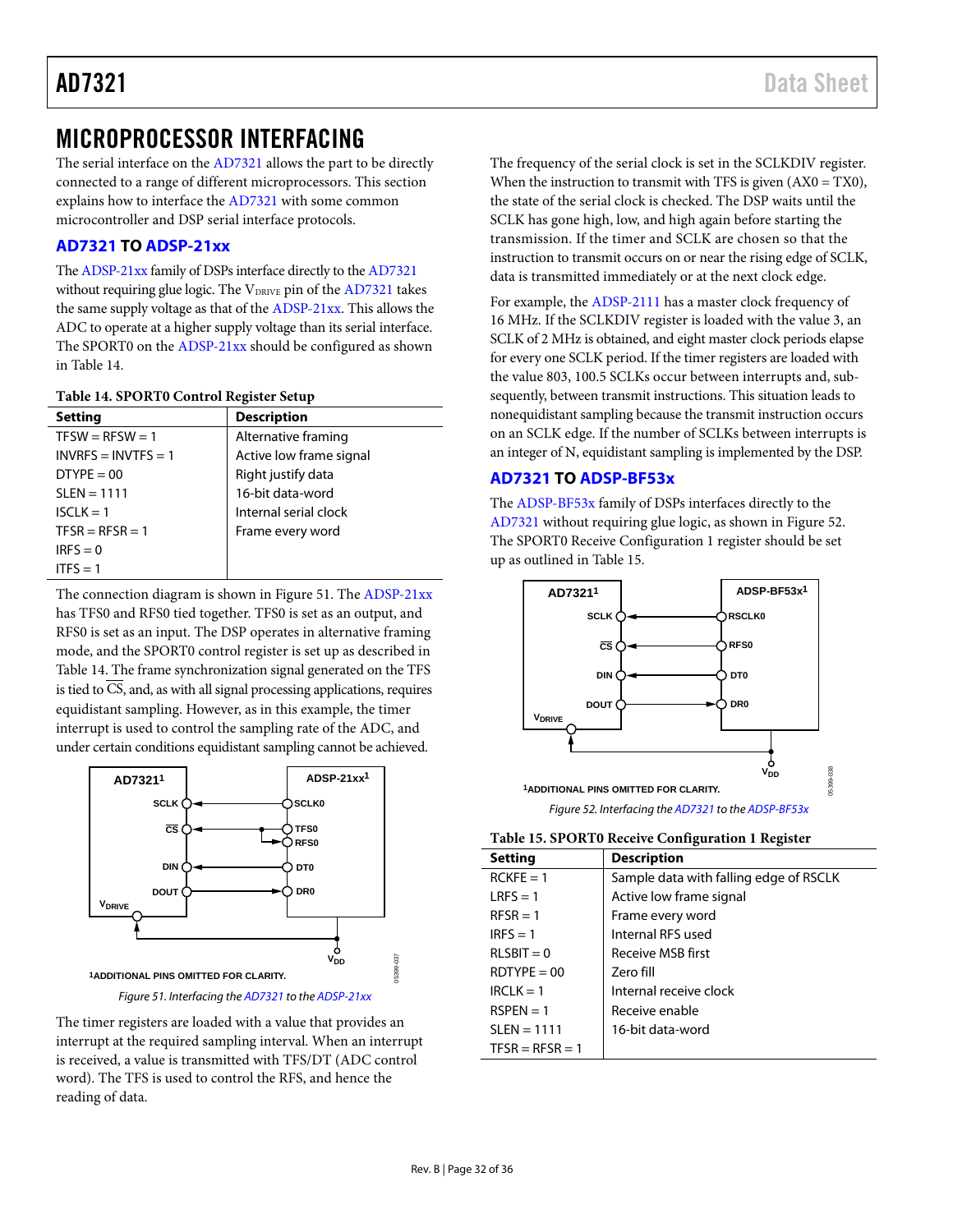### <span id="page-32-0"></span>APPLICATION HINTS **LAYOUT AND GROUNDING**

<span id="page-32-1"></span>The printed circuit board that houses th[e AD7321](http://www.analog.com/AD7321?doc=AD7321.pdf) should be designed so that the analog and digital sections are confined to certain areas of the board. This design facilitates the use of ground planes that can easily be separated.

To provide optimum shielding for ground planes, a minimum etch technique is generally best. All AGND pins on th[e AD7321](http://www.analog.com/AD7321?doc=AD7321.pdf) should be connected to the AGND plane. Digital and analog ground pins should be joined in only one place. If th[e AD7321](http://www.analog.com/AD7321?doc=AD7321.pdf) is in a system where multiple devices require an AGND and DGND connection, the connection should still be made at only one point. A star point should be established as close as possible to the ground pins on th[e AD7321.](http://www.analog.com/AD7321?doc=AD7321.pdf) 

Good connections should be made to the power and ground planes. This is done with a single via or multiple vias for each supply and ground pin.

Avoid running digital lines under the [AD7321](http://www.analog.com/AD7321?doc=AD7321.pdf) device because this couples noise onto the die. However, the analog ground plane should be allowed to run under the [AD7321](http://www.analog.com/AD7321?doc=AD7321.pdf) to avoid noise coupling. The power supply lines to th[e AD7321](http://www.analog.com/AD7321?doc=AD7321.pdf) device should use as large a trace as possible to provide low impedance paths and reduce the effects of glitches on the power supply line.

To avoid radiating noise to other sections of the board, components, such as clocks, with fast switching signals should be shielded with digital ground and never run near the analog inputs. Avoid crossover of digital and analog signals. To reduce the effects of feedthrough within the board, traces should be run at right angles to each other. A microstrip technique is the best method, but its use may not be possible with a double-sided board. In this technique, the component side of the board is dedicated to ground planes, and signals are placed on the other side.

Good decoupling is also important. All analog supplies should be decoupled with 10 µF tantalum capacitors in parallel with 0.1 µF capacitors to AGND. To achieve the best results from these decoupling components, they must be placed as close as possible to the device, ideally right up against the device. The 0.1 µF capacitors should have a low effective series resistance (ESR) and low effective series inductance (ESI), such as is typical of common ceramic and surface mount types of capacitors. These low ESR, low ESI capacitors provide a low impedance path to ground at high frequencies to handle transient currents due to internal logic switching.

### <span id="page-32-2"></span>**POWER SUPPLY CONFIGURATION**

It is recommended that Schottky diodes be placed in series with the  $AD7321$  V<sub>DD</sub> and V<sub>SS</sub> supply signals. [Figure 53](#page-32-3) shows this Schottky diode configuration. BAT43 Schottky diodes are used.



*Figure 53. Schottky Diode Connection* 

<span id="page-32-3"></span>In an application where non-symmetrical  $V_{DD}$  and  $V_{SS}$  supplies are being used, adhere to the following guidelines[. Table 16](#page-32-4) outlines the  $V_{SS}$  supply range that can be used for particular  $V_{DD}$ voltages when non-symmetrical supplies are required. When operating the  $AD7321$  with low  $V_{DD}$  and  $V_{SS}$  voltages, it is recommended that these supplies be symmetrical.

<span id="page-32-4"></span>Table 16. Non-Symmetrical V<sub>DD</sub> and V<sub>SS</sub> Requirements

| <b>V</b> <sub>DD</sub> | <b>Typical Vss Range</b> |
|------------------------|--------------------------|
| 5V                     | $-5$ V to $-5.5$ V       |
| 6 V                    | $-5$ V to $-8.5$ V       |
| 7 V                    | $-5V$ to $-11.5V$        |
| 8 V                    | $-5V$ to $-15V$          |
| 9 V                    | $-5$ V to $-16.5$ V      |
| 10 V to 16.5 V         | $-5V$ to $-16.5V$        |

For the 0 to  $4 \times$  VREF range,  $V_{SS}$  can be tied to AGND as per minimum supply recommendations outlined i[n Table 6.](#page-15-3)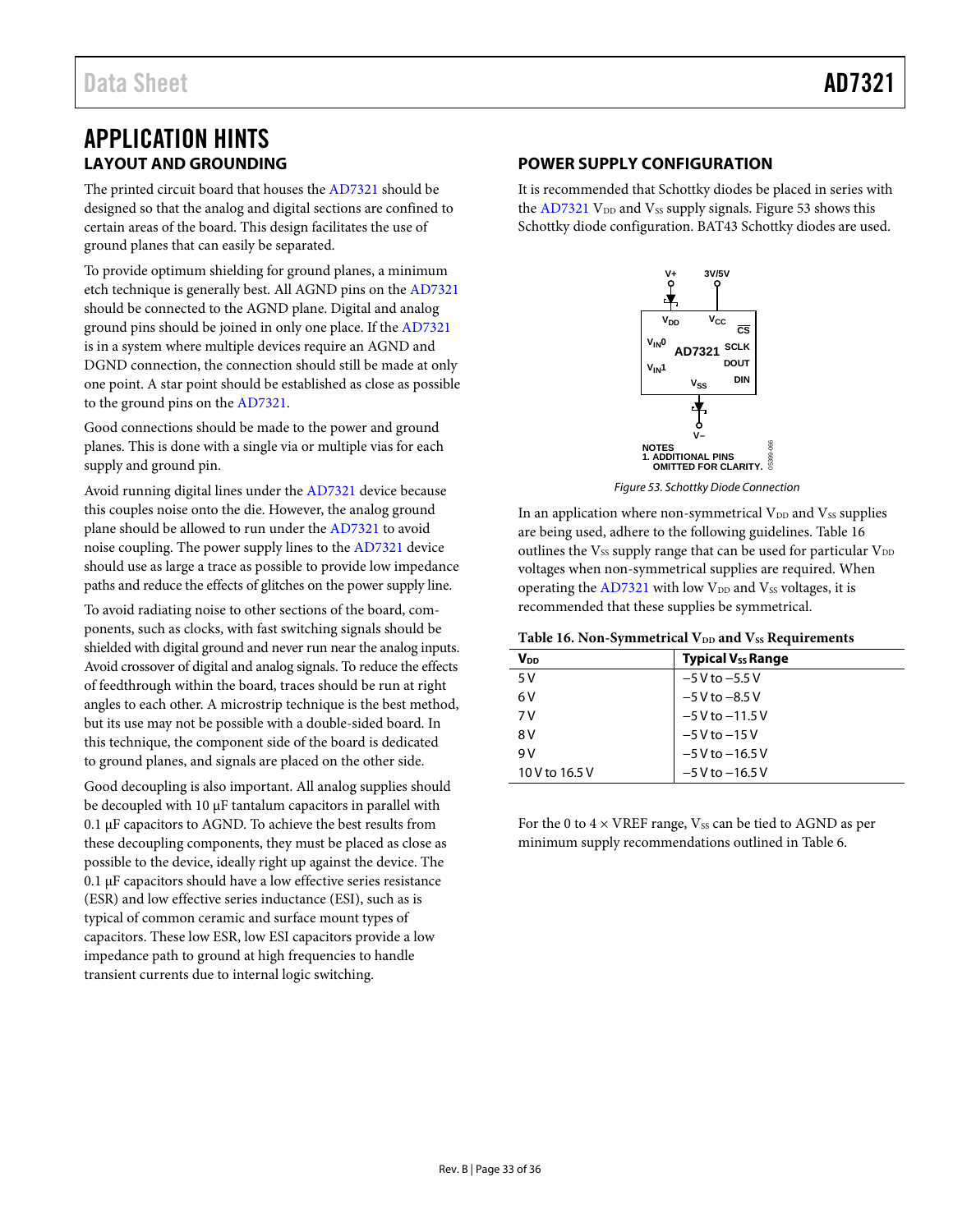## <span id="page-33-0"></span>OUTLINE DIMENSIONS



*Dimensions show in millimeters*

#### <span id="page-33-1"></span>**ORDERING GUIDE**

| Model <sup>1</sup> | Temperature Range                  | <b>Package Description</b> | Package Option |
|--------------------|------------------------------------|----------------------------|----------------|
| AD7321BRUZ         | –40°C to +85°C                     | 14-Lead TSSOP              | <b>RU-14</b>   |
| AD7321BRUZ-REEL    | –40°C to +85°C                     | 14-Lead TSSOP              | <b>RU-14</b>   |
| AD7321BRUZ-REEL7   | $-40^{\circ}$ C to $+85^{\circ}$ C | 14-Lead TSSOP              | <b>RU-14</b>   |

 $1 Z =$  RoHS Compliant Part.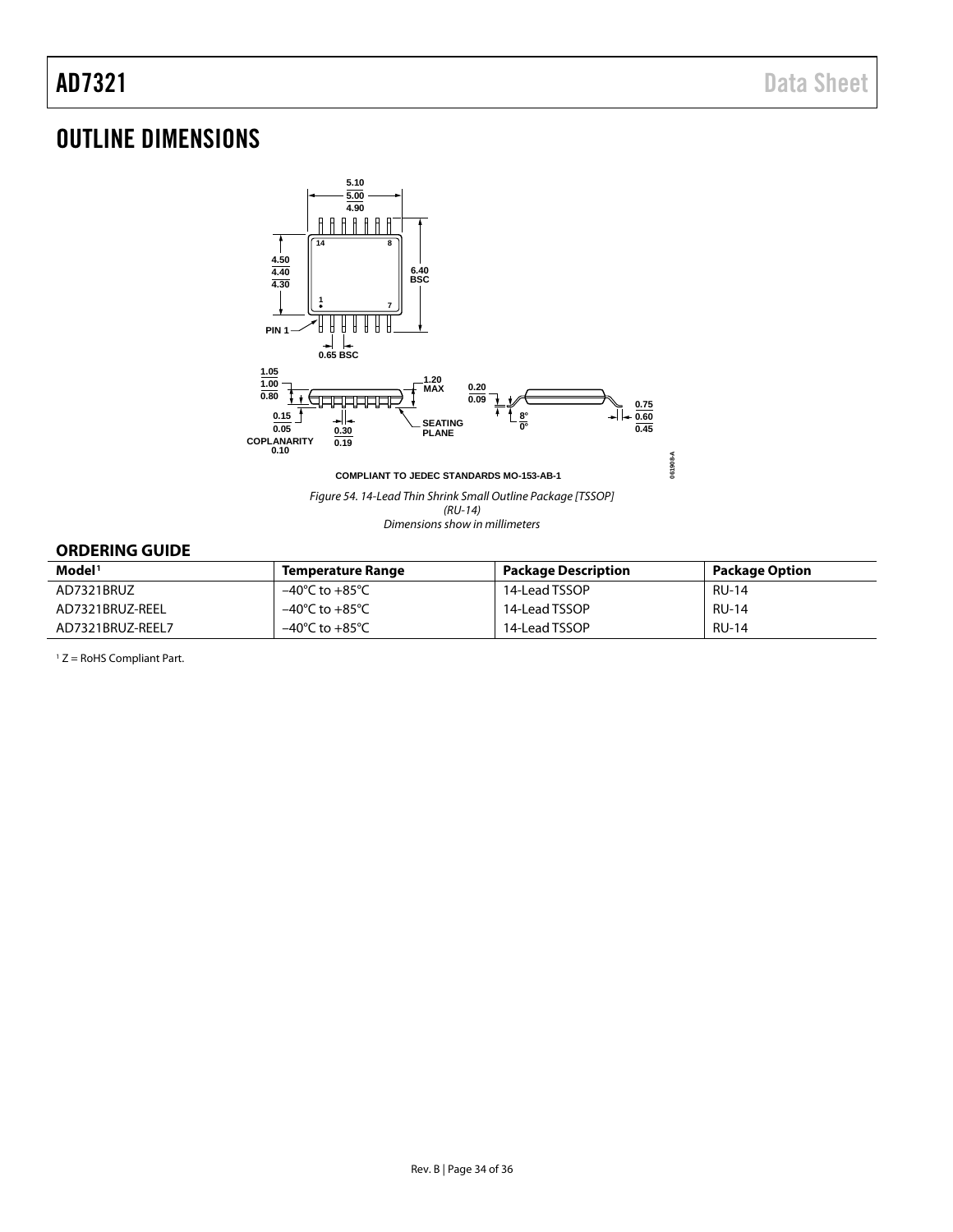## **NOTES**